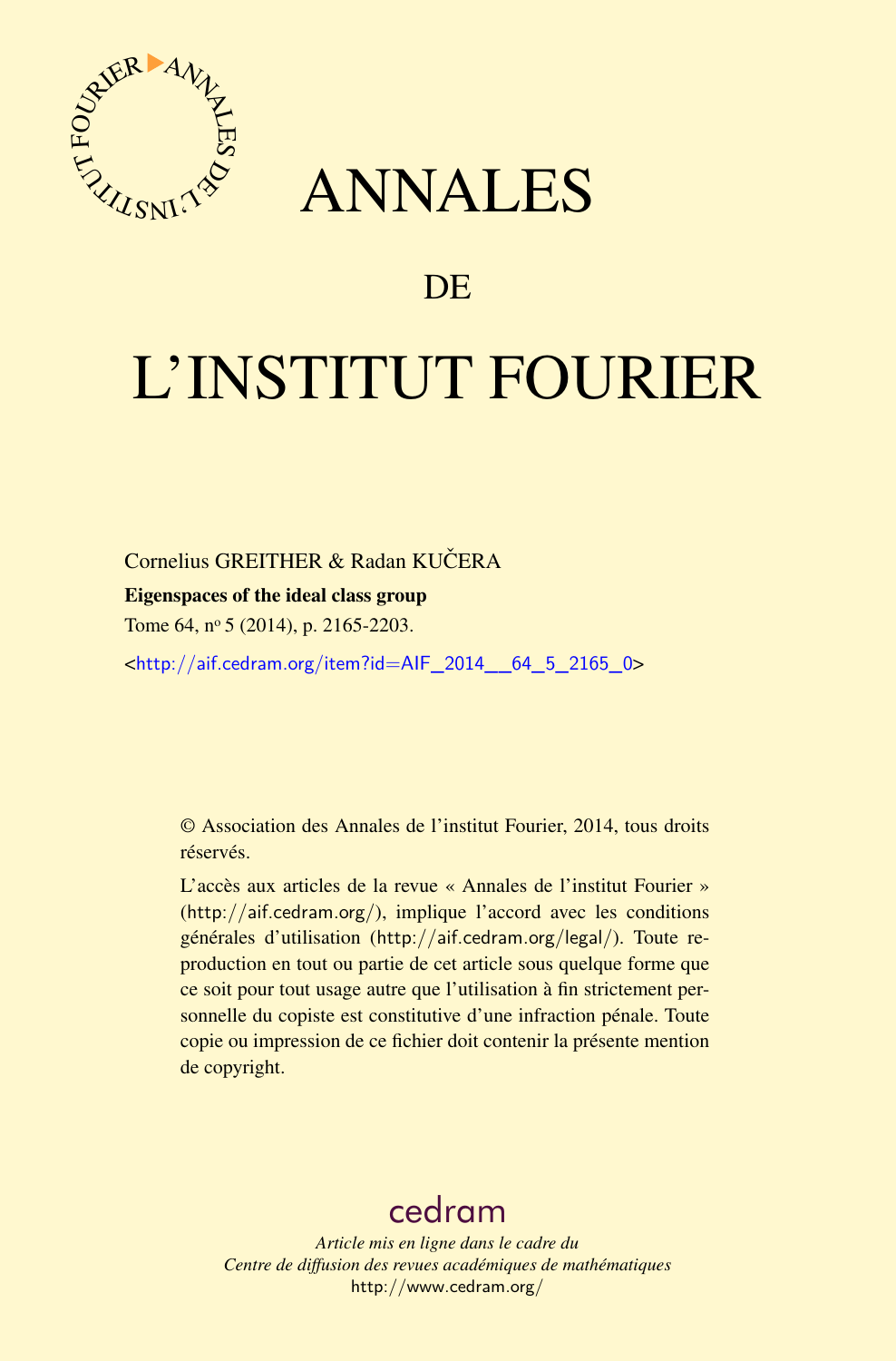#### EIGENSPACES OF THE IDEAL CLASS GROUP

#### **by Cornelius GREITHER & Radan KUČERA (\*)**

ABSTRACT. — The aim of this paper is to prove an analog of Gras' conjecture for an abelian field  $F$  and an odd prime  $p$  dividing the degree  $[F: \mathbb{Q}]$  assuming that the *p*-part of  $Gal(F/\mathbb{Q})$  group is cyclic.

Résumé. — Cet article se propose de démontrer une version analogue de la conjecture de Gras pour un corps abélien *F* et un nombre premier *p >* 2 qui divise le degré [*F* : Q]. On fait l'hypothèse que la *p*-partie du groupe Gal(*F/*Q) est cyclique.

#### **Introduction**

Let p be a fixed odd prime number. Let  $L \neq \mathbb{Q}$  be a real abelian field such that the exponent of  $H = \text{Gal}(L/\mathbb{Q})$  is a divisor of  $p-1$ . We fix a cyclic field  $K$  of absolute degree  $p^u$ ,  $u$  being a positive integer, and we assume that there is not both tame and wild ramification in  $K/\mathbb{Q}$ , *i.e.*, either  $K/\mathbb{Q}$ is only tamely ramified or *K* is the field of degree  $p^u$  and conductor  $p^{u+1}$ . Let *K'* be the subfield of *K* satisfying  $[K : K'] = p$ . Let  $C_F$  and  $C_{F'}$  be the *p*-parts of the ideal class groups of  $F = KL$  and of  $F' = K'L$ , respectively. By  $E_R$  and  $Cyc_R$  we shall denote the group of units and the Sinnott group of circular units of an abelian field *R*, respectively. Let  $\chi$  be a nontrivial Dirichlet character of *L* and

$$
e_\chi=\frac{1}{|H|}\sum_{\tau\in H}\chi(\tau)\tau^{-1}\in\mathbb{Z}_p[H]
$$

be the idempotent corresponding to  $\chi$ . In this paper we shall prove:

Keywords: Gras' conjecture, circular (cyclotomic) units, ideal class group, Euler system, annihilators of the class group.

Math. classification: 11R20, 11R29.

 $(*)$  The second author was supported under Project P201/11/0276 of the Czech Science Foundation.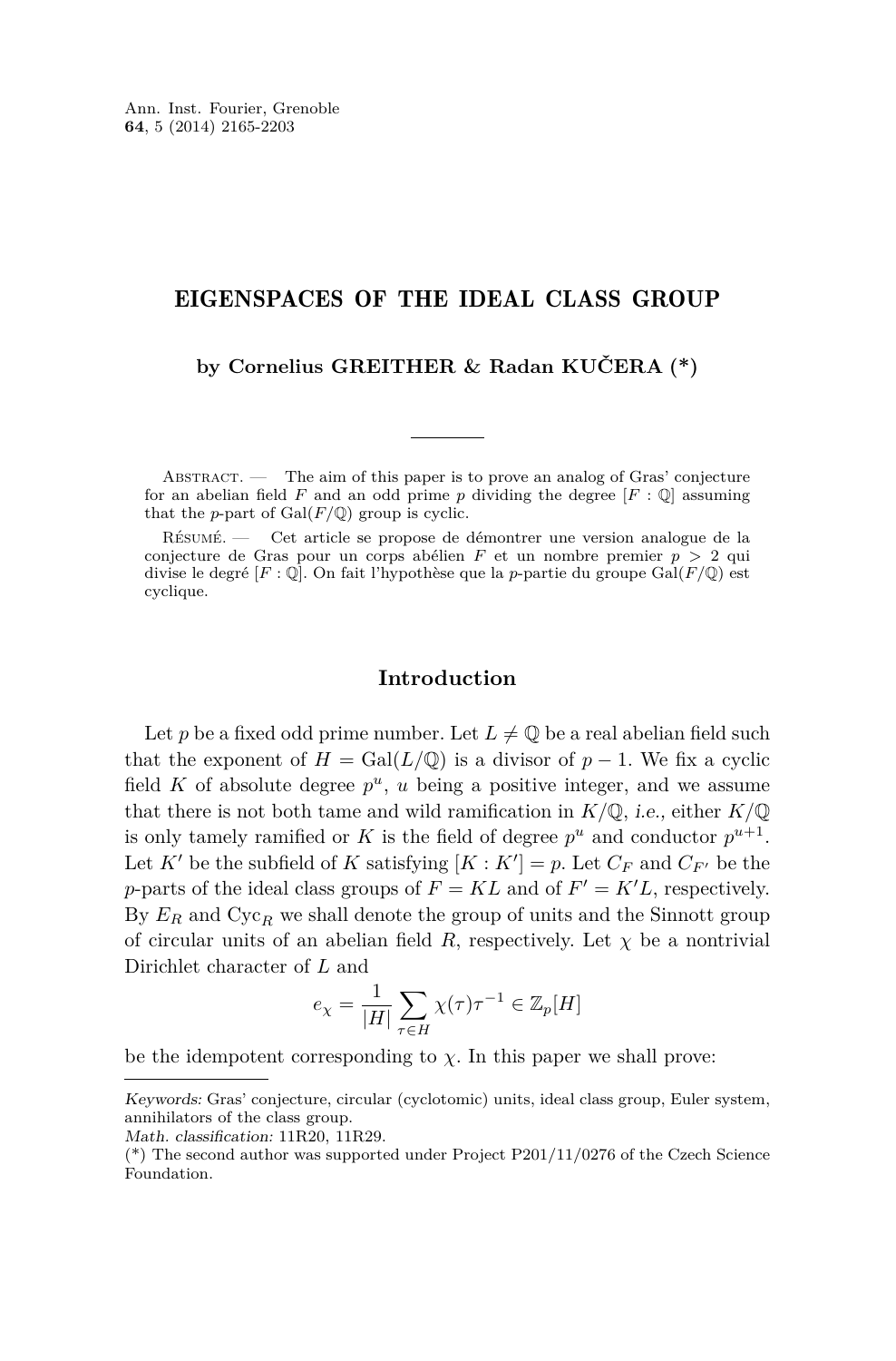THEOREM  $8.1.$  – We have

$$
|e_{\chi}C_{F}| = |e_{\chi}C_{F'}| \cdot |((E_{F}/\operatorname{Cyc}_{F}E_{F'}) \otimes \mathbb{Z}_{p})^{e_{\chi}}| = |((E_{F}/\operatorname{Cyc}_{F}) \otimes \mathbb{Z}_{p})^{e_{\chi}}|.
$$

Finally, for  $j = 0, 1, \ldots, u$ , let  $F^{(j)}$  be the subfield of F determined by  $[F: F^{(j)}] = p^j$ , so  $F^{(0)} = F, F^{(1)} = F', \ldots, F^{(u)} = L$ . As corollaries of the previous theorem we shall obtain the following statements on annihilators:

COROLLARY [9.4.](#page-37-0) — Let  $\Gamma = \text{Gal}(F/L)$ . We have

$$
\operatorname{Ann}_{\mathbb{Z}_p[\Gamma]}((E_L/\operatorname{Cyc}_L)\otimes\mathbb{Z}_p)^{e_\chi}\cdot\prod_{j=0}^{u-1}\operatorname{Ann}_{\mathbb{Z}_p[\Gamma]}((E_{F^{(j)}}/\operatorname{Cyc}_{F^{(j)}}E_{F^{(j+1)}})\otimes\mathbb{Z}_p)^{e_\chi}
$$
  

$$
\subseteq \operatorname{Ann}_{\mathbb{Z}_p[\Gamma]}(e_\chi C_F).
$$

COROLLARY [9.6.](#page-38-0) — Assume that  $u = 1$ , so  $F' = L$ . Then

$$
(1 - \sigma) \cdot \mathrm{Ann}_{\mathbb{Z}_p[G]}\big((E_F/\operatorname{Cyc}_F E_L) \otimes \mathbb{Z}_p\big) \subseteq \mathrm{Ann}_{\mathbb{Z}_p[G]}(C_F),
$$

where  $\sigma$  is a generator of  $\Gamma = \text{Gal}(F/L)$  and  $G = \text{Gal}(F/\mathbb{Q})$ .

This paper is another attempt to make the Euler system machinery work in a "non-semi-simple" situation. We are concerned with  $\mathbb{Z}_p[\Gamma]$ -modules where the order of  $\Gamma$  is a *p*-power. Our results do not entail the class group of *F* and the quotient of units modulo circular units in *F* directly, instead they use relative versions: take the object for *F* modulo the image of the corresponding object attached to the subfield  $F'$  such that  $[F : F'] = p$ . (The relative group  $E_F / \text{Cyc}_F E_{F'}$  is already visible in Theorem [8.1;](#page-33-0) the relative class group  $C_F / im(C_{F'})$  is implicit in that theorem and will come up explicitly in the proofs. We should remark here that the term "relative class group" refers to a slightly different structure in the literature: the kernel of the norm map instead of the cokernel of the extension map.) But there is another complication. The relative group  $E_F / Cyc_F E_{F'}$  does not lead to bounds on the relative class group, but only on its quotient modulo the subgroup generated by the classes of ambiguous ideals in  $F/F'$ . That is, we bound a module which is smaller than it should be. To make the numbers come out right in the end, we therefore need sharper bounds, in other words: we need to enlarge the group of circular units. More concretely we extract certain roots from circular units, and show that these roots still can be fed into the Euler-Kolyvagin machinery.

We hope that the preceding remarks at least partly explain the technical complexities of this paper. One technical prerequisite, Theorem [3.1,](#page-10-0) which concerns the image of linear forms on the Sinnott module *U*, is proven in a separate paper [\[5\]](#page-39-0) since we like to think that it is of independent interest.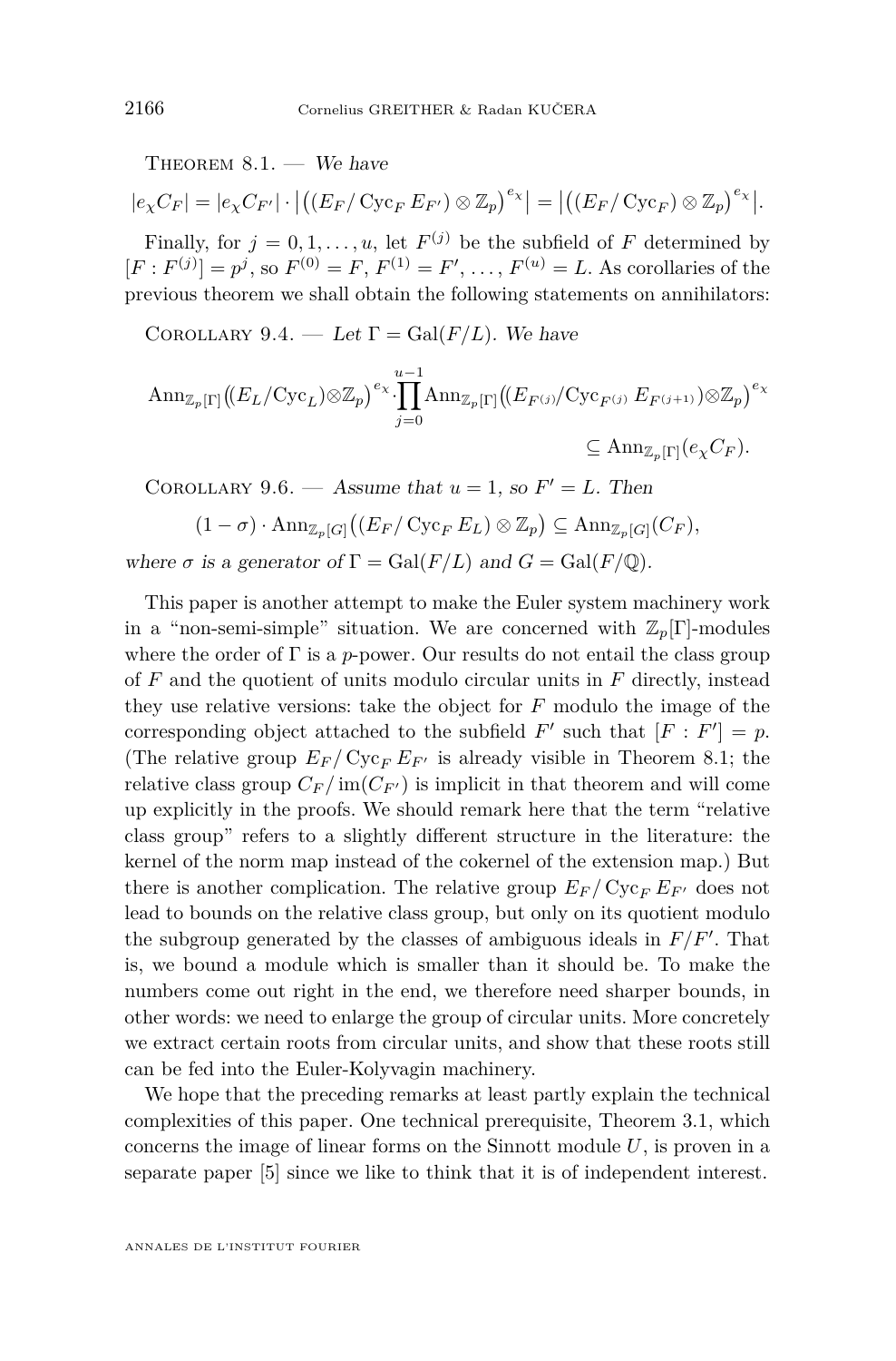Our Theorem [8.1](#page-33-0) is closely related to one of the principal results of L. V. Kuzmin in [\[8\]](#page-39-0), which was reproved in a more direct way by J.-R. Belliard and T. Nguyen Quang Do in [\[1\]](#page-39-0). If we fix a prime *p* (which is supposed to be odd in [\[1\]](#page-39-0)), any real abelian field *F* can be written as the compositum  $F = KL$ , where the degree of  $K/\mathbb{Q}$  is a power of *p* and the degree of  $L/\mathbb{Q}$ is relatively prime to *p*. Taking any  $\mathbb{Z}_p$ -valued  $\mathbb{Q}_p$ -irreducible character  $\chi$ of Gal( $F/K$ ), the mentioned result describes the fudge factor  $c<sub>x</sub>$  in the following formula

$$
|e_{\chi}C_F| = c_{\chi} \cdot \left| \left( \left( E_F / \operatorname{Cyc}_F \right) \otimes \mathbb{Z}_p \right)^{e_{\chi}} \right|
$$

by means of the  $\chi$ -part  $(e_{\chi}R : e_{\chi}U)$  of the index of Sinnott's module U. Using results of Sinnott published in [\[11\]](#page-39-0) one can show that  $c<sub>x</sub> = 1$  if  $\chi$  is nontrivial, Gal $(K/\mathbb{Q})$  is cyclic and p is odd: in this case, [\[11,](#page-39-0) Theorem 5.3] states that  $p \nmid (R : U)$ , so the product on the right hand side of formula  $(5.23)$  for  $e = 1$  on [\[11,](#page-39-0) page 219] equals 1. But to prove that  $c<sub>x</sub> = 1$  we need to show that each factor of this product equals 1. This follows from the fact that each factor is a positive integer since [\[11,](#page-39-0) Lemma 5.1] holds true for  $\mathbb{Q}_p[G]$  even though it is formulated for  $\mathbb{Q}[G]$  only. The authors of [\[1\]](#page-39-0) probably had exactly this reasoning in mind in their remark a)(i) on page 921.

There also seems to be a connection to a recent paper [\[2\]](#page-39-0) of Kâzim Büyükboduk. Howewer, the exact relation of the right hand side of Theorem (B) in loc.cit. to our circular unit index is not at all clear.

#### **1. Euler system machinery**

We shall slightly modify Karl Rubin's exposition of Euler systems given in [\[10\]](#page-39-0) by lowering the degree of the auxiliary fields<sup>(1)</sup>.

Let *F* be a real abelian number field,  $F \neq \mathbb{Q}$ . Let *M* be a fixed (large) odd integer (later on it will be a power of a prime). Let  $\mathcal{S}_M$  be the set of all positive square-free integers divisible only by primes  $\ell$  splitting completely in *F* and satisfying  $\ell \equiv 1 \pmod{M}$ . For any prime  $\ell \in S_M$  let  $\mathbb{Q}_\ell$  be the unique subfield of the  $\ell$ th cyclotomic field of absolute degree *M*,  $G_{\ell}$  =  $Gal(\mathbb{Q}_\ell/\mathbb{Q})$  and  $\sigma_\ell$  a fixed generator of  $G_\ell$ . Confusion with the more usual

 $(1)$  The main difference with respect to [\[10\]](#page-39-0) is that we consider only auxiliary primes  $\ell \equiv 1 \pmod{M}$  and for each such prime  $\ell$  we do not take the compositum with the  $\ell$ th cyclotomic field but only with its subfield of absolute degree *M*. The reason is that we want each ramified prime to have trivial Frobenius automorphism on these auxiliary fields, see  $(7.4)$ .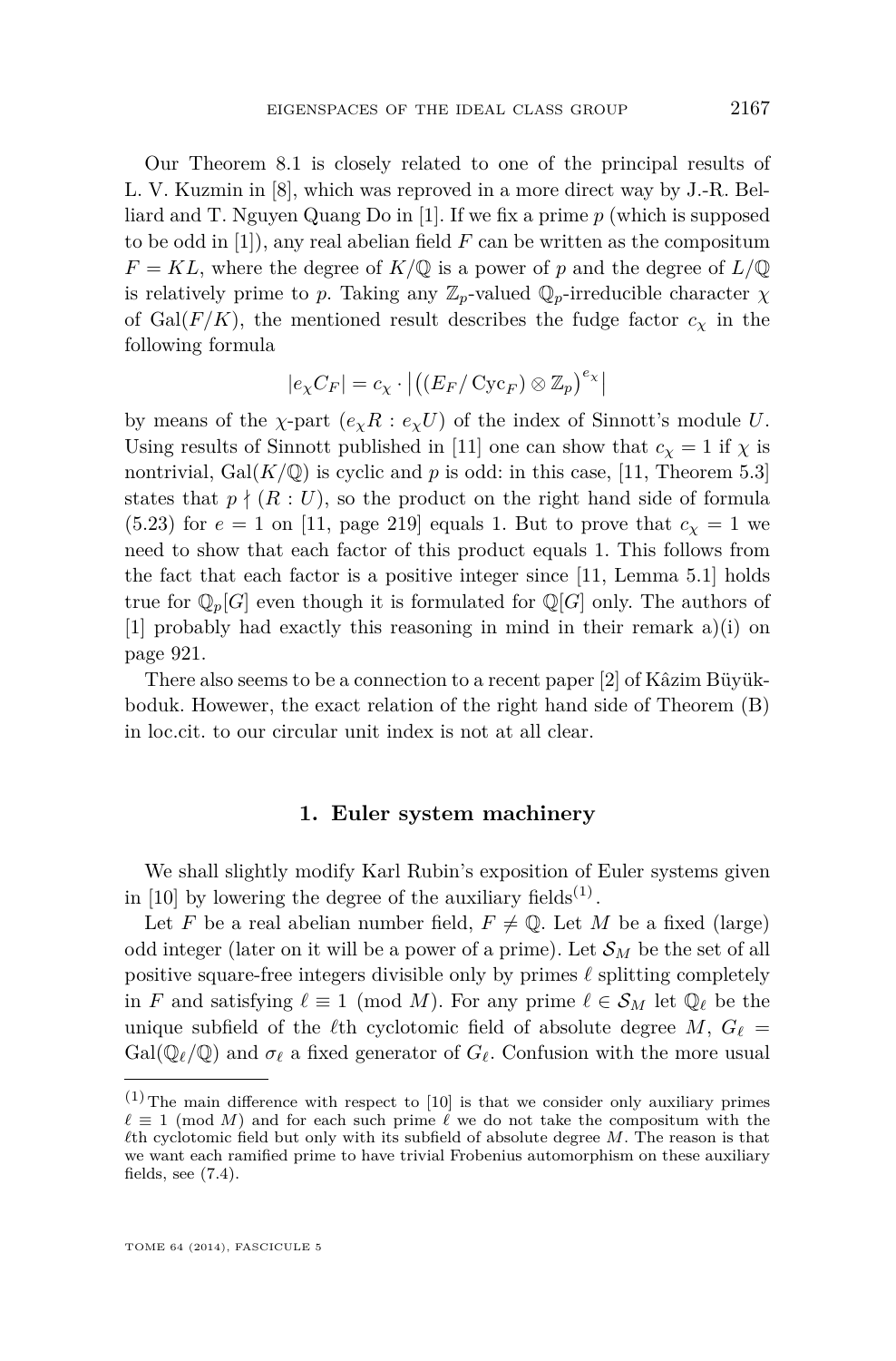<span id="page-4-0"></span>meaning of  $\mathbb{Q}_\ell$  is unlikely, since we never use completions of fields in this paper. Let us denote

$$
N_{\ell} = \sum_{j=0}^{M-1} \sigma_{\ell}^j, \quad D_{\ell} = \sum_{j=1}^{M-1} j \sigma_{\ell}^j \in \mathbb{Z}[G_{\ell}],
$$

so  $(\sigma_{\ell} - 1)D_{\ell} = M - N_{\ell}$ . For any  $r \in S_M$  let  $\mathbb{Q}_r$  denote the compositum of  $\mathbb{Q}_\ell$  for all primes  $\ell \mid r$ , so for example  $\mathbb{Q}_1 = \mathbb{Q}$ , and let  $F_r$  be the compositum of  $F$  and  $\mathbb{Q}_r$ . We have

$$
G_r := \mathrm{Gal}(F_r/F) \cong \mathrm{Gal}(\mathbb{Q}_r/\mathbb{Q}) \cong \prod_{\ell \mid r \atop \ell \text{ is a prime}} G_\ell,
$$

and so we can identify  $G_r$  with the latter product. Using this identification,  $\sigma_{\ell}$  is an automorphism of any  $F_r$  with trivial restriction to any subfield of  $F_r$  where  $\ell$  is unramified. Let

$$
\mathcal{D}_r = \prod_{\substack{\ell \mid r \\ \ell \text{ is a prime}}} \mathcal{D}_\ell, \qquad \mathcal{N}_r = \prod_{\substack{\ell \mid r \\ \ell \text{ is a prime}}} \mathcal{N}_\ell \in \mathbb{Z}[G_r].
$$

For any prime  $\ell \in S_M$  and any  $r \in S_M$  such that  $\ell \nmid r$  let Fr<sub> $\ell$ </sub> be the Frobenius automorphism of  $\ell$  in  $F_r/\mathbb{Q}$ ; we have  $\text{Fr}_{\ell} \in G_r$ .

Let *m* be the conductor of *F*, and for any positive integer *n* let  $\zeta_n$  be a fixed primitive *n*th root of unity. For any  $r \in S_M$  we define

$$
\xi_r = \mathrm{N}_{\mathbb{Q}(\zeta_{mr})/F_r} \left(1 - \zeta_m \cdot \prod_{\ell \mid r \atop \ell \text{ is a prime}} \zeta_{\ell}\right).
$$

The following four lemmas describe properties of the  $\xi_r$  which are in close analogy with ES1-ES4 and Lemmas 2.1, 2.2 and 2.3 in [\[10\]](#page-39-0).

LEMMA 1.1. — For any  $r \in S_M$  and any prime  $\ell \mid r$  we have

- (1)  $\xi_r \in F_r^{\times}$ .
- (2)  $\xi_r$  is a circular number of  $F_r$ ; it is a circular unit if and only if mr is not a prime power (which is always the case if  $r > 1$ ).
- (3)  $\xi_r^{\text{N}_{\ell}} = \xi_{r/l}^{\text{Fr}_{\ell}-1}$ .
- (4)  $\xi_r \equiv \xi_{r/l}^{(\ell-1)/M}$  modulo each prime ideal of  $F_r$  dividing  $\ell$ .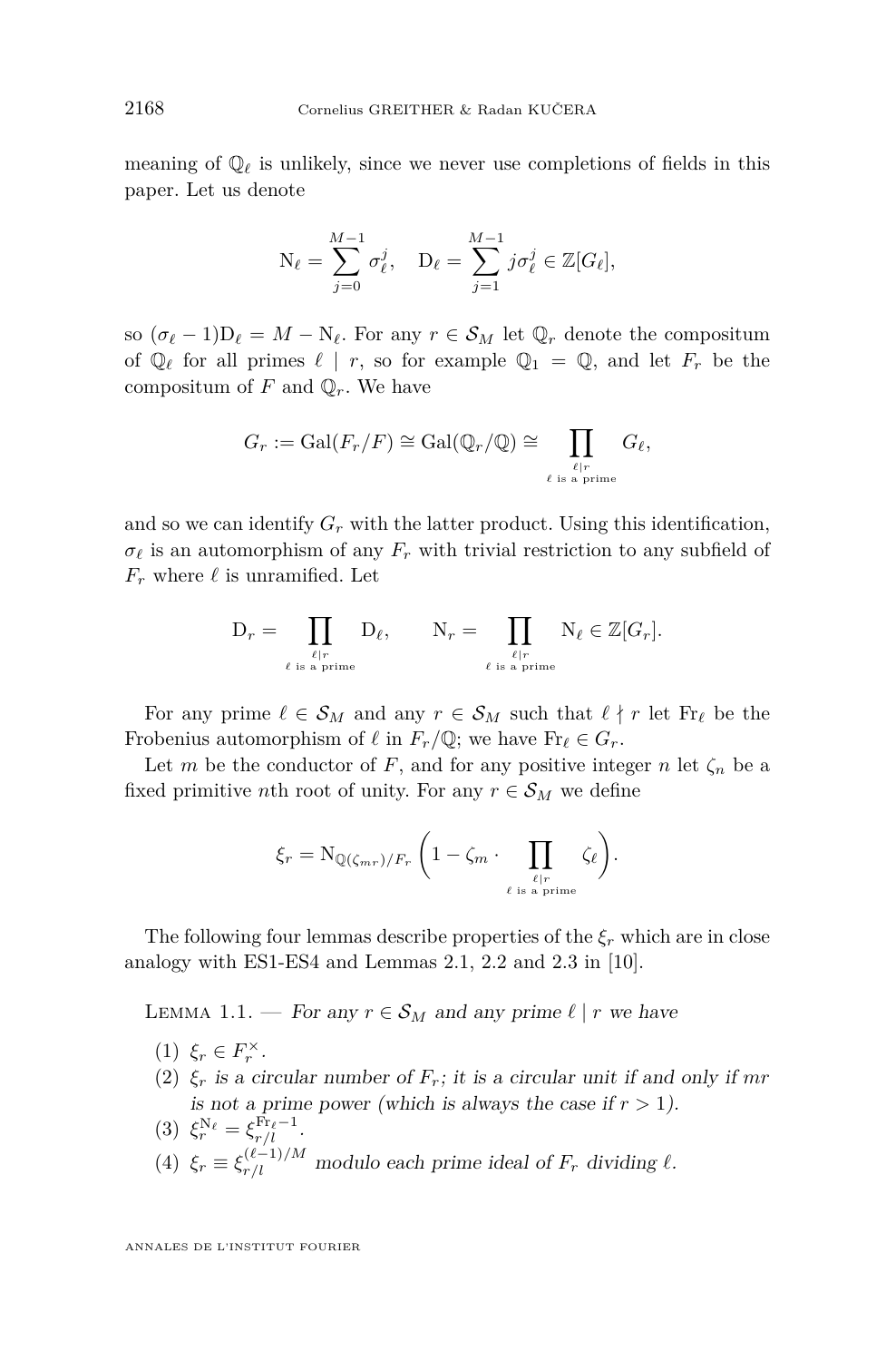Proof. — The first two properties are well-known. The third one follows from

$$
\xi_r^{N_{\ell}} = N_{\mathbb{Q}(\zeta_{mr})/F_{r/\ell}} \left(1 - \zeta_m \cdot \prod_{\substack{t \mid r \\ t \text{ is a prime}} \atop t \text{ is a prime}} \zeta_t\right)
$$

$$
= N_{\mathbb{Q}(\zeta_{mr/\ell})/F_{r/\ell}} \left(1 - \zeta_m \cdot \prod_{\substack{t \mid r, t \neq \ell \\ t \text{ is a prime}} \atop t \text{ is a prime}} \zeta_t\right)^{\text{Fr}_{\ell}-1} = \xi_{r/l}^{\text{Fr}_{\ell}-1}.
$$

To prove the fourth property, consider the following diagram



As  $\mathbb{Q}(\zeta_{mr/\ell}) \cap F_r = F_{r/\ell}$ , the restriction

$$
\text{Gal}(\mathbb{Q}(\zeta_{mr})/F_r) \to \text{Gal}(\mathbb{Q}(\zeta_{mr/\ell})/F_{r/\ell})
$$

is surjective. Moreover  $\zeta_{\ell} \equiv 1$  modulo each prime ideal of  $\mathbb{Q}(\zeta_{mr})$  dividing  $\ell$  and so

$$
\xi_r \equiv \mathcal{N}_{\mathbb{Q}(\zeta_{mr})/F_r} \left(1 - \zeta_m \cdot \prod_{\substack{t|r, \ t \neq \ell \\ t \text{ is a prime}}} \zeta_t\right) = \xi_{r/l}^{(\ell-1)/M}
$$

modulo each prime ideal of  $F_r$  dividing  $\ell$ .

LEMMA 1.2. — For any  $r \in S_M$  the image of  $\xi_r^{\mathcal{D}_r}$  in the quotient module  $F_r^{\times}/(F_r^{\times})^M$  is fixed by all elements of  $G_r$ , i.e.,

$$
\xi_r^{\mathcal{D}_r} \in \left(F_r^{\times}/(F_r^{\times})^M\right)^{G_r}.
$$

Proof. — Following the proof of Lemma 2.1 in [\[10\]](#page-39-0), use induction on the number of primes dividing  $r$ ; the statement is clear if  $r = 1$ . Suppose that a prime  $\ell \mid r$  and denote  $s = \frac{r}{\ell}$ . Then the third part of Lemma [1.1](#page-4-0) implies

$$
\xi_r^{D_r(\sigma_\ell-1)} = \xi_r^{D_s(M-N_\ell)} = \left(\xi_r^{D_s}\right)^M \cdot \xi_s^{(1-\text{Fr}_\ell) D_s}.
$$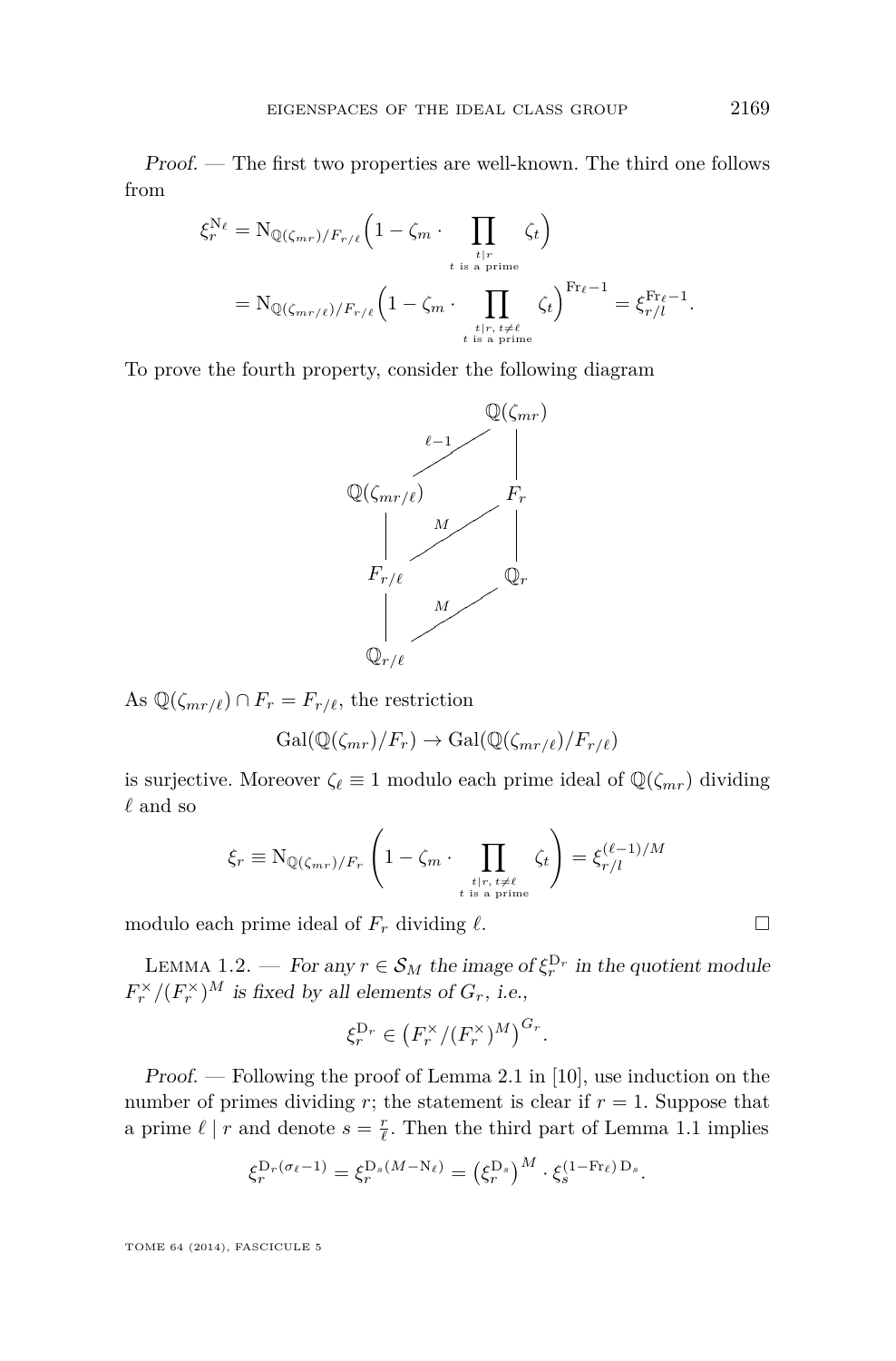<span id="page-6-0"></span>Since  $\text{Fr}_\ell \in G_s$ , the induction hypothesis gives  $\xi_s^{(1-\text{Fr}_\ell) D_s} \in (F_s^\times)^M$  and so  $\xi_r^{\text{D}_r(\sigma_\ell-1)} \in (F_r^\times)^M$ . The lemma follows as these  $\sigma_\ell$  generate  $G_r$ .

LEMMA 1.3. — For any  $r \in S_M$  there is  $\kappa_r \in F^\times$ , uniquely defined modulo  $(F^{\times})^M$ , such that  $\kappa_r^{-1} \cdot \xi_r^{\mathcal{D}_r} \in (F_r^{\times})^M$ .

Proof. — This can be proved in the same way as Lemma 2.2 in [\[10\]](#page-39-0).  $\Box$ 

Let  $\mathcal{O}_F$  denote the ring of integers of *F*, and write  $\mathcal{I} = \bigoplus_{\lambda} \mathbb{Z} \lambda$  for the group of fractional ideals of *F*, written additively. For every rational prime *p* write  $\mathcal{I}_p = \bigoplus_{\lambda|p} \mathbb{Z}\lambda$ , so  $\mathcal{I} = \bigoplus_p \mathcal{I}_p$ . For any  $y \in F^\times$  let  $(y) \in \mathcal{I}$  be the principal ideal generated by *y* and  $(y)_p \in \mathcal{I}_p$ ,  $[y] \in \mathcal{I}/M\mathcal{I}$ ,  $[y]_p \in \mathcal{I}_p/M\mathcal{I}_p$ the projections of  $(y)$ . The projections  $[y]$  and  $[y]_p$  are well defined also for any  $y \in F^{\times}/(F^{\times})^M$ . Denote  $G = \text{Gal}(F/\mathbb{Q})$ .

For any prime  $\ell \in \mathcal{S}_M$ , each prime ideal  $\lambda$  of *F* above  $\ell$  ramifies totally in  $F(\zeta_\ell)/F$  and so there is a unique prime ideal  $\lambda'$  of  $F(\zeta_\ell)$  above  $\lambda$  and we can identify  $\mathcal{O}_{F(\zeta_{\ell})}/\lambda'$  and  $\mathcal{O}_{F}/\lambda$ . This identification leads to a canonical isomorphism of *G*-modules

$$
(\mathcal{O}_F/\ell\mathcal{O}_F)^\times\cong\oplus_{\lambda|\ell}(\mathcal{O}_{F(\zeta_{\ell})}/\lambda')^\times
$$

(*G* acts transitively on the summands on the right hand side). Let  $\overline{\sigma_{\ell}}$  be a fixed generator of Gal $(F(\zeta_\ell)/F)$  whose restriction to  $F_\ell$  is  $\sigma_\ell$  (it is easy to see that such a generator always exists). Since  $\overline{\sigma_{\ell}}$  fixes each prime ideal of *F*( $\zeta_{\ell}$ ) above  $\ell$ , it is easy to see that  $x^{1-\overline{\sigma_{\ell}}}$  is a unit modulo each of them for any  $x \in F(\zeta_\ell)^\times$ .

LEMMA 1.4. — For any prime  $\ell \in S_M$  there is a unique surjective homomorphism of *G*-modules  $\varphi_{\ell} : (\mathcal{O}_F/\ell \mathcal{O}_F)^{\times} \to \mathcal{I}_{\ell}/M\mathcal{I}_{\ell}$  such that the following diagram commutes



Proof. — This is exactly Lemma 2.3 in [\[10\]](#page-39-0).  $\Box$ 

The previous lemma gives the value  $\varphi_{\ell}(\alpha)$  for each  $\alpha \in \mathcal{O}_F$ ,  $(\alpha)_{\ell} = 0$ . This definition can be uniquely extended to a surjective homomorphism of *G*-modules  $\varphi_{\ell}$ : { $\alpha \in F^{\times}$ ; [ $\alpha$ ]<sub> $\ell$ </sub> = 0}  $\rightarrow \mathcal{I}_{\ell}/M\mathcal{I}_{\ell}$  satisfying  $(F^{\times})^M \subseteq \ker \varphi_{\ell}$ .

PROPOSITION 1.5. — Let  $r \in S_M$  and  $\ell$  be any rational prime.

(1) If  $\ell \nmid r$ , and either  $r > 1$  or  $m$  is not a power of  $\ell$ , then  $[\kappa_r]_\ell = 0$ .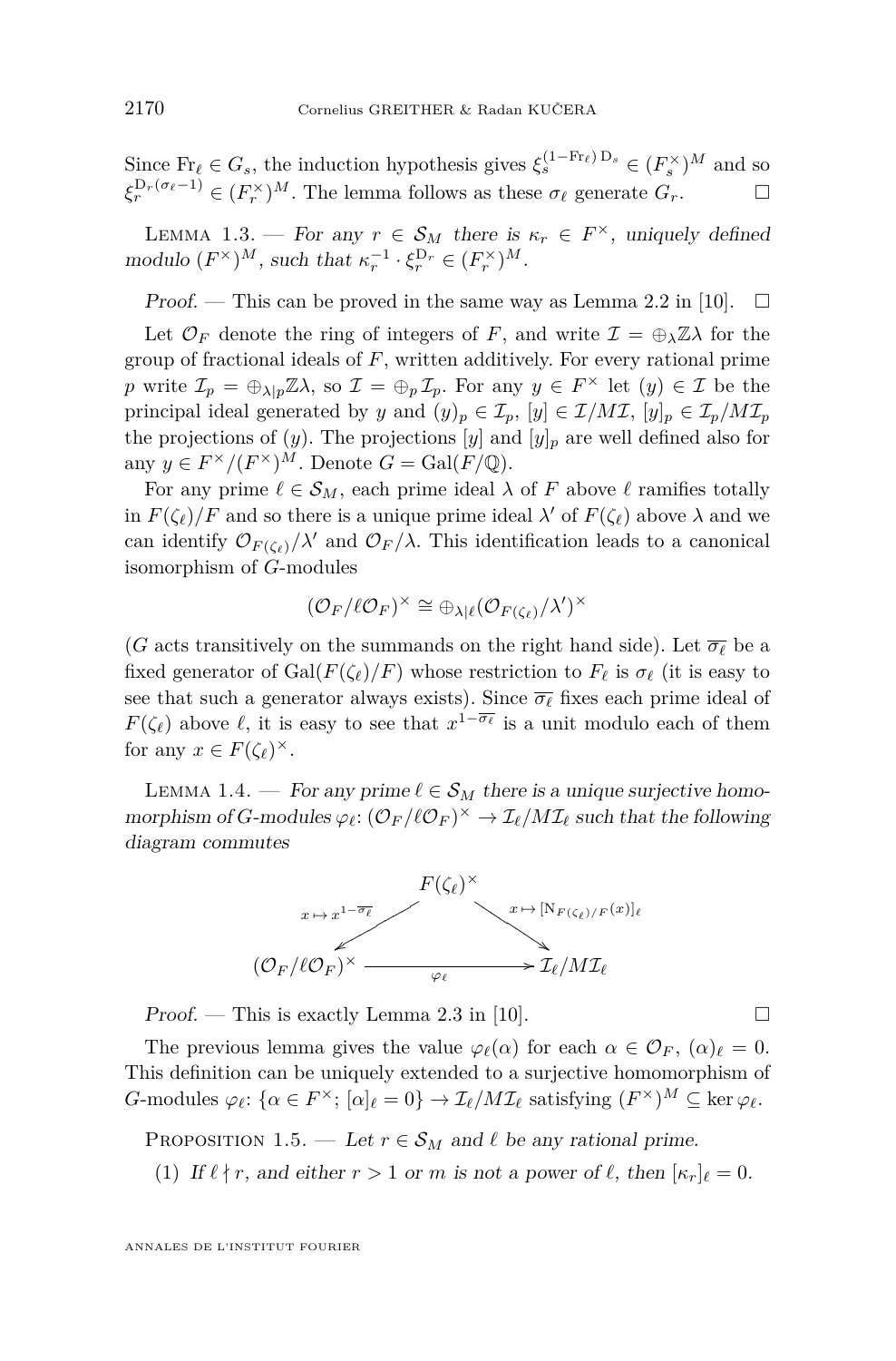(2) If  $\ell \mid r$  then

$$
\frac{\ell-1}{M}\cdot[\kappa_r]_\ell=\frac{\ell-1}{M}\cdot\varphi_\ell(\kappa_{r/\ell}).
$$

*Proof.* — Due to the definition of  $\kappa_r$  in Lemma [1.3](#page-6-0) there is  $\beta_r \in F_r^{\times}$ satisfying  $\xi_r^{\mathcal{D}_r} = \kappa_r \cdot \beta_r^M$ . The second part of Lemma [1.1](#page-4-0) states that  $\xi_r$  is a unit unless *mr* is a prime power, which can be the case only if *m* is a power of a prime *q* and  $r = 1$ . But then  $\xi_r$  is a unit outside of prime ideals above *q*. In any case  $\xi_r$  is a unit at prime ideals above  $\ell$ . If  $\ell \nmid r$  then the prime ideals above  $\ell$  are unramified in  $F_r/F$ , and so the valuation of  $\kappa_r$  at any prime ideal of  $F$  above  $\ell$  is divisible by  $M$ .

Suppose that  $\ell \mid r$  and put  $s = \frac{r}{\ell}$ . Since  $[\kappa_s]_{\ell} = 0$  and  $\kappa_s$  is well defined modulo  $(F^{\times})^M$ , we can assume  $(\kappa_s)_\ell = 0$ . There is  $\beta_s \in F_s^{\times}$  satisfying  $\xi_s^{\mathcal{D}_s} = \kappa_s \cdot \beta_s^M$ , hence  $\beta_s$  is a unit at each prime ideal of  $F_s$  above  $\ell$ . Any prime ideal  $\lambda$  of  $F_s$  above  $\ell$  ramifies totally in  $F_r/F_s$ , and so there is a unique prime ideal  $\lambda'$  of  $F_r$  above  $\lambda$  and  $\mathcal{O}_{F_r}/\lambda'$  and  $\mathcal{O}_{F_s}/\lambda$  are canonically isomorphic. It is easy to see that  $\sigma_\ell$  acts trivially on  $\mathcal{O}_{F_r}/\lambda'$  and  $\text{Fr}_\ell$  acts as *l*th power on  $\mathcal{O}_{F_s}/\lambda$ . Let  $\Lambda$  and  $\Lambda'$  be the prime ideals of *F* and  $F_\ell$  below  $\lambda'$ , respectively. The ramification index of  $\Lambda'$  above  $\Lambda$  is  $M$ , so the valuation  $\nu_{\Lambda}(\kappa_r) = M \cdot \nu_{\Lambda}(\kappa_r)$ . There is  $\gamma \in F_{\ell}^{\times}$  such that  $\nu_{\Lambda}(\gamma) = \nu_{\Lambda}(\kappa_r)/M$ for each prime ideal  $\Lambda$  of  $F_\ell$  above  $\ell$ . Then  $\nu_{\Lambda'}(\gamma^{-M}\kappa_r) = 0$ , which gives  $\nu_{\lambda'}(\gamma^M \beta^M_r) = \nu_{\lambda'}(\gamma^M \kappa_r^{-1}) = 0$ , and so  $\nu_{\lambda'}(\gamma \beta_r) = 0$ . Therefore  $\gamma \beta_r \in F_r^{\times}$ is a unit at each prime ideal of  $F_r$  above  $\ell$  and  $\gamma^{-M} \kappa_r \in F_{\ell}^{\times}$  is a unit at each prime ideal of  $F_\ell$  above  $\ell$ . The same can be said about  $\gamma^{1-\sigma_\ell}$  and  $\gamma^{N_\ell-M}$  as  $\sigma_{\ell}$  fixes these primes. Therefore  $[\gamma^{N_{\ell}}]_{\ell} = [\kappa_r]_{\ell}$ . Both  $\sigma_{\ell}$  and Fr<sub> $\ell$ </sub> act trivially on *F*, so  $\kappa_r^{\sigma_\ell-1} = \kappa_s^{\text{Fr}_\ell-1} = 1$ . Hence the third part of Lemma [1.1](#page-4-0) implies  $\beta_r^{M(\sigma_{\ell}-1)} = \xi_r^{D_r(\sigma_{\ell}-1)} = \xi_r^{D_s(M-N_{\ell})} = \xi_r^{M D_s} \cdot \xi_s^{D_s(1-\text{Fr}_{\ell})} = \xi_r^{M D_s} \cdot \beta_s^{M(1-\text{Fr}_{\ell})}.$ 

Since  $F_r$  is real and *M* is odd, 1 is the only *M*th root of unity in  $F_r$ , therefore

$$
\beta_r^{\sigma_\ell-1}=\xi_r^{{\rm D}_s}\cdot \beta_s^{1-{\rm Fr}_\ell}.
$$

As  $\sigma_{\ell}$  acts trivially on  $\mathcal{O}_{F_r}/\lambda'$ , modulo  $\lambda'$  we have  $(\gamma \beta_r)^{\sigma_{\ell}-1} \equiv 1$  and so

$$
\gamma^{1-\sigma_{\ell}} \equiv \beta_r^{\sigma_{\ell}-1} = \xi_r^{\mathcal{D}_s} \cdot \beta_s^{1-\operatorname{Fr}_{\ell}} \equiv \xi_s^{\mathcal{D}_s(\ell-1)/M} \cdot \beta_s^{1-\ell} = \kappa_s^{(\ell-1)/M}
$$

using the fourth part of Lemma [1.1.](#page-4-0) Finally, Lemma [1.4](#page-6-0) gives

$$
\frac{\ell-1}{M} \cdot \varphi_{\ell}(\kappa_s) = \varphi_{\ell}(\kappa_s^{(\ell-1)/M}) = \varphi_{\ell}(\gamma^{1-\sigma_{\ell}}) = \varphi_{\ell}(\gamma^{1-\overline{\sigma_{\ell}}}) = [\mathcal{N}_{F(\zeta_{\ell})/F}(\gamma)]_{\ell}
$$

$$
= [\gamma^{\mathcal{N}_{\ell}(\ell-1)/M}]_{\ell} = \frac{\ell-1}{M} \cdot [\gamma^{\mathcal{N}_{\ell}}]_{\ell} = \frac{\ell-1}{M} \cdot [\kappa_r]_{\ell}.
$$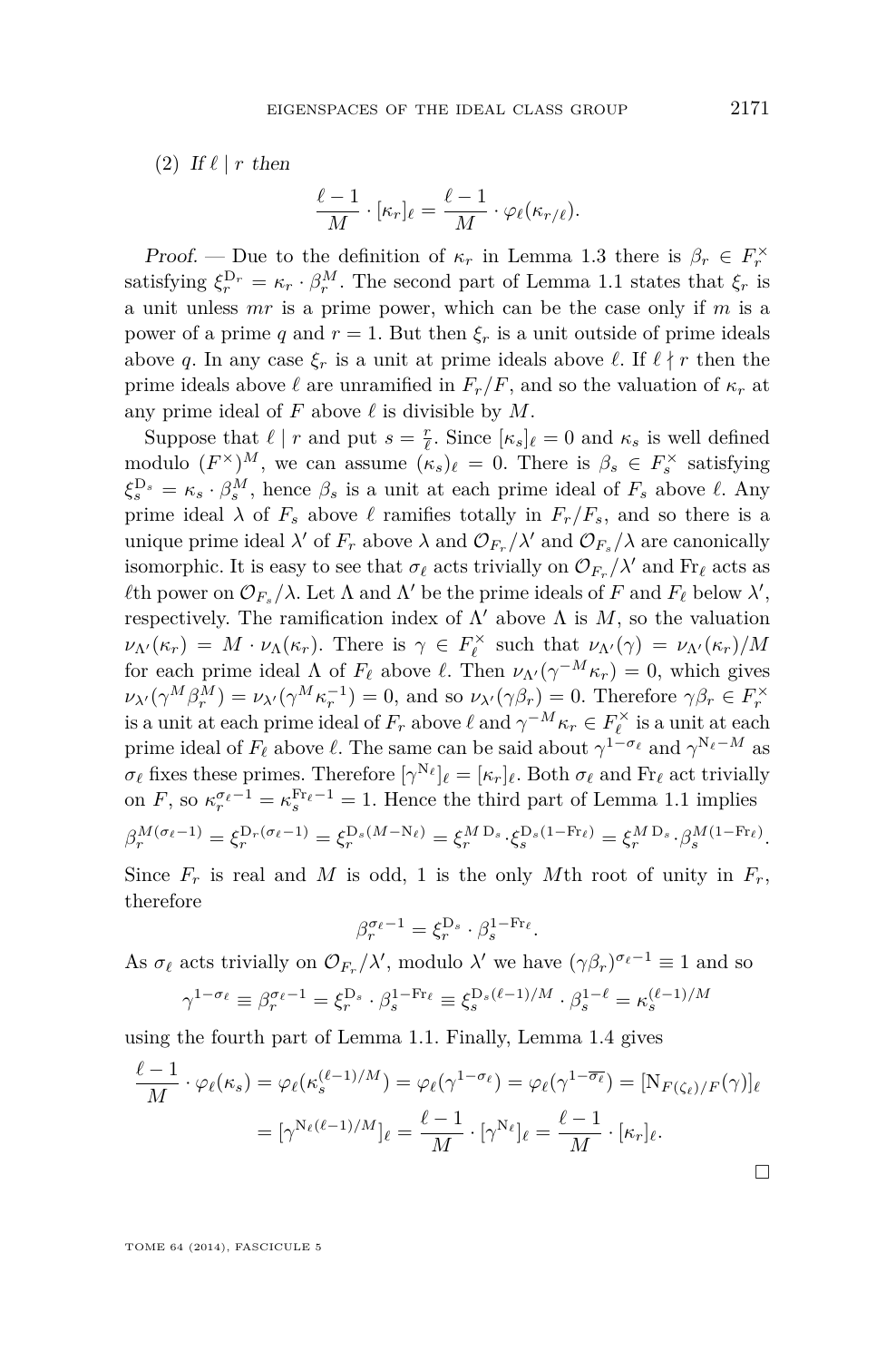#### <span id="page-8-0"></span>**2. An application of the Čebotarev Theorem**

Let us fix an odd prime number *p* and suppose that *M* is a large power of *p*. Let *C* be the *p*-part of the ideal class group of *F*, written additively. Let  $\overline{F}$ denote the genus field of *F* in the narrow sense. Recall that  $G = \text{Gal}(F/\mathbb{Q})$ .

ASSUMPTION 1. — Assume that  $p \nmid [(\overline{F} \cap F(\zeta_{M^2})) : F].$ 

Let us mention that Assumption 1 is satisfied for example if  $p$  ramifies in  $F/\mathbb{Q}$  at most tamely or if  $p \nmid [\mathbb{Q}(\zeta_m) : F]$ .

We shall prove the following modification of [\[10,](#page-39-0) Theorem 3.1]:

THEOREM 2.1. — Suppose we are given a fixed  $c \in C$ , a finite *G*submodule *W* of  $F^{\times}/(F^{\times})^M$ , and a homomorphism of *G*-modules  $\psi: W \to$  $(\mathbb{Z}/M\mathbb{Z})[G]$ . Then there are infinitely many prime ideals  $\lambda$  of F such that

- (1)  $\lambda \in \mathfrak{c}$ .
- (2)  $\ell \equiv 1 + M \pmod{M^2}$  and  $\ell$  splits completely in  $F/\mathbb{Q}$ , where  $\ell$  is the rational prime below *λ*.
- (3)  $[w]_l = 0$  for all  $w \in W$ , and there is a unit  $u \in (\mathbb{Z}/M\mathbb{Z})^{\times}$  such that  $\varphi_{\ell}(w) = u\psi(w)\lambda$  for all  $w \in W$ .

Proof. — Let *H* be the maximal unramified abelian *p*-extension of *F*, so that *C* is identified with  $Gal(H/F)$  by class field theory. Denote  $F' = F(\zeta_M)$ and  $F'' = F(\zeta_{M^2}, W^{1/M})$ . Assumption 1 gives  $H \cap F(\zeta_{M^2}) = F$ . We want to show that the commutator subgroup of  $Gal(F''/F)$  is  $Gal(F''/F(\zeta_{M^2}))$ . Let  $\tau \in \text{Gal}(F''/F)$  be the complex conjugation; then for any  $\rho \in \text{Gal}(F''/F(\zeta_{M^2}))$ we have  $\rho \tau \rho^{-1} \tau = \rho^2$ . But any element of the *p*-group Gal( $F''/F(\zeta_{M^2})$ ) is a square, so the commutator subgroup of  $Gal(F''/F)$  contains  $Gal(F''/F(\zeta_{M^2}))$ . On the other hand  $Gal(F''/F)/Gal(F''/F(\zeta_{M^2})) \cong Gal(F(\zeta_{M^2})/F)$  is abelian. Therefore the largest subfield of  $F''$  that is abelian over  $F$  is *F*( $\zeta_{M^2}$ ). Similarly, *F*<sup>'</sup> is the largest subfield of *F*<sup>'</sup>( $W^{1/M}$ ) that is abelian over *F*. Hence  $F'(W^{1/M}) \cap F(\zeta_{M^2}) = F'$  and  $F'' \cap H = F(\zeta_{M^2}) \cap H = F$ .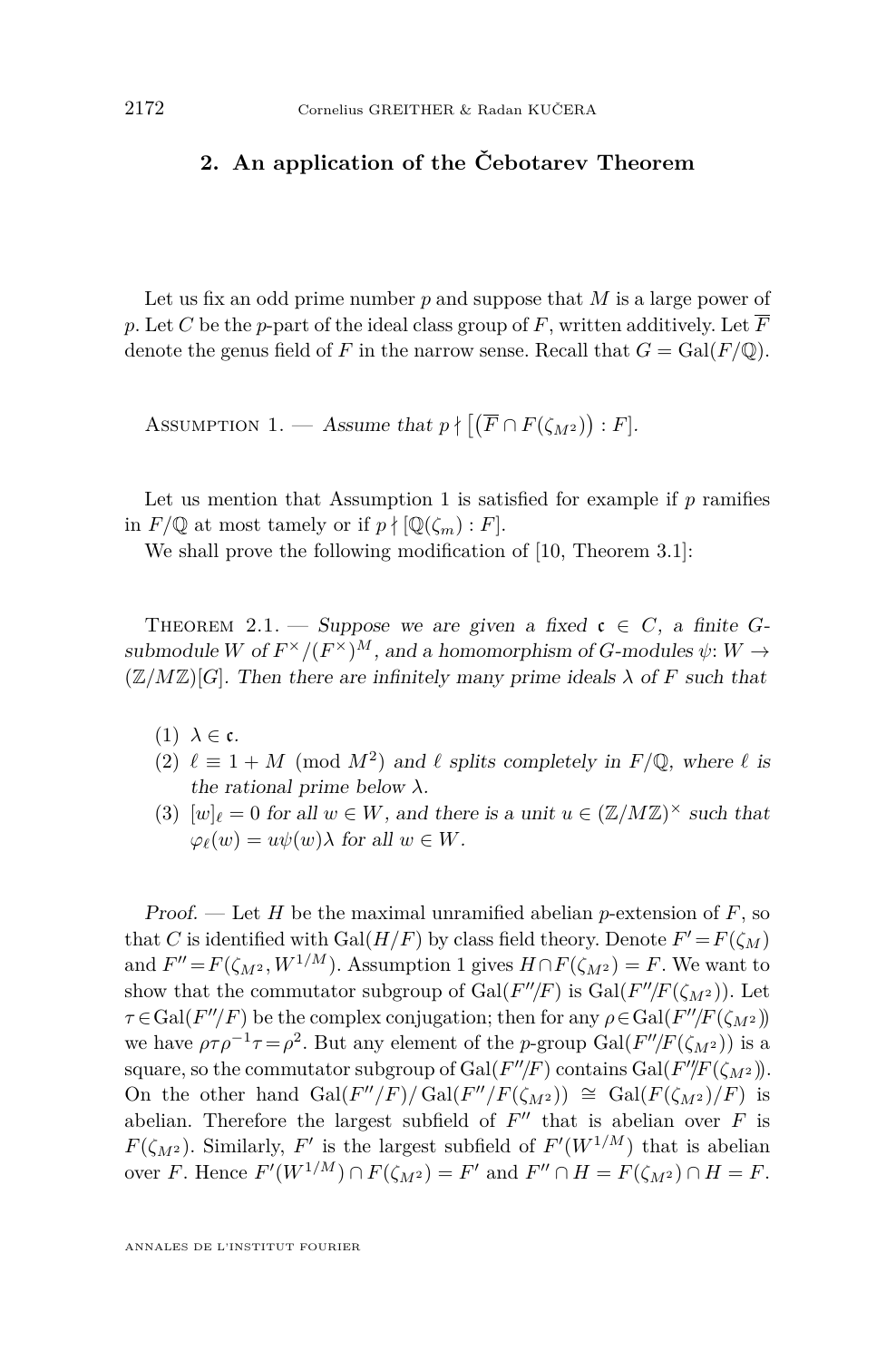<span id="page-9-0"></span>We have the following diagram:



To continue let us follow Steps III and IV in [\[10,](#page-39-0) proof of Theorem 3.1]: the element  $\gamma \in \text{Gal}(F'(W^{1/M})/F')$  obtained in Step III is compatible with  $\gamma' \in \text{Gal}(F(\zeta_{M^2})/F)$  which sends  $\zeta_{M^2}$  to  $\zeta_{M^2}^{M+1}$ . Hence there is  $\delta \in$ Gal( $HF''/F$ ) such that  $\delta$  restricts to  $\gamma$  on  $F'(W^{1/M})$ , to  $\gamma'$  on  $F(\zeta_{M^2})$ , and to  $\mathfrak c$  on *H*. The rest of the proof goes on the same lines as in [\[10\]](#page-39-0), the chosen  $\gamma'$  guarantees furthermore  $\ell \equiv 1 + M \pmod{M^2}$  $\Box$ 

#### **3. The Sinnott module** *U*

This section is devoted to a statement concerning a version of Sinnott's module *U* defined in [\[11\]](#page-39-0), which is going to be used later in the present paper. We describe the statement now; for the proof we refer to [\[5\]](#page-39-0). We have to warn the reader that  $U$  is denoted  $U'$  in [\[5\]](#page-39-0).

Let  $T_1, \ldots, T_v$  be finite abelian groups written multiplicatively,  $v \geq 1$ , and let

$$
G=T_1\times\cdots\times T_v
$$

be their direct product. For any  $N \subseteq I = \{1, \ldots, v\}$  let  $T_N = \prod_{i \in N} T_i \subseteq G$ , so *T*<sub>*I*</sub> = *G* and *T*<sub> $\emptyset$ </sub> = {1} by definition. For any *i* ∈ *I* we fix any  $\lambda_i$  ∈ *T*<sub>*I*−{*i*}</sub>, denote  $t_i = |T_i|$ , and define

$$
I_i = \ker(\mathbb{Z}[G] \to \mathbb{Z}[G/\langle \lambda_i, T_i \rangle]),
$$

the ideal of  $\mathbb{Z}[G]$  generated by  $1 - \lambda_i$  and  $1 - g$  for all  $g \in T_i$ . For any  $H \subseteq G$  let  $s(H) = \sum_{h \in H} h \in \mathbb{Z}[G]$  and for any  $N \subseteq I$  let

$$
\rho_N = s(T_N) \cdot \prod_{i \in I - N} (1 - t_i^{-1} \lambda_i^{-1} s(T_i)) \in \mathbb{Q}[G].
$$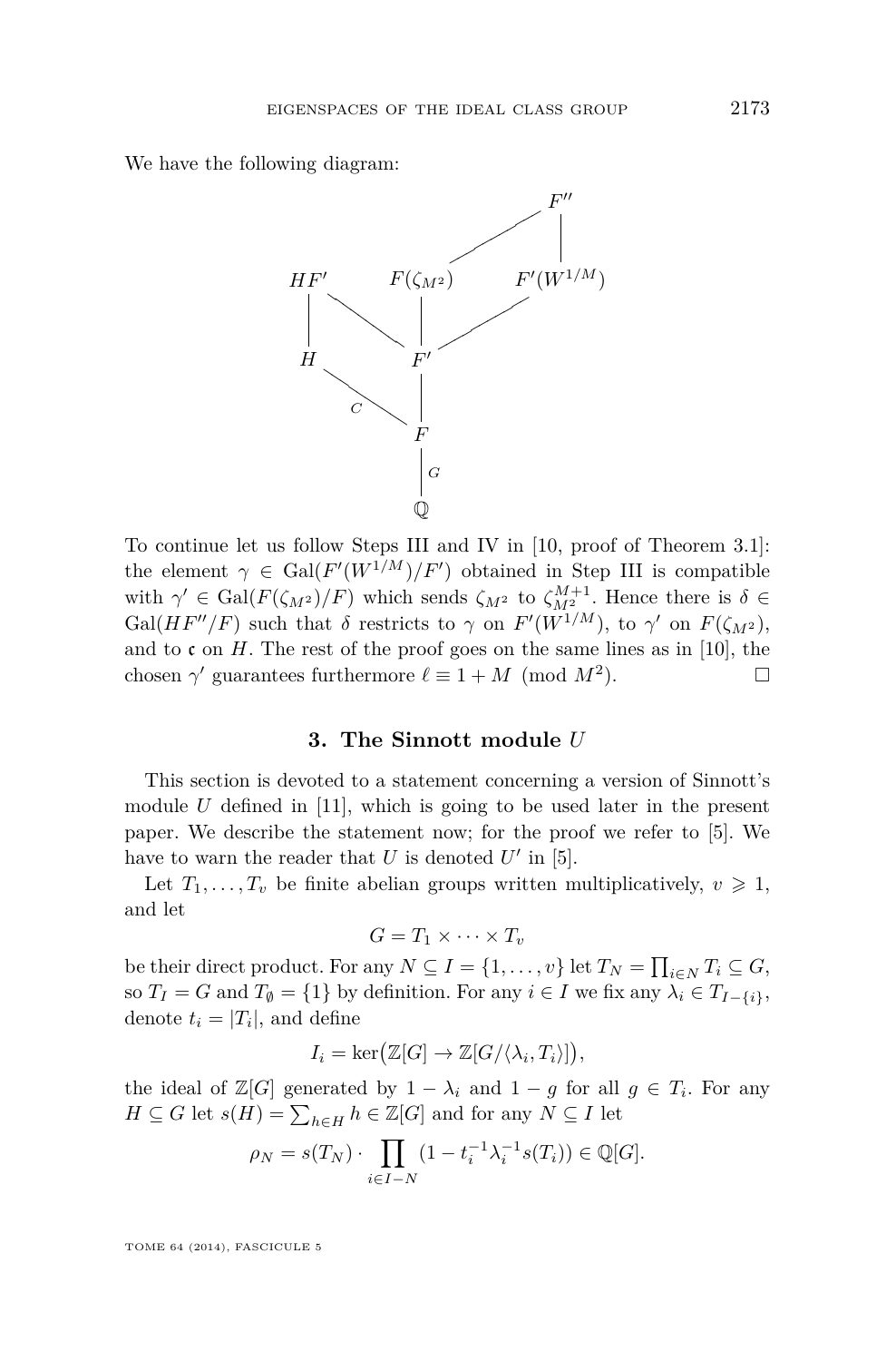<span id="page-10-0"></span>Let *U* be the  $\mathbb{Z}[G]$ -submodule of  $\mathbb{Q}[G]$  generated by all  $\rho_N$ ,  $N \subseteq I$ . Then we have the following

THEOREM 3.1. — Every  $\psi \in \text{Hom}_{\mathbb{Z}[G]}(U,\mathbb{Z}[G])$  satisfies  $\psi(\rho_{\emptyset}) \in \prod_{i=1}^{v} I_i$ .  $Proof.$  — See [\[5,](#page-39-0) Theorem 1.1 (i)].

#### **4. The choice of a specific field** *F*

Let *p* be a fixed odd prime number. Let *L* be a real abelian field of conductor *f* such that the order of any  $\tau \in Gal(L/\mathbb{Q})$  is a divisor of  $p-1$ . Hence each Dirichlet character of *L* can be viewed as  $\mathbb{Z}_p$ -valued. Let *K* be a cyclic field of absolute degree  $p^u$ ,  $u$  being a positive integer, and let  $p_1, \ldots, p_s$  be all prime numbers that ramify in  $K/\mathbb{Q}$ . It is clear that  $s \geq 1$ .

ASSUMPTION 2. — Assume that either  $K/\mathbb{Q}$  is not wildly ramified (i.e., the ramified primes  $p_1, \ldots, p_s$  are different from p) or that *K* is the degree  $p^u$  subfield of the  $p^{u+1}$ th cyclotomic field.<sup>(2)</sup>

Thus the conductor of *K* is either the product  $p_1 \ldots p_s$  or  $p^{u+1}$ . Let  $F = KL$  be the compositum of *K* and *L*. Again we denote  $G = Gal(F/\mathbb{Q})$ . The conductor *m* of *F* equals the least common multiple of the conductors of *L* and *K*. It is easy to see that our *F* satisfies Assumption [1.](#page-8-0) Let  $\sigma$ be a fixed generator of  $Gal(F/L)$ . Let  $K'$  be the subfield of  $K$  satisfying  $[K: K'] = p$  and let  $F' = K'L$ . Let us fix a character  $\chi$  of  $H = \text{Gal}(F/K)$ , which we view as  $\mathbb{Z}_p$ -valued, and let

$$
e_{\chi} = \frac{1}{|H|} \sum_{\tau \in H} \chi(\tau) \tau^{-1} \in \mathbb{Z}_p[H]
$$

be the corresponding idempotent. Our choice of the character  $\chi$  gives three more fields: let  $L_{\chi} \subseteq L$  be the field corresponding to  $\chi$ , i.e.,  $Gal(L/L_{\chi})$  $\ker \chi$ , and let  $F_{\chi} = KL_{\chi}$  and  $F'_{\chi} = K'L_{\chi}$  be its compositum with K

 $(2)$  We assume this because we want *F* to satisfy Assumption [1;](#page-8-0) the only wildly ramified cyclic field of degree  $p^u$  satisfying Assumption [1](#page-8-0) is just the abelian field K of degree  $p^u$ and conductor  $p^{u+1}$ . We allow this *K* as even in this situation we can have nontrivial *C<sub>F</sub>*: for example for  $p = 3$ ,  $u = 1$  and  $L = \mathbb{Q}(\sqrt{43})$  we have  $h_K = 1$ ,  $h_L = 1$  and  $h_F = 3$ .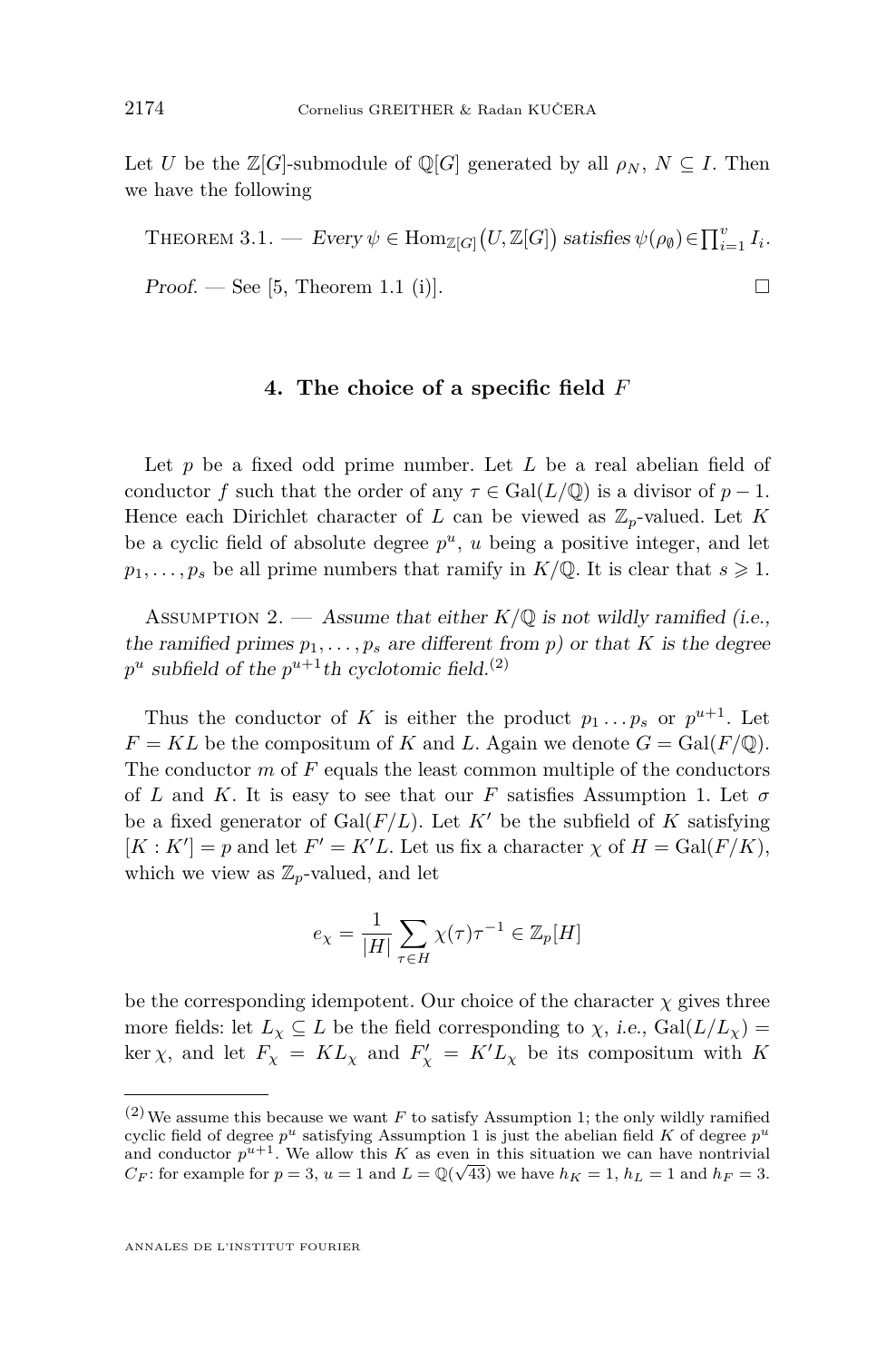<span id="page-11-0"></span>and  $K'$ .



For any abelian field *R* let *C<sup>R</sup>* be the *p*-part of the ideal class group of *R* and let  $C_{R,\chi} = e_{\chi} C_R$  be the corresponding eigenspace.

Lemma 4.1. — We have the following pairs of isomorphic *G*-modules:

$$
C_{F,\chi} \cong C_{F_{\chi},\chi}, \quad C_{F',\chi} \cong C_{F'_{\chi},\chi}.
$$

Proof. — This can be easily proved as  $p$  does not divide the degree  $[F:$  $F_{\chi}$ ] = [*F*' : *F*<sub> $\chi$ </sub><sup>'</sup> *γ*<sub>χ</sub>]. □

For any abelian field *R* let *E<sup>R</sup>* and Cyc*<sup>R</sup>* be the group of units and the Sinnott group of circular units, respectively. Let *M* be a power of the fixed prime *p*.

Lemma 4.2. — The following couples of *G*-modules are isomorphic:

$$
(E_F/\operatorname{Cyc}_F E_F^M)^{e_\chi} \cong (E_{F_\chi}/\operatorname{Cyc}_{F_\chi} E_{F_\chi}^M)^{e_\chi},
$$
  
\n
$$
(E_F/\operatorname{Cyc}_F E_{F'} E_F^M)^{e_\chi} \cong (E_{F_\chi}/\operatorname{Cyc}_{F_\chi} E_{F'_\chi} E_{F_\chi}^M)^{e_\chi},
$$
  
\n
$$
(E_{F'}/\operatorname{Cyc}_{F'} E_{F'}^M)^{e_\chi} \cong (E_{F'_\chi}/\operatorname{Cyc}_{F'_\chi} E_{F'_\chi}^M)^{e_\chi}.
$$

Proof. — This is standard, just use the well-known fact that  $Cyc_{F_\chi} \subseteq$  $Cyc_F$  and  $N_{F/F_\chi} (Cyc_F) \subseteq Cyc_{F_\chi}$ . The contract of the contract of  $\Box$ 

For any abelian field *R* let  $h_{R,p}$  be the *p*-part of the class number  $h_R$  of *R*, *i.e.*,  $h_{R,p} = |C_R|$ .

Lemma 4.3. — The *p*-parts of the indices of the groups of circular units are given by the following formulae

$$
[E_F : \mathrm{Cyc}_F]_p = h_{F,p} \cdot c_K, \qquad [E_K : \mathrm{Cyc}_K]_p = h_{K,p} \cdot c_K,
$$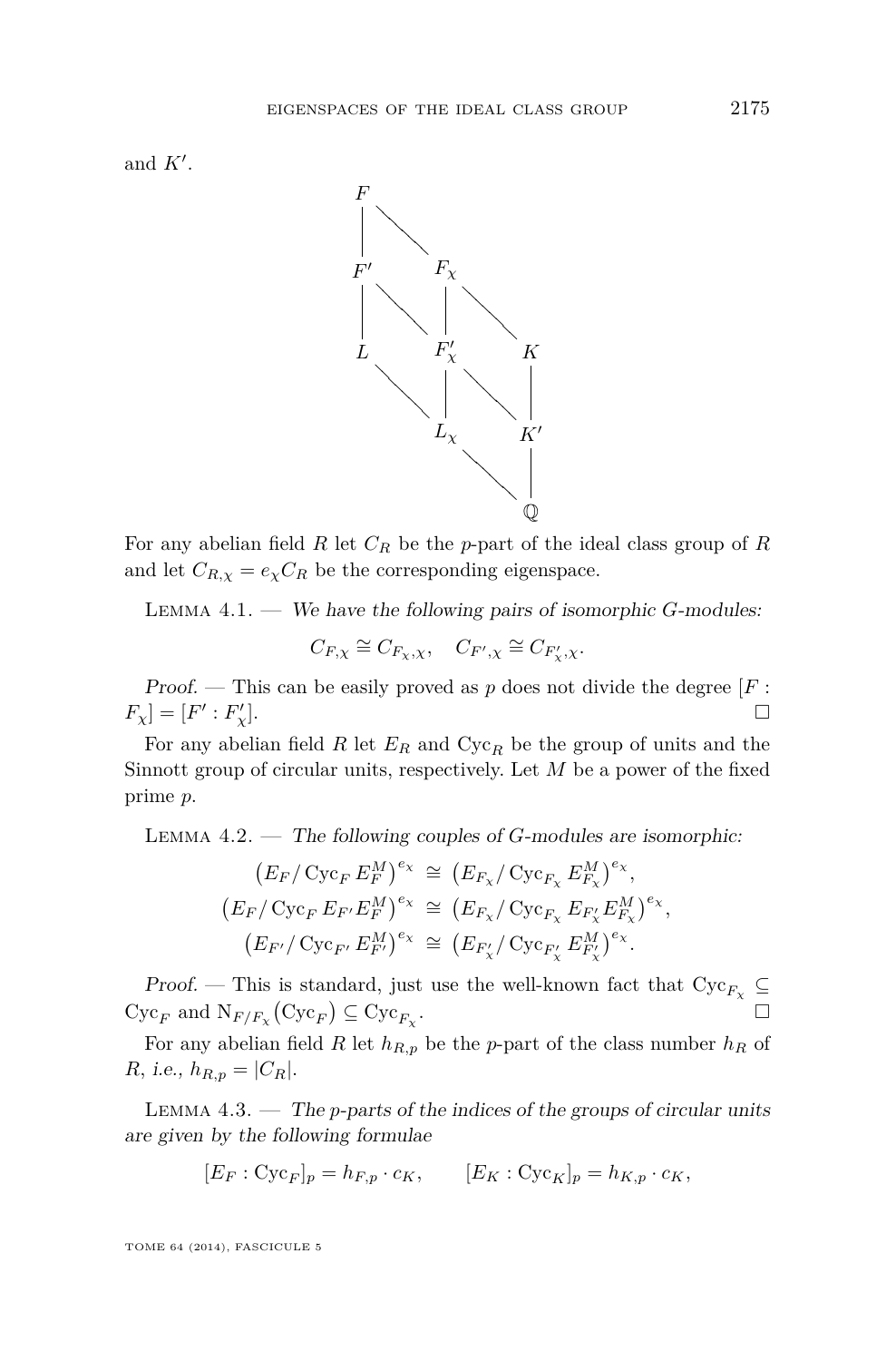<span id="page-12-0"></span>where  $c_K = [K_1 : \mathbb{Q}] \cdot p^{-u}$  with  $K_1$  being the maximal subfield of K such that at most one prime ramifies in  $K_1/\mathbb{Q}$ .

Proof. — This follows from Sinnott's results: [\[11,](#page-39-0) Theorem 5.3] says for both of these fields that the Sinnott index  $(R: U)$  is not divisible by  $p$ as the *p*-part of the Galois group is cyclic. The lemma follows from [\[11,](#page-39-0) Theorem 4.1].

#### **5. A simplification**

For the field *F* chosen in Section [4](#page-10-0) we want to prove Theorem [8.1,](#page-33-0) a relation between the cardinalities of the *G*-modules  $C_{F,\chi}$ ,  $C_{F',\chi}$ ,  $(E_F)$  $Cyc_F E_{F'} E_F^M$ , and  $(E_F/Cyc_F E_F^M)^{e_\chi}$ . Lemma [4.1](#page-11-0) and Lemma [4.2](#page-11-0) show that these cardinalities stay unchanged if we take  $L<sub>\chi</sub>$  instead of *L*. Therefore, fixing the character  $\chi$ , which can be trivial, and without any loss of generality we can make the following simplifying

ASSUMPTION 3. — Let us assume that  $L = L_{\chi}$  and that the primes  $p_1, \ldots, p_s$  are indexed in such a way that  $p_1, \ldots, p_g$  split completely in  $L/\mathbb{Q}$  while  $p_{q+1}, \ldots, p_s$  do not<sup>(3)</sup> (here  $0 \leqslant g \leqslant s$ ). Moreover, assume that the conductor *m* of *F* is not a power of a prime (so  $s > 1$  or  $\chi$  is nontrivial).

Recall that  $\xi_1 = \kappa_1 = \mathrm{N}_{\mathbb{Q}(\zeta_m)/F}(1-\zeta_m)$ . Let  $\rho = \sigma^{p^{u-1}}$  and  $N' =$  $\sum_{j=0}^{p-1} \rho^j$ .

LEMMA 5.1. — Let *M* be a large power of *p* ( $h_{F,p}$ |*M* suffices). Consider the tensor products  $\overline{E_F} = E_F \otimes \mathbb{Z}_p$ ,  $\overline{E_{F'}} = E_{F'} \otimes \mathbb{Z}_p$ ,  $\overline{\text{Cyc}_F} = \text{Cyc}_F \otimes \mathbb{Z}_p$ , and  $Cyc_{F'} = Cyc_{F'} \otimes \mathbb{Z}_p$ .

(1) The image of  $\overline{\text{Cyc}_F}$  in  $(\overline{E_F}/\overline{E_{F'}})^{e_\chi}$  is generated as a  $\mathbb{Z}_p[\langle \sigma \rangle]$ -module by the image  $\xi_1^{e_\chi}$  of  $\xi_1$ .

$$
(2)\ \left|\left(\overline{E_F}/\overline{\text{Cyc}_F}\right)^{e_{\chi}}\right| = \left|\left(\overline{E_F}/\overline{\text{Cyc}_F}\ \overline{E_{F'}}\right)^{e_{\chi}}\right| \cdot \left|\left(\overline{E_{F'}}/\overline{\text{Cyc}_{F'}}\right)^{e_{\chi}}\right|.
$$

 (3) *EF/*Cyc*<sup>F</sup> E<sup>M</sup> F eχ* = *EF/*Cyc*<sup>F</sup> E<sup>F</sup>* <sup>0</sup>*E<sup>M</sup> F eχ* · *E<sup>F</sup>* <sup>0</sup>*/*Cyc*<sup>F</sup>* <sup>0</sup> *E<sup>M</sup> F* <sup>0</sup> *eχ* .

Proof. — The Sinnott group  $Cyc_F$  of circular units of F is the intersection of the group  $\mathcal{D}_F$  defined just below and of the group  $E_F$  of all units of *F*. (Remark:  $\mathcal{D}_F$  is somewhat smaller than Sinnott's group *D* of circular

<sup>&</sup>lt;sup>(3)</sup> We allow any behaviour of  $p_i$  for  $i > g$ ; it can be (partially) inert or even (partially) ramified in  $L/\mathbb{Q}$ . Let us mention that we can have nontrivial  $C_{F,\chi}$  even if  $g=0$  and  $h_L = 1$ . [Example: let  $K = \mathbb{Q}(\theta)$  where  $\theta^3 + \theta^2 - 576\theta + 1665 = 0$ . Then *K* is an abelian cubic field of conductor  $1729 = 7 \cdot 13 \cdot 19$ . Let  $L = \mathbb{Q}(\sqrt{11})$ , then 7, 13, and 19 are all inert in  $L, h_L = 1, h_K = 9$ , and  $h_F = 27$  (the nontrivial class groups are 3-elementary).]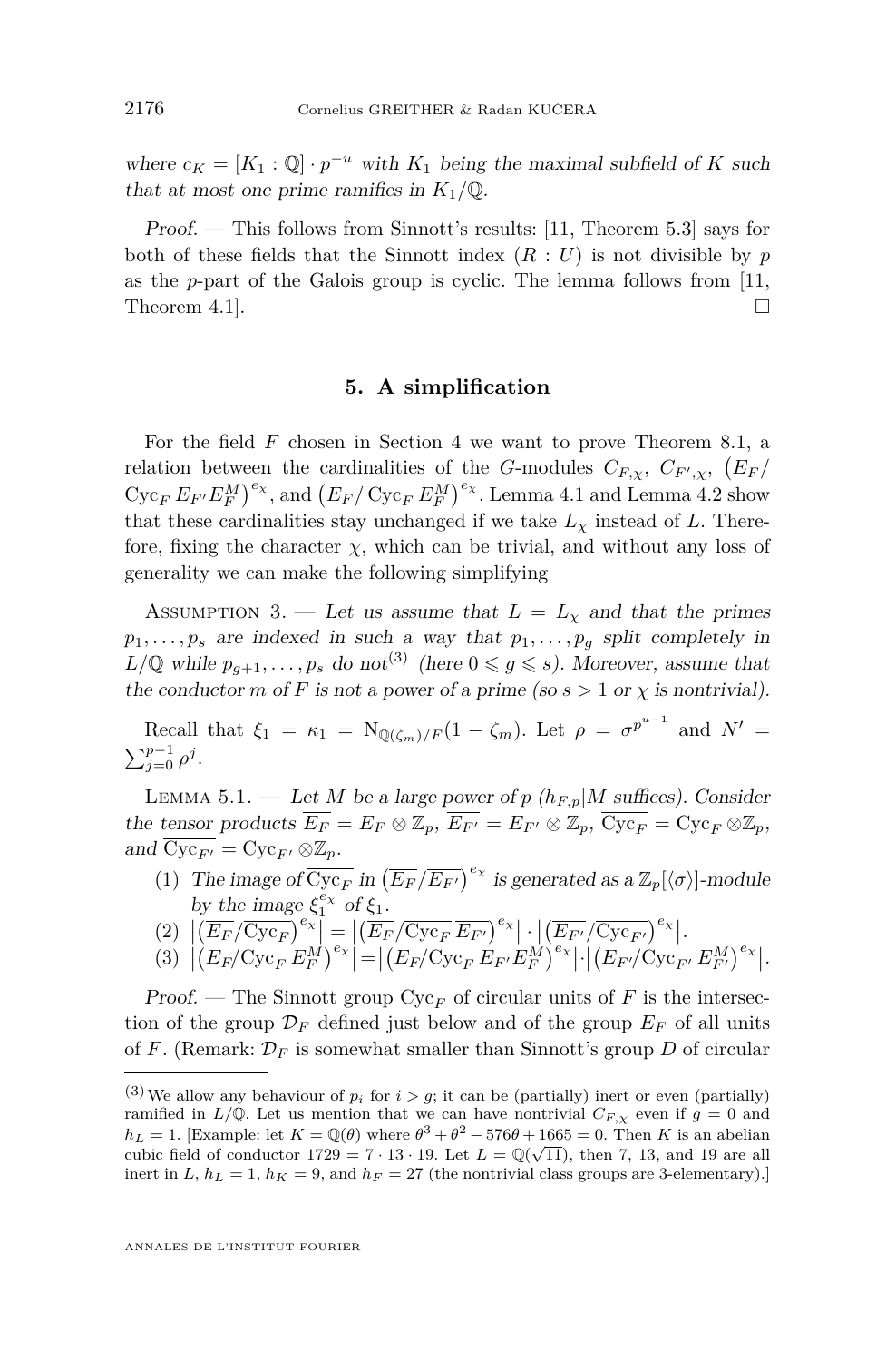numbers attached to  $F$ , in particular it does not contain  $\mathbb{Q}^{\times}$  whereas  $D$ does. But after intersection with  $E_F$  we get the same group  $Cyc_F$ .) One can get a list of  $\mathbb{Z}[G]$ -module generators of  $\mathcal{D}_F$  as follows: for each subfield *R* ⊆ *F* of conductor *n* > 1 take the norm  $N_{\mathbb{O}(\zeta_n)/R}(1 - \zeta_n)$  and take all roots of unity of  $F$ , too. But in our situation each of these norms is killed by  $e_\chi$  up to the cases when  $L \subseteq R$ . Moreover  $\pm 1$  (there are no other roots of unity) as well as the above mentioned norms for *R*'s with  $L \subseteq R \subseteq F$ belong to  $\mathcal{D}_{F'}$ . The norm term for  $R = F$  equals  $\xi_1$ . For any  $\tau \in H$  we have  $\tau e_{\gamma} = \chi(\tau) e_{\gamma}$  and the first statement of the lemma follows. Let  $\delta = 1$ if  $\chi$  is trivial and  $\delta = 0$  otherwise. The existence of a Minkowski unit of *F* implies that  $\overline{E_{F'}}^{e_\chi}$  and  $(\overline{E_F}/\overline{E_{F'}})^{e_\chi}$  are  $\mathbb{Z}_p$ -free modules of  $\mathbb{Z}_p$ -ranks  $p^{u-1} - \delta$  and  $(p-1)p^{u-1}$ , respectively. Let  $\eta_1, \ldots, \eta_{p^{u-1}-\delta}$  be a  $\mathbb{Z}_p$ -basis of  $\overline{\mathrm{Cyc}_{F'}}^{e_{\chi}}$ . Since  $\xi_1^{N'} \in \mathrm{Cyc}_{F'}$ ,

(5.1) 
$$
\{\eta_1,\ldots,\eta_{p^{u-1}-\delta}\}\cup\{\xi_1^{e_\chi\sigma^{j-1}};j=1,\ldots,(p-1)p^{u-1}\}\
$$

forms a system of  $\mathbb{Z}_p$ -generators of  $\overline{\text{Cyc}_F}^{e_\chi}$ . Comparing the  $\mathbb{Z}_p$ -ranks gives that this is in fact a  $\mathbb{Z}_p$ -basis of  $\overline{\text{Cyc}_F}^{e_\chi}$ . Let

$$
(5.2) \qquad \qquad \varepsilon_1, \ldots, \varepsilon_{p^u-\delta}
$$

be a  $\mathbb{Z}_p$ -basis of  $\overline{E_F}^{e_\chi}$  such that  $\varepsilon_1, \ldots, \varepsilon_{p^{u-1}-\delta}$  is a  $\mathbb{Z}_p$ -basis of  $\overline{E_{F'}}^{e_\chi}$ . Then

$$
\{\varepsilon_1, \ldots, \varepsilon_{p^{u-1}-\delta}\} \cup \{\xi_1^{e_{\chi}\sigma^{j-1}}; j=1, \ldots, (p-1)p^{u-1}\}
$$

is a  $\mathbb{Z}_p$ -basis of  $(\overline{\text{Cyc}_F} \ \overline{E_{F'}})^{e_\chi}$ . The transition matrix from (5.2) to (5.1) is block triangular and the indices in question are given by its determinant and by the determinants of its two blocks on the diagonal. This implies the second statement of the lemma, and the third statement follows easily.  $\quad \Box$ 

For brevity, let us write *C* and  $C_{\chi}$  instead of  $C_F$  and  $C_{F,\chi}$ , respectively.

It is easy to see that  $C_\chi$  is a  $\mathbb{Z}_p[G]$ -module whose number of elements is a power of *p* and where *H* acts via *χ*, *i.e.*, for any  $\tau \in H$  and any  $\mathfrak{c} \in C_{\chi}$ we have  $\tau \mathfrak{c} = \chi(\tau) \mathfrak{c}$ .

On one hand, each ideal  $I$  of  $F'$  generates an ideal  $\mathcal{O}_F I$  of  $F$ , and this mapping gives the natural map  $\iota : C_{F'} \to C$ . Let  $\iota_{\chi} : C_{F',\chi} \to C_{\chi}$  be its restriction to *χ*-components. We shall study the capitulation kernel ker  $\iota_{\chi}$ .

On the other hand, the norm of ideals gives the map  $N_{F/F'}$ :  $C_{\chi} \rightarrow C_{F',\chi}$ . Since  $F/F'$  is totally ramified at all primes above  $p_1, \ldots, p_s$  and  $s \geq 1$ , it is well-known (e.g. see [\[13,](#page-39-0) Theorem 10.1]) that  $N_{F/F'}$  is surjective. It is also well-known that  $\iota_{\chi} \circ N_{F/F'} : C_{\chi} \to C_{\chi}$  acts as  $N'$ , so  $\iota_{\chi}(C_{F',\chi}) = N'C_{\chi}$ . Therefore we have

$$
|C_{F',\chi}| = |N'C_{\chi}| \cdot |\ker \iota_{\chi}|.
$$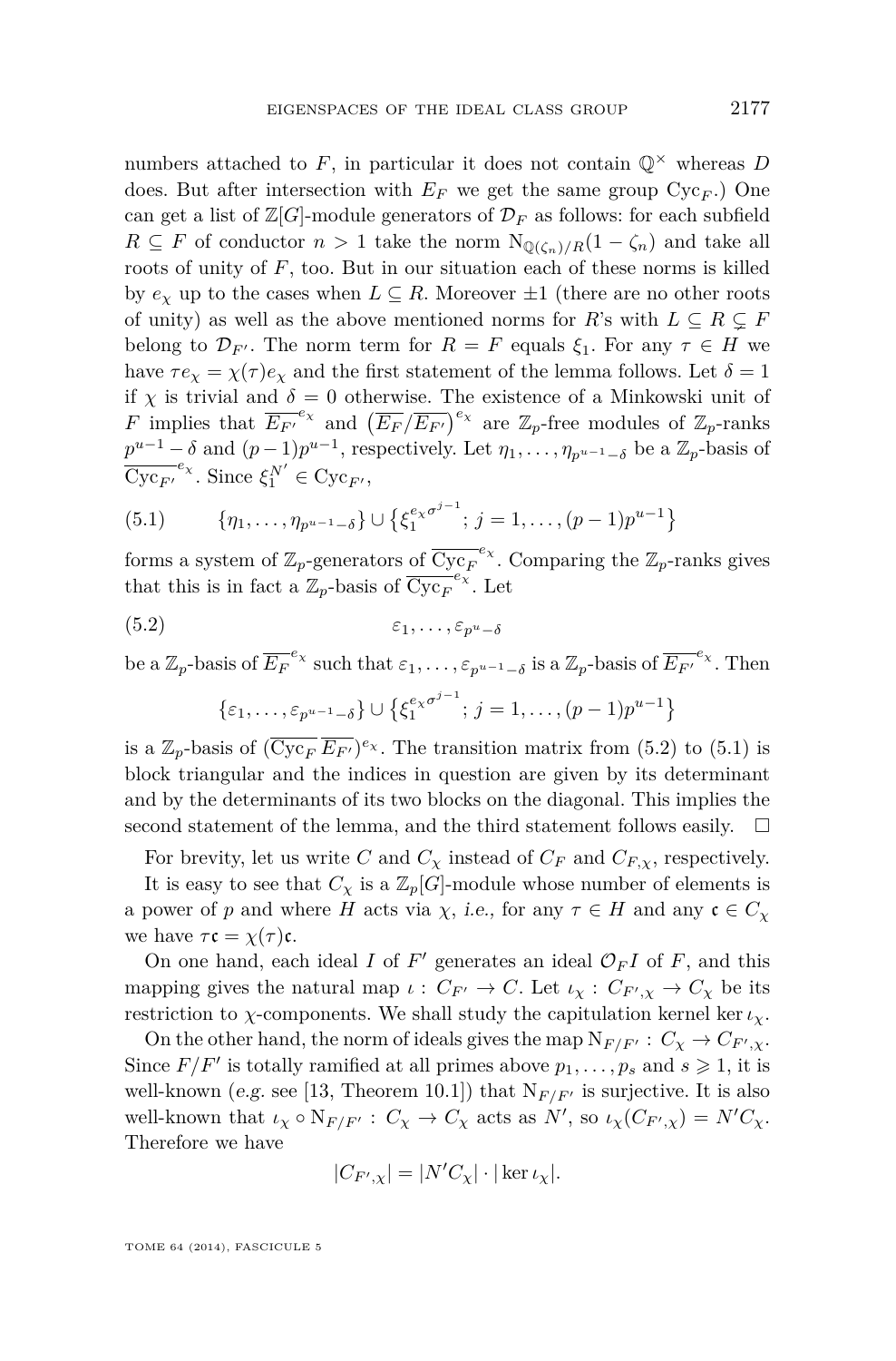<span id="page-14-0"></span>For each  $i = 1, \ldots, s$  let  $n_i$  be the index of the decomposition group of  $p_i$  in  $K/\mathbb{Q}$ , so  $p_i$  is divisible by exactly  $n_i$  prime ideals of K. Let us fix one of them and call it  $P_i$ . Let  $\wp_i$  be a fixed prime ideal of *L* above  $p_i$ . As the degrees  $[K : \mathbb{Q}]$  and  $[L : \mathbb{Q}]$  are relatively prime, this means that  $\wp_i$  is divisible by exactly  $n_i$  prime ideals of  $F$ ; let  $\mathfrak{p}_i$  be the one of them which is divisible by  $P_i$ . Then  $\mathfrak{p}_i, \sigma \mathfrak{p}_i, \ldots, \sigma^{n_i-1} \mathfrak{p}_i$  is the complete list of prime ideals of *F* above  $\wp_i$ . Let  $\mathfrak{p}'_i$  be the prime ideal of *F'* below  $\mathfrak{p}_i$ . Then  $\mathfrak{p}'_i$ ramifies in  $F/F'$ , so  $\mathcal{O}_F \mathfrak{p}'_i = p \cdot \mathfrak{p}_i$  as ideals of  $F$  (recall that we write the group of fractional ideals additively).



Let  $\mathcal{P}_i$  be the image of  $\mathfrak{p}_i$  in *C* and  $\overline{\mathcal{P}_i}$  its image in  $C/N'C$ . Since  $p\mathcal{P}_i =$  $N'P_i \in N'C$ , we have  $p\overline{P_i} = 0$ . Let  $\langle e_\chi \overline{P_i} \rangle$  be the subgroup of  $C_\chi/N'C_\chi$ generated by  $e_\chi \mathcal{P}_i$ . For any  $\tau \in H$  we have  $\tau e_\chi \mathcal{P}_i = \chi(\tau) e_\chi \mathcal{P}_i \in \langle e_\chi \mathcal{P}_i \rangle$ , moreover  $\sigma^{n_i} \overline{P_i} = \overline{P_i}$ , and so

(5.3) 
$$
\langle e_{\chi} \overline{P_i} \rangle_{\sigma} = \langle e_{\chi} \overline{P_i}, \sigma e_{\chi} \overline{P_i} \dots, \sigma^{n_i - 1} e_{\chi} \overline{P_i} \rangle
$$

is the *G*-submodule of  $C_{\chi}/N'C_{\chi}$  generated by  $e_{\chi}\overline{P_i}$ . Hence the order of  $\langle e_{\chi} \overline{P_i} \rangle_{\sigma}$  divides  $p^{n_i}$ . If  $i > g$  then the decomposition group of  $p_i$  in Gal(*L*/Q) is nontrivial; consider  $\tau \neq 1$  in this decomposition group. We have  $\tau \wp_i = \wp_i$ and so  $\tau \mathfrak{p}_i = \mathfrak{p}_i$  and  $\tau \mathcal{P}_i = \mathcal{P}_i$ , which gives

$$
(\chi(\tau) - 1)e_{\chi}\overline{\mathcal{P}_i} = \tau e_{\chi}\overline{\mathcal{P}_i} - e_{\chi}\overline{\mathcal{P}_i} = 0.
$$

Assumption [3](#page-12-0) implies that  $\chi$  is injective on Gal( $L/\mathbb{Q}$ ), hence  $\chi(\tau) \neq 1$  $(\text{mod } p\mathbb{Z}_p)$  and  $e_\gamma \overline{\mathcal{P}_i} = 0$ . Thus

$$
\langle e_{\chi}\overline{\mathcal{P}_1},\ldots,e_{\chi}\overline{\mathcal{P}_s}\rangle_{\sigma} = \langle e_{\chi}\overline{\mathcal{P}_1},\ldots,e_{\chi}\overline{\mathcal{P}_g}\rangle_{\sigma}
$$

is a *p*-elementary *G*-submodule of  $C_{\chi}/N'C_{\chi}$  whose order divides  $p^{n}$ , where  $n = \sum_{i=1}^{g} n_i$  (see also Proposition [9.1](#page-35-0) which says more about this order).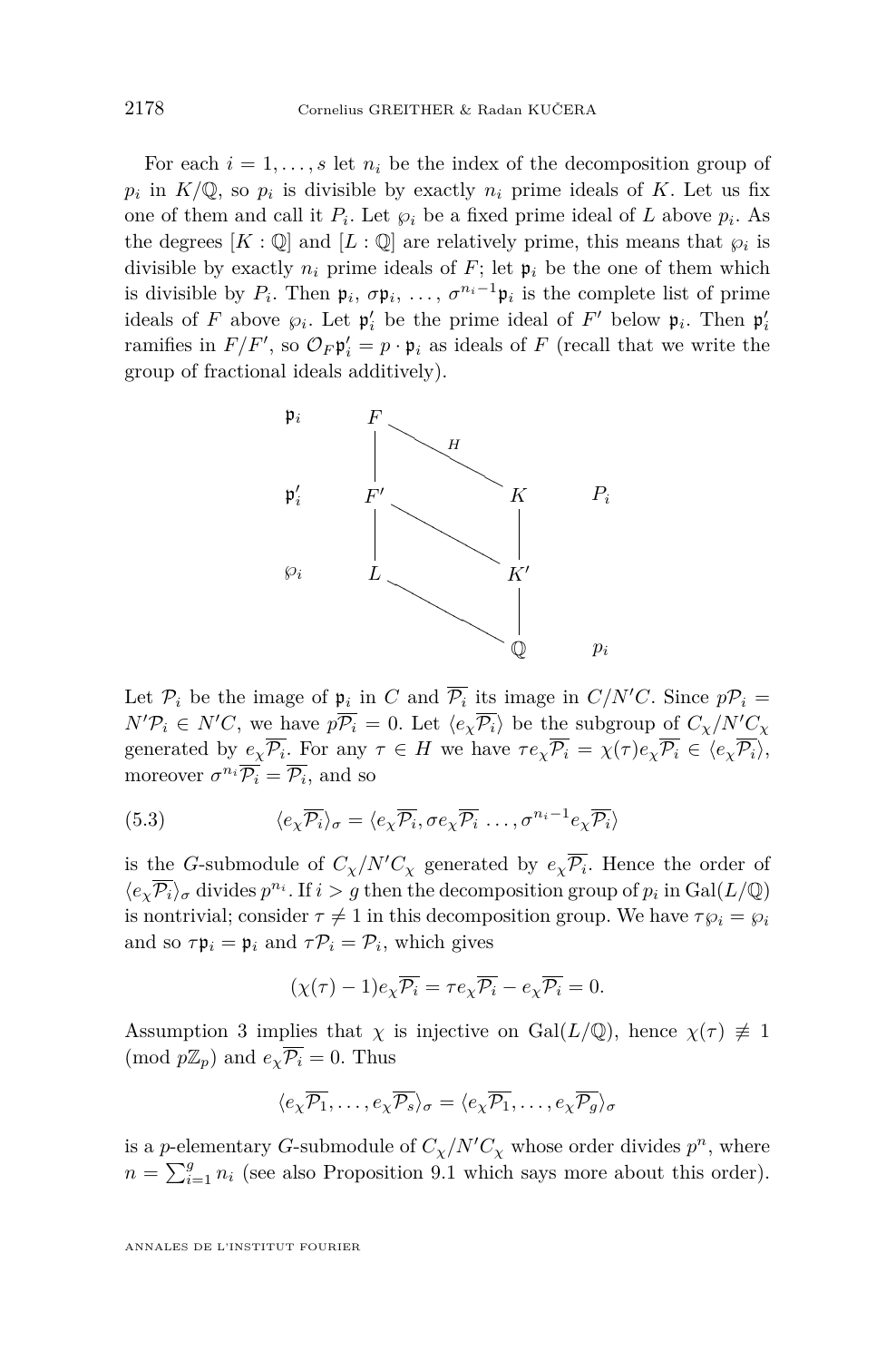<span id="page-15-0"></span>We shall work in the quotient of  $C_{\chi}/N^{\prime}C_{\chi}$  by this submodule, so we define (5.4)

 $\overline{C}_{\nu} = (C_{\nu}/N'C_{\nu})/(e_{\nu}\overline{p_1}, \ldots, e_{\nu}\overline{p_s})_{\sigma} = (C_{\nu}/N'C_{\nu})/(e_{\nu}\overline{p_1}, \ldots, e_{\nu}\overline{p_s})_{\sigma}.$ It is clear that its order  $|\overline{C}_\chi| = p^k$  for a suitable non-negative integer *k*.

LEMMA 5.2. — There are  $\mathfrak{c}_1, \ldots, \mathfrak{c}_k \in \overline{C}_\chi$  such that for each  $i = 1, \ldots, k$ the subgroup  $\langle \overline{\mathfrak{c}_i} \rangle$  of  $C_{\chi}/\langle \mathfrak{c}_1, \ldots, \mathfrak{c}_{i-1} \rangle$  generated by the image  $\overline{\mathfrak{c}_i}$  of  $\mathfrak{c}_i$  is a *G*-submodule of  $\overline{C}_Y/\langle \mathfrak{c}_1, \ldots, \mathfrak{c}_{i-1} \rangle$  of order *p*.

Proof. — As  $\overline{C}_{\chi}$  is killed by *N'*, it is a module over  $\mathbb{Z}_p[\zeta_{p^u}]$ , which is a discrete valuation ring. Hence  $\overline{C}_\chi$ , being a finite module over  $\mathbb{Z}_p[\zeta_{p^u}]$ , is a direct sum of submodules isomorphic to  $\mathbb{Z}_p[\zeta_{p^u}]/\overline{\pi}^a \mathbb{Z}_p[\zeta_{p^u}]$ , *a* being a positive integer and  $\bar{\pi} = 1 - \zeta_{p^u}$ . Moreover *H* acts via *χ*, so only the action of  $\sigma$  is important. This representation as a direct sum directly implies the existence of a composition sequence with quotients all of order *p*, and we are done.  $\Box$ 

#### **6. Extracting roots**

Retaining *F* and *χ* from the previous section, let us fix a large power *M* of *p* and assume

ASSUMPTION 4.  $-$  Let *r* be a square-free positive integer such that each prime  $\ell \mid r$  splits completely in  $F/\mathbb{Q}$ , satisfies  $\ell \equiv 1 \pmod{M}$ , and each prime  $p_1, \ldots, p_s$  is an *M*-th power modulo  $\ell$ .

Recall that  $F_r$  means the compositum of  $F$  and  $\mathbb{Q}_r$  and that  $F \cap \mathbb{Q}_r = \mathbb{Q}$ . So there is an extension of  $\sigma$  to  $F_r$  whose restriction to  $\mathbb{Q}_r$  is identity. By abuse of notation we denote this extension also by  $\sigma$ ; still  $\sigma^{p^u} = 1$ . Let  $\pi = 1 - \sigma$ ,  $N = \sum_{j=0}^{p^u-1} \sigma^j$  and  $\Delta = \sum_{j=1}^{p^u-1} j \sigma^j$ , so

 $\pi \cdot N = 0$  and  $\pi \cdot \Delta = N - p^u$ .

Recall that  $\rho = \sigma^{p^{u-1}}$  and  $N' = \sum_{j=0}^{p-1} \rho^j$ . Let  $\pi_0 = 1 - \rho$ , then we have

 $\pi_0 \cdot N' = 0$  and  $\pi_0 \cdot \Delta' = N' - p$ 

for  $\Delta' = \sum_{j=1}^{p-1} j \rho^j$ . Moreover, recall that  $\overline{\pi} = 1 - \zeta_{p^u}$ .

LEMMA 6.1. — There is a unique ring homomorphism  $\eta: \mathbb{Z}[\langle \sigma \rangle] \rightarrow$  $\mathbb{Z}[\zeta_{p^u}]$  such that  $\eta(\sigma) = \zeta_{p^u}$ . This  $\eta$  is surjective, its kernel is  $N'\mathbb{Z}[\langle \sigma \rangle],$ and *η* restricts to the following isomorphism of  $\mathbb{Z}[\langle \sigma \rangle]$ -modules

$$
\pi_0 \mathbb{Z}[\langle \sigma \rangle] \cong \overline{\pi}^{p^{u-1}} \mathbb{Z}[\zeta_{p^u}].
$$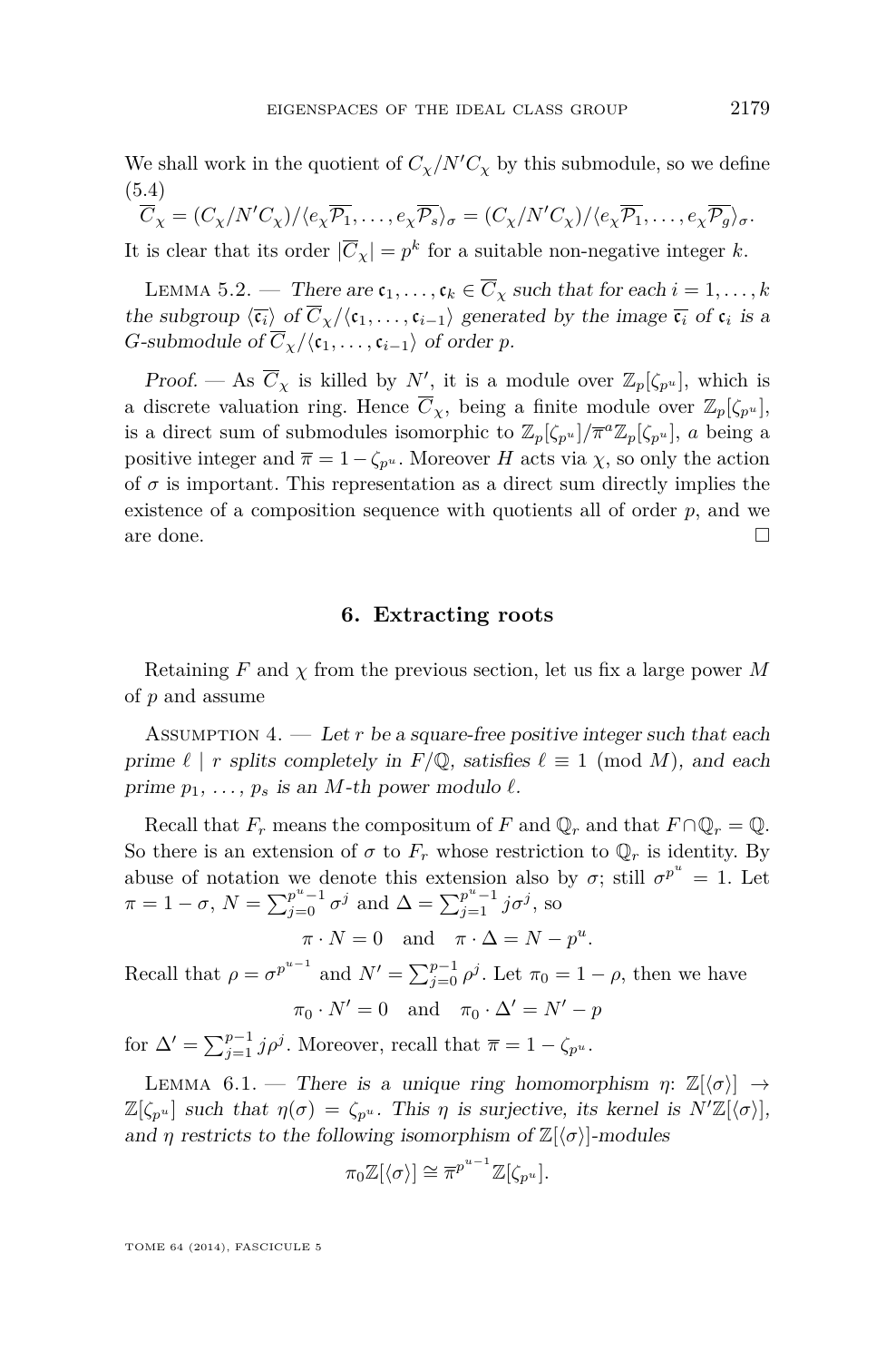<span id="page-16-0"></span>For any nonzero  $\delta \in \pi_0 \mathbb{Z}[\langle \sigma \rangle]$  there is  $y \in \{1, \ldots, p-1\}$ , an integer  $x \geq 0$ , and  $z \in \mathbb{Z}[\langle \sigma \rangle]$  such that

$$
\delta = \pi_0 \pi^x (y + \pi z);
$$

moreover *x*, *y* and  $\pi_0 z$  are uniquely determined. If  $\delta = \pi_0 p^t$  for a positive integer *t* then  $x = t\varphi(p^u)$ , where  $\varphi$  is the Euler totient function.

Proof. — Most of the lemma is easy to see. To prove the described decomposition of  $\delta$  use the fact that there is a filtration of  $\mathbb{Z}[\zeta_{p^u}]$  by powers of the ideal  $\overline{\pi}\mathbb{Z}[\zeta_{p}u]$  and that  $p^t\mathbb{Z}[\zeta_{p}u] = \overline{\pi}^{t\varphi(p^u)}\mathbb{Z}[\zeta_{p^u}].$ 

We shall need the following generalization of  $[4,$  Proposition 3.2]. In applications the polynomial  $f(X)$  will be a monic divisor of  $X^{p^u} - 1$ .

PROPOSITION 6.2. — Let  $f(X)$  be a polynomial in  $\mathbb{Z}[X]$ ,  $f(X) \notin \{0, \pm 1\}$ , and let  $R = \mathbb{Z}[X]/(f(X))$ . Let M be a finitely generated R-module without Z-torsion. Then

- (1)  $\text{Ext}_{R}^{1}(\mathcal{M}, R) = 0.$
- (2) Let *y* be a nonzerodivisor in *R*, and  $x \in M$ . Then  $x \in y\mathcal{M}$  if and only if for all  $\varphi \in \text{Hom}_R(\mathcal{M}, R)$  we have  $\varphi(x) \in yR$ .

Proof. — Multiplication by a positive integer *t* on M gives the exact sequence

$$
0 \longrightarrow \mathcal{M} \xrightarrow{\cdot t} \mathcal{M} \longrightarrow \mathcal{M}/t\mathcal{M} \longrightarrow 0,
$$

and so

$$
\operatorname{Ext}^1_R(\mathcal{M}, R) \xrightarrow{\cdot t} \operatorname{Ext}^1_R(\mathcal{M}, R) \longrightarrow \operatorname{Ext}^2_R(\mathcal{M}/t\mathcal{M}, R)
$$

is also exact. The ring *R* is 1-dimensional and Gorenstein, since it was defined as  $\mathbb{Z}[X]$  modulo  $f(X)$ , which is not a unit or zero. Hence the injective dimension of *R* is one (see [\[6,](#page-39-0) page 164, Exercise 17]) and  $\text{Ext}_{R}^{2}(\mathcal{M}/t\mathcal{M}, R)$  $= 0$ . But  $\text{Ext}^1_R(\mathcal{M}, R)$  is finitely generated over *R*, hence finitely generated over Z, and multiplication by any positive integer is surjective. This implies the first part of the proposition.

In the second part, "only if" is obvious. For "if" let us argue indirectly: let  $\overline{\mathcal{M}} = \mathcal{M}/y\mathcal{M}$ , write  $z \mapsto \overline{z}$  for the canonical map  $\mathcal{M} \to \overline{\mathcal{M}}$ , and assume that  $\bar{x} \neq 0$ . Then  $\overline{\mathcal{M}}$  is a module over  $\overline{R} = R/yR$ , and  $J = \text{Ann}_{\overline{R}} \overline{x} \subsetneq \overline{R}$ . There is a maximal ideal *I* of  $\overline{R}$  containing *J*. Since  $\overline{R}$  is commutative and Artinian, every simple module occurs as an ideal of  $\overline{R}$ . Fix a monomorphism  $\overline{R}/I \rightarrow \overline{R}$ . Composing with the obvious maps  $R\overline{x} \rightarrow \overline{R}/J \rightarrow \overline{R}/I$ , we obtain a map  $\phi_0 : R\overline{x} \to \overline{R}$  with  $\phi_0(\overline{x}) \neq 0$ . Since the ring  $\overline{R}$  is Gorenstein and zero-dimensional, it is self-injective, and so  $\phi_0$  is the restriction of some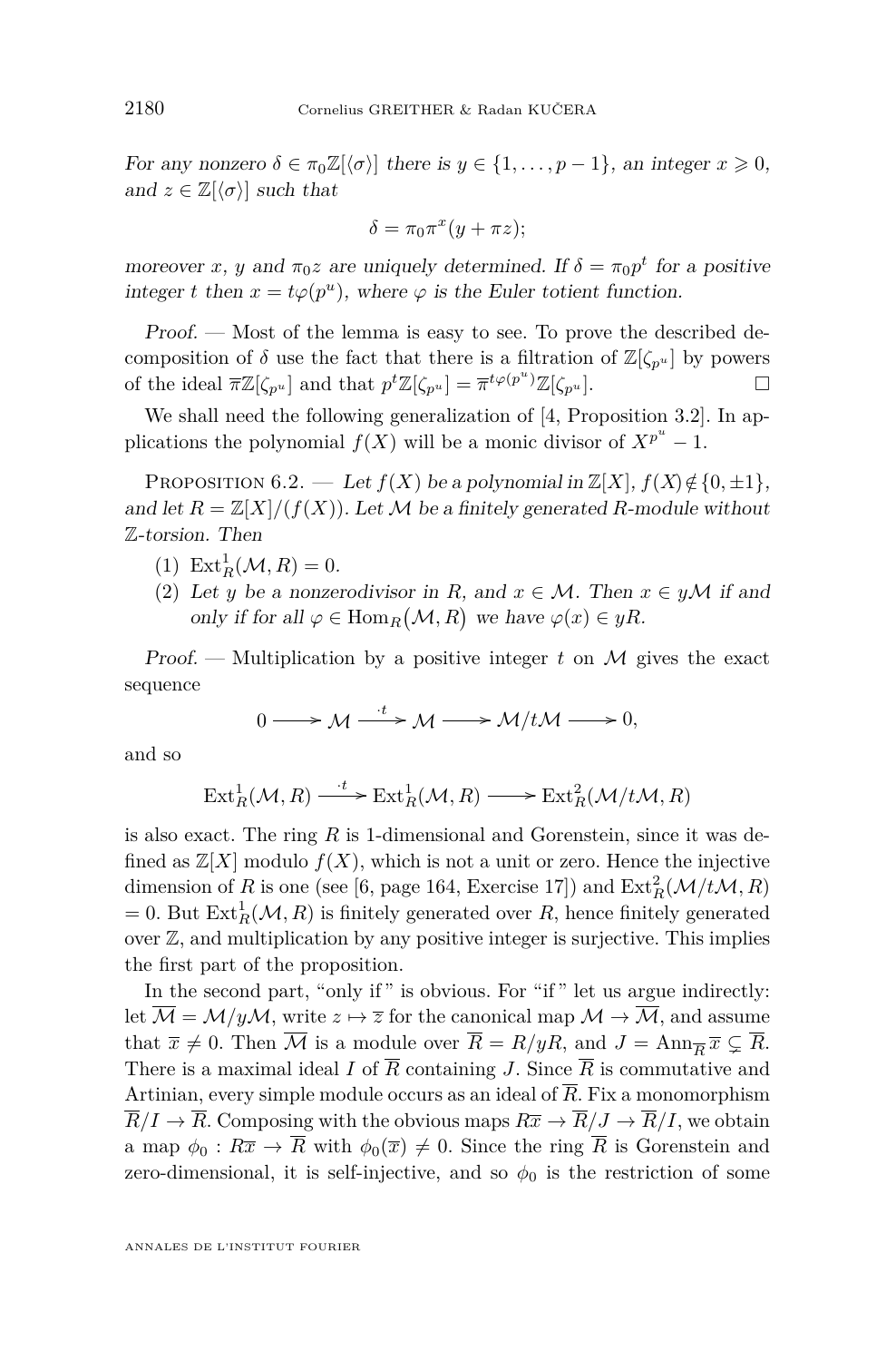<span id="page-17-0"></span> $\phi_1 : \overline{\mathcal{M}} \to \overline{\mathcal{R}}$ . Let  $\phi_2$  be the composite of the canonical map  $\mathcal{M} \to \overline{\mathcal{M}}$  and  $\phi_1$ . The canonical exact sequence

$$
0 \longrightarrow yR \longrightarrow R \stackrel{\pi}{\longrightarrow} \overline{R} \longrightarrow 0
$$

gives the exact sequence

$$
\text{Hom}_R(\mathcal{M}, R) \xrightarrow{\pi \circ \text{--}} \text{Hom}_R(\mathcal{M}, \overline{R}) \longrightarrow \text{Ext}^1_R(\mathcal{M}, yR) .
$$

Since *y* is a nonzerodivisor in *R*, we have  $R \cong yR$  and the first part of the proposition gives  $\text{Ext}^1_R(\mathcal{M}, yR) = 0$ . Therefore there is  $\phi \in \text{Hom}_R(\mathcal{M}, R)$ such that  $\pi \circ \phi = \phi_2$ . Then  $\phi(x) \notin yR$  and we are done.

The aim of the following section is to find an upper bound for  $\frac{|C_x|}{|C_{F',x}|}$ , which turns out to be the exact value later on. The following theorem plays a decisive role in this effort. Recall that  $n_j$  is the index of the decomposition group of  $p_j$  in  $K/\mathbb{Q}$ , that  $H = \text{Gal}(F/K)$ , and define  $\overline{K}$ ,  $\overline{L}$ , and  $\overline{F}$  to be the genus field (in the narrow sense) of  $K$ ,  $L$ , and  $F$ , respectively. So we have  $\overline{F} = \overline{KL}$ .

THEOREM 6.3. — Assuming  $g \geq 1$ , let  $n = \sum_{j=1}^{g} n_j$  and  $e \in \mathbb{Z}[\text{Gal}(F_r/\mathbb{Q})]$ belong to the augmentation ideal, i.e.,  $e \cdot \sum_{\tau \in \text{Gal}(F_r/\mathbb{Q})} \tau = 0$ . Then there is  $\mu_1 \in F_r^{\times}$  such that

(6.1) 
$$
\mu_1^{\prod_{j=1}^g (1 - \sigma^{n_j})} = \xi_r^{[\overline{L}:L]e} \text{ and } \mu_1^{1 - \sigma^{n'}} \in \text{Cyc}_{\overline{K}L_r},
$$

where  $n' = \max_{1 \leq j \leq g} n_j$ . Moreover, there is  $\mu \in F_r^{\times}$  such that

$$
\mu^{\pi_0 \pi^n} = \xi_r^{[\overline{L}:L]e\pi_0} \quad \text{and} \quad \mu^{\pi_0} \in \text{Cyc}_{\overline{K}L_r} \, .
$$

Proof. – For each  $j \leq q$  Assumptions [3](#page-12-0) and [4](#page-15-0) imply the Frobenius automorphism of  $p_j$  to be trivial on  $L_r$ , so  $\xi_r^N = N_{F_r/L_r}(\xi_r) = 1$ . If  $s = 1$ then  $g = 1$  and  $p_1$  is totally ramified in  $K/\mathbb{Q}$ , so  $n = n_1 = 1$ . Hilbert's Theorem 90 gives  $v \in F_r^{\times}$  such that  $v^{\pi} = \xi_r$  and the theorem follows with  $\mu = \mu_1 = v^{[L:L]e}$ .

In the rest of the proof we shall assume  $s > 1$ . Let R be the set of rational primes ramifying in  $F_r$  and  $\widetilde{G} = \text{Gal}(\overline{F}_r/\mathbb{Q})$  be the Galois group of the genus field  $\overline{F}_r$  (in the narrow sense) of  $F_r$ . For each  $q \in \mathcal{R}$  let  $T_q$ be the inertia group of *q* in  $\tilde{G}$  and  $t_q = |T_q|$  be the ramification index of *q* in both  $F_r$  and  $\overline{F}_r$ . Then  $\widetilde{G}$  is the direct product of  $T_q$  for q running over *R*. For any *J* ⊆ *R* let  $T_J$  =  $\prod_{q \in J} T_q$ . We now consider the module *U* from Section [3](#page-9-0) for these  $T_q$ , so  $v = |\mathcal{R}|$ , where for each  $q \in \mathcal{R}$  we define the corresponding  $\lambda_q$  of Section [3](#page-9-0) to be the Frobenius automorphism of *q* in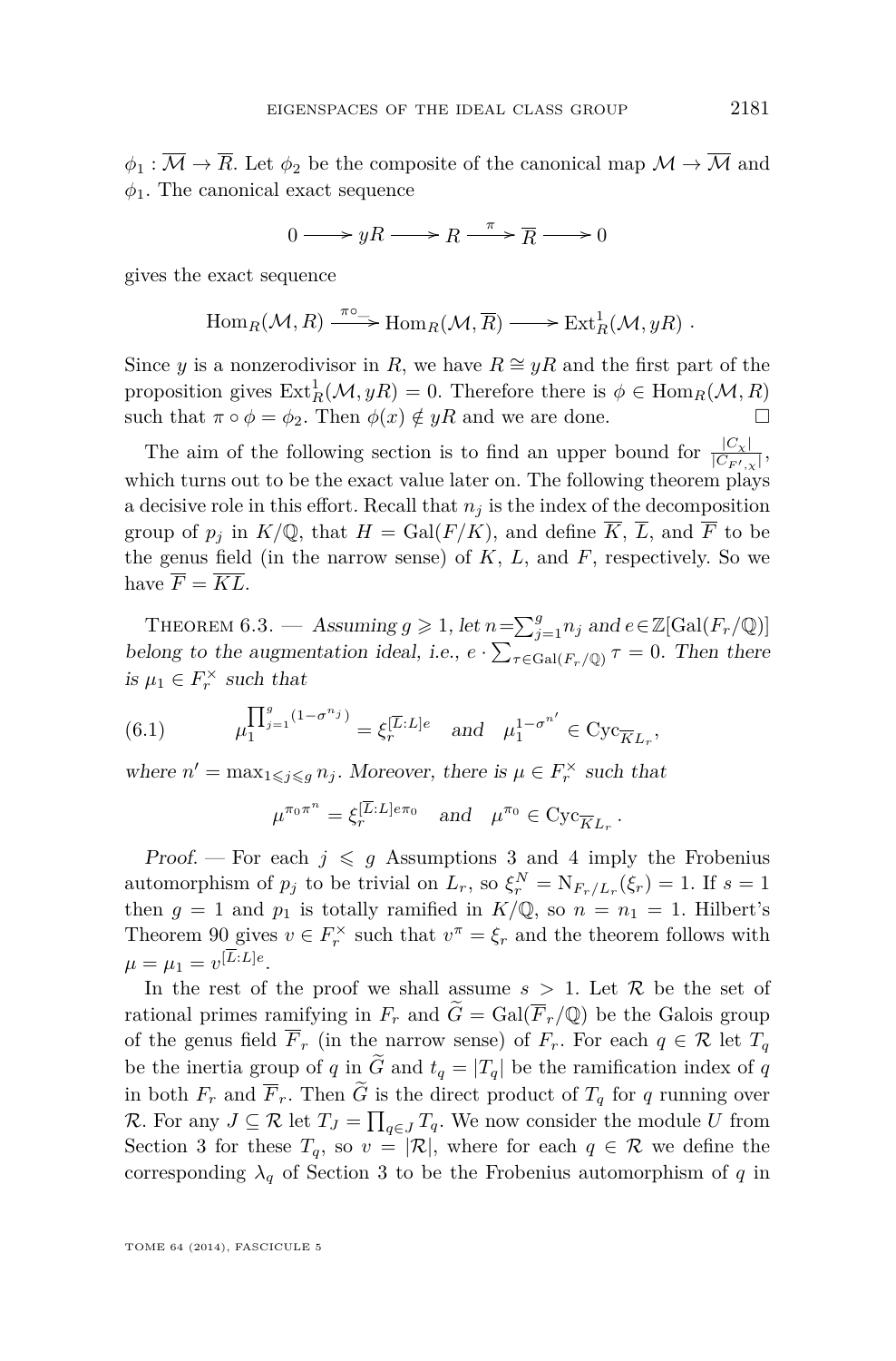$T_{\mathcal{R}-\{q\}}$ . Hence *U* is the Z[ $\widetilde{G}$ ]-module generated by

$$
\rho_J = s(T_J) \cdot \prod_{i \in \mathcal{R}-J} (1 - t_i^{-1} \lambda_i^{-1} s(T_i)) \in \mathbb{Q}[\widetilde{G}]
$$

for all  $J \subseteq \mathcal{R}$ . Let  $n_{\mathcal{R}}$  be the conductor of both  $F_r$  and  $\overline{F}_r$ . For each  $J \subseteq \mathcal{R}$ let  $n<sub>J</sub>$  be the *J*-part of  $n<sub>R</sub>$ , *i.e.*, the greatest divisor of  $n<sub>R</sub>$  divisible only by primes in *J*, and let  $\zeta_J = \exp(\frac{2\pi i}{n_J})$  be the corresponding primitive  $n_J$ -th root of unity. Let us fix any  $\tilde{e} \in \mathbb{Z}[\tilde{G}]$  such that  $\text{res}_{\overline{F}_r/F_r}\tilde{e} = e$ . We shall construct a map  $\vartheta: U \to \text{Cyc}_{\overline{F}_r}$  putting  $\vartheta(\rho_{\mathcal{R}}) = 1$  and

$$
\vartheta(\rho_J) = \mathrm{N}_{\mathbb{Q}(\zeta_{\mathcal{R}-J})/\overline{F}_r \cap \mathbb{Q}(\zeta_{\mathcal{R}-J})} (1 - \zeta_{\mathcal{R}-J})^{\tilde{e}}
$$

for each  $J \subseteq \mathcal{R}$ . Using [\[5,](#page-39-0) Cor. 1.6(i)] we see that  $\vartheta$  is well-defined: it is enough to check that the images satisfy the relations

$$
s(T_i) \cdot \rho_N = (1 - \lambda_i^{-1}) \cdot \rho_{N \cup \{i\}} \qquad \text{for each } N \subsetneq I, \ i \in I - N.
$$

But this follows from the norm relations for circular units; note that  $\tilde{e}$  is here to take care of the norms to Q. Theorem [3.1](#page-10-0) then gives that

(6.2) 
$$
\Psi(\vartheta(\rho_{\emptyset})) \in \prod_{q \in \mathcal{R}} I_q \quad \text{for each } \Psi \in \text{Hom}_{\mathbb{Z}[\widetilde{G}]}(\text{Cyc}_{\overline{F}_r}, \mathbb{Z}[\widetilde{G}]),
$$

where  $I_q = \ker(\mathbb{Z}[\widetilde{G}] \to \mathbb{Z}[\widetilde{G}/\langle \lambda_q, T_q \rangle]).$ 

Consider any  $\Psi_1 \in \text{Hom}_{\mathbb{Z}[\text{Gal}(L\overline{K}_r/\mathbb{Q})]}(\text{Cyc}_{L\overline{K}_r}, \mathbb{Z}[\text{Gal}(L\overline{K}_r/\mathbb{Q})])$  and use (6.2) for  $\Psi = \text{cor}_{\overline{F}_r/L\overline{K}_r} \circ \Psi_1 \circ N_{\overline{F}_r/L\overline{K}_r}$  to obtain

$$
\operatorname{cor}_{\overline{F}_r/L\overline{K}_r} \Psi_1(N_{\mathbb{Q}(\zeta_{\mathcal{R}})/L\overline{K}_r}(1-\zeta_{\mathcal{R}})^{\tilde{e}}) \in \prod_{q \in \mathcal{R}} I_q
$$

which gives

(6.3) 
$$
\Psi_1(N_{\mathbb{Q}(\zeta_{\mathcal{R}})/L\overline{K}_r}(1-\zeta_{\mathcal{R}})^{[\overline{L}:L]\tilde{e}}) \in \prod_{q \in \mathcal{R}} \text{res}_{\overline{F}_r/L\overline{K}_r} I_q
$$

since  $\text{res}_{\overline{F}_r/L\overline{K}_r} \text{ cor}_{\overline{F}_r/L\overline{K}_r} x = [\overline{L}:L]x$  for any  $x \in \mathbb{Z}[\text{Gal}(L\overline{K}_r/\mathbb{Q})].$ 

For brevity, let  $e' = [\overline{L} : L]e$ . Now we shall use the "lowering the top field" argument to show that

(6.4) 
$$
\Psi_2(N_{\mathbb{Q}(\zeta_{\mathcal{R}})/F_r}(1-\zeta_{\mathcal{R}})^{e'}) \in \prod_{q \in \mathcal{R}} \text{res}_{\overline{F}_r/F_r} I_q
$$

for each  $\Psi_2 \in \text{Hom}_{\mathbb{Z}[\text{Gal}(F_r/\mathbb{Q})]}(\text{Cyc}_{L\overline{K}_r} \cap F_r, \mathbb{Z}[\text{Gal}(F_r/\mathbb{Q})])$ . Let us fix any such  $\Psi_2$  and consider the corresponding  $\Psi_2^1 \in \text{Hom}_{\mathbb{Z}}(\text{Cyc}_{L\overline{K}_r} \cap F_r, \mathbb{Z})$ , where  $\Psi_2^1(u)$  means the coefficient of  $1 \in \text{Gal}(F_r/\mathbb{Q})$  in  $\Psi_2(u)$ . There is no Ztorsion in  $Cyc_{L\overline{K}_r}/(Cyc_{L\overline{K}_r} \cap F_r)$ . Indeed, if  $\varepsilon \in Cyc_{L\overline{K}_r}$  satisfies  $\varepsilon^n \in F_r$ for a positive integer *n* then  $(\varepsilon^{1-\tau})^n = 1$  for each  $\tau \in \text{Gal}(L\overline{K}_r/F_r)$ ; but

<span id="page-18-0"></span>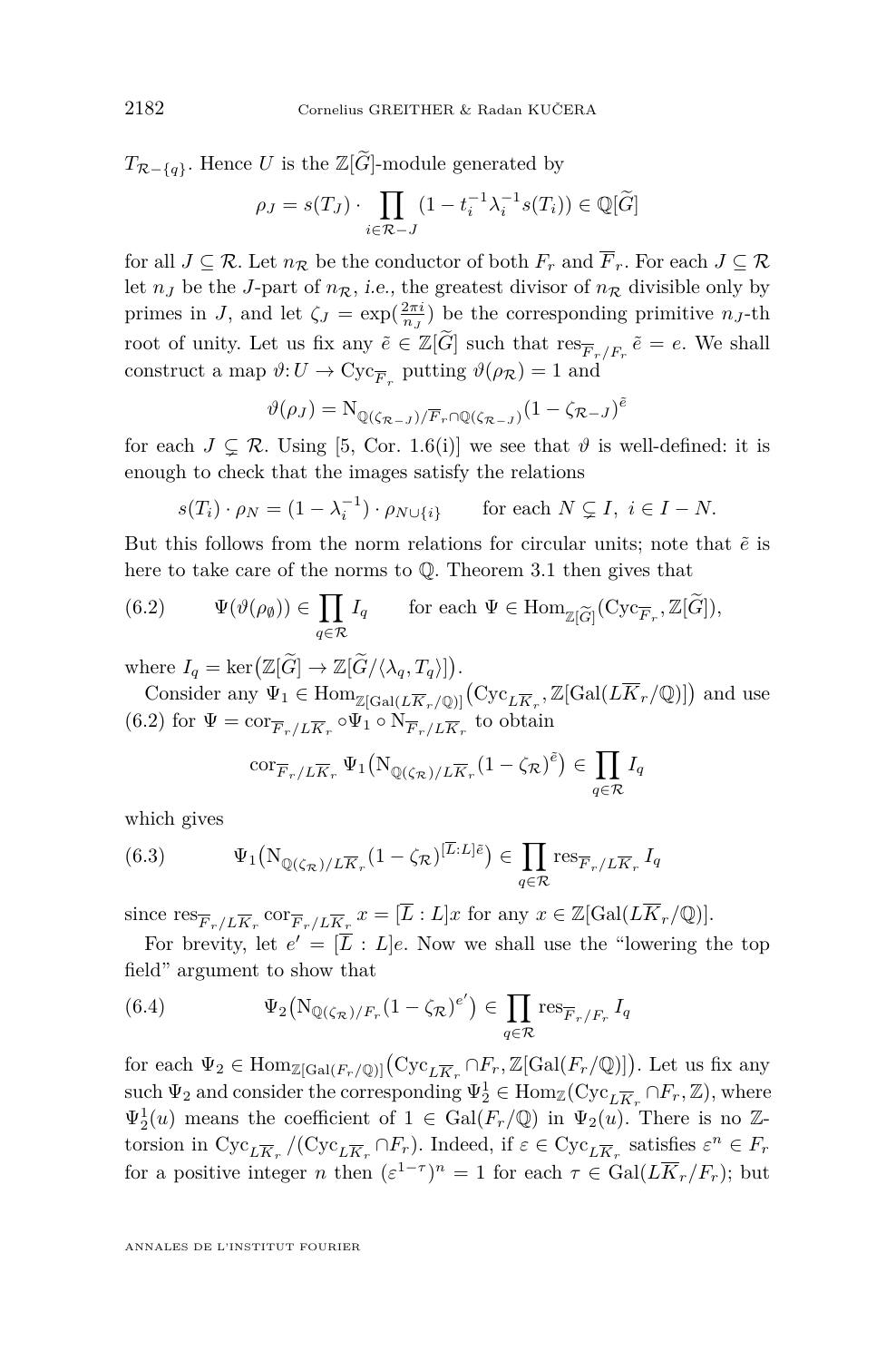<span id="page-19-0"></span> $L\overline{K}_r$  is a real field, so this means  $(\varepsilon^{1-\tau})^2 = 1$  and already  $\varepsilon^2 \in F_r$ . Then  $\varepsilon \in F_r$ , otherwise the degree  $[L\overline{K}_r : F_r] = [\overline{K} : K]$ , which is a power of *p*, would be even. Therefore there is  $\psi \in \text{Hom}_{\mathbb{Z}}(\text{Cyc}_{L\overline{K}_r}, \mathbb{Z})$  such that  $\psi(\varepsilon) = \Psi_2^1(\varepsilon)$  for each  $\varepsilon \in \text{Cyc}_{L\overline{K}_r} \cap F_r$ . Define

$$
\Psi_1(\varepsilon) = \sum_{\tau \in \text{Gal}(L\overline{K}_r/\mathbb{Q})} \psi(\varepsilon^{\tau})\tau^{-1}
$$

 $\text{for each } \varepsilon \in \text{Cyc}_{L\overline{K}_r}$ . Then  $\Psi_1 \in \text{Hom}_{\mathbb{Z}[\text{Gal}(L\overline{K}_r/\mathbb{Q})]}(\text{Cyc}_{L\overline{K}_r}, \mathbb{Z}[\text{Gal}(L\overline{K}_r/\mathbb{Q})])$ and so it satisfies [\(6.3\)](#page-18-0). But for any  $\varepsilon \in \text{Cyc}_{L\overline{K}_r}$  we have

$$
\begin{split} \text{res}_{L\overline{K}_r/F_r} \, \Psi_1(\varepsilon) & = \sum_{\tau \in \text{Gal}(L\overline{K}_r/\mathbb{Q})} \psi(\varepsilon^{\tau}) \, \text{res}_{L\overline{K}_r/F_r} \, \tau^{-1} \\ & = \sum_{\tau \in \text{Gal}(F_r/\mathbb{Q})} \psi\big(\mathcal{N}_{L\overline{K}_r/F_r}(\varepsilon)^{\tau}\big) \tau^{-1} \\ & = \sum_{\tau \in \text{Gal}(F_r/\mathbb{Q})} \Psi_2^1\big(\mathcal{N}_{L\overline{K}_r/F_r}(\varepsilon)^{\tau}\big) \tau^{-1} = \Psi_2\big(\mathcal{N}_{L\overline{K}_r/F_r}(\varepsilon)\big). \end{split}
$$

This equality for  $\varepsilon = N_{\mathbb{Q}(\zeta_{\mathcal{R}})/L\overline{K}_r}(1-\zeta_{\mathcal{R}})^{[L:L]\tilde{e}}$  gives that [\(6.4\)](#page-18-0) follows from [\(6.3\)](#page-18-0).

For each  $j = 1, \ldots, g$  the prime  $p_j$  splits completely in  $L_r$  due to As-sumptions [3](#page-12-0) and [4,](#page-15-0) hence  $\text{res}_{\overline{F}_r/F_r} I_{p_j} = (1 - \sigma^{n_j})\mathbb{Z}[\text{Gal}(F_r/\mathbb{Q})]$ . Note that  $\xi_r$  is a conjugate of  $N_{\mathbb{Q}(\zeta_{\mathcal{R}})/F_r}(1 - \zeta_{\mathcal{R}})$ , hence [\(6.4\)](#page-18-0) implies

(6.5) 
$$
\Psi_2(\xi_r^{e'}) \in \left(\prod_{j=1}^g (1 - \sigma^{n_j})\right) \mathbb{Z}[\text{Gal}(F_r/\mathbb{Q})]
$$

for each  $\Psi_2 \in \text{Hom}_{\mathbb{Z}[\text{Gal}(F_r/\mathbb{Q})]}(\text{Cyc}_{L\overline{K}_r} \cap F_r, \mathbb{Z}[\text{Gal}(F_r/\mathbb{Q})])$ .

Let  $\Gamma = \text{Gal}(F_r/L_r) = \langle \sigma \rangle$ ; then  $\text{Gal}(F_r/\mathbb{Q})$  is the direct product of  $\Gamma$ and  $Gal(F_r/K)$  and so  $\mathbb{Z}[Gal(F_r/\mathbb{Q})] = \mathbb{Z}[\Gamma][Gal(F_r/K)]$ . Let us consider any  $\psi \in \text{Hom}_{\mathbb{Z}[\Gamma]}(\text{Cyc}_{L\overline{K}_r} \cap F_r, \mathbb{Z}[\Gamma])$  and for each  $\varepsilon \in \text{Cyc}_{L\overline{K}_r} \cap F_r$  define

$$
\Psi_2(\varepsilon) = \sum_{\tau \in \text{Gal}(F_r/K)} \psi(\varepsilon^{\tau}) \tau^{-1}.
$$

Then  $\Psi_2 \in \text{Hom}_{\mathbb{Z}[\text{Gal}(F_r/\mathbb{Q})]}(\text{Cyc}_{L\overline{K}_r} \cap F_r, \mathbb{Z}[\text{Gal}(F_r/\mathbb{Q})])$  and so it satisfies (6.5). This implies that

(6.6) 
$$
\psi(\xi_r^{e'}) \in \left(\prod_{j=1}^g (1 - \sigma^{n_j})\right) \mathbb{Z}[\Gamma]
$$

for any  $\psi \in \text{Hom}_{\mathbb{Z}[\Gamma]}(\text{Cyc}_{L\overline{K}_r} \cap F_r, \mathbb{Z}[\Gamma]).$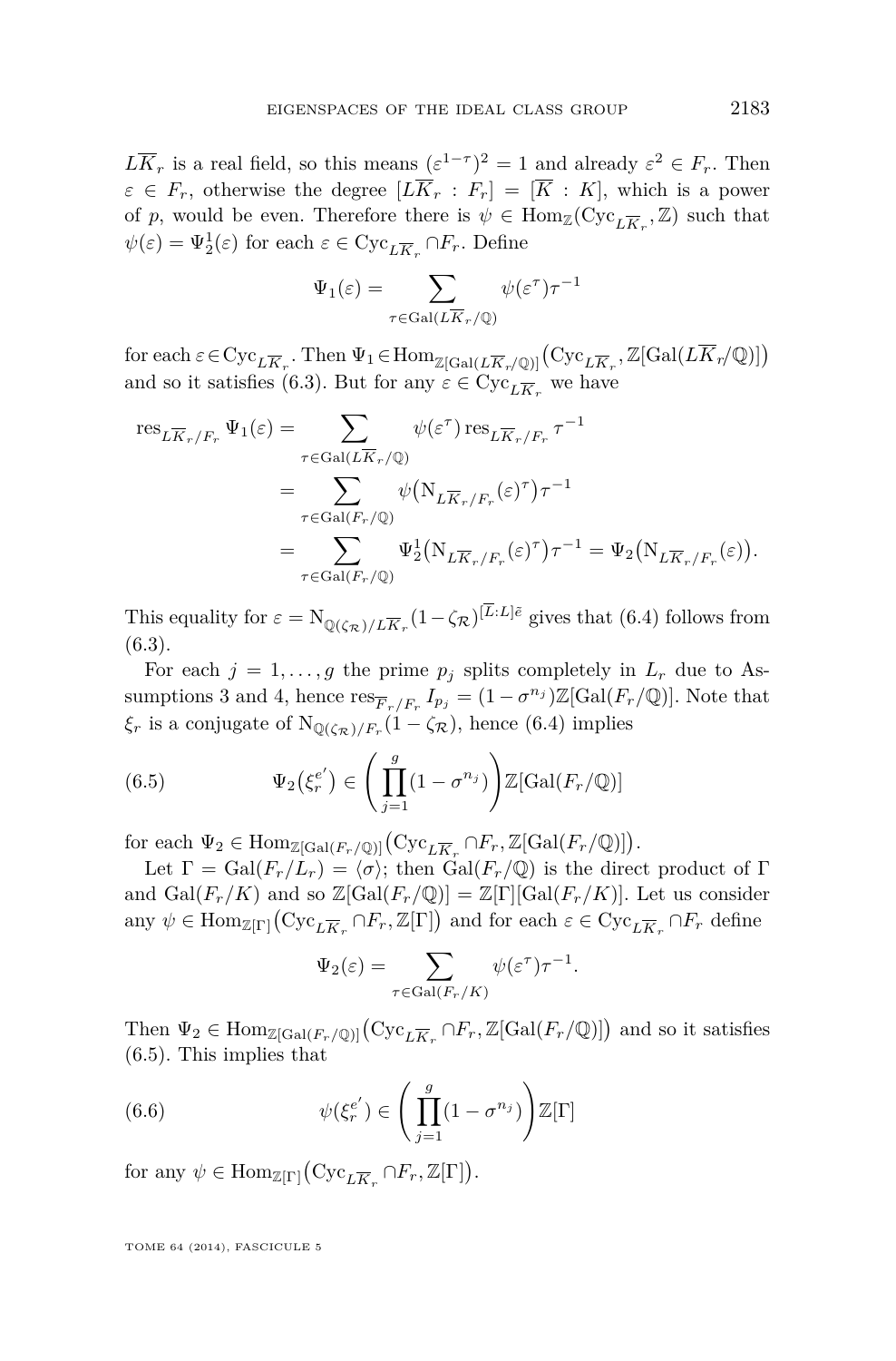<span id="page-20-0"></span>After all these algebraic preliminaries we now proceed to the extraction of roots. Recall that  $n' = \max_{1 \leq j \leq g} n_j$ . Without any loss of generality we can suppose that  $n_1 = n'$ . Then  $n_1 | p^u$  and  $n_1 < p^u$ . Let  $f(X) =$  $1 + X^{n_1} + X^{2n_1} + \cdots + X^{p^u - n_1}$ . Then

$$
R = \mathbb{Z}[\Gamma]/(f(\sigma)) \cong \mathbb{Z}[X]/(f(X))
$$

and  $\mathcal{M} = \{ \varepsilon \in \text{Cyc}_{L\overline{K}_r} \cap F_r; \varepsilon^{f(\sigma)} = 1 \}$  is an *R*-module without Z-torsion. It is easy to see that  $f(\sigma)$  acts as the norm from  $F_r$  to its subfield having degree  $n_1$  over  $L_r$ . Since  $p_1$  splits completely in this subfield and ramifies in  $F_r$ , we have  $\xi_r \in \mathcal{M}$ . Moreover,  $(\text{Cyc}_{L\overline{K}_r} \cap F_r)/(\pm \mathcal{M})$  has no Z-torsion, too. Indeed, if  $\varepsilon \in \text{Cyc}_{L\overline{K}_r} \cap F_r$  satisfies  $\pm \varepsilon^a \in \mathcal{M}$  for a positive integer *a* then  $\varepsilon^{af(\sigma)} = \pm 1$  and so  $\varepsilon^{f(\sigma)} = \pm 1$  since  $F_r$  is real, which means  $\pm \varepsilon \in \mathcal{M}$ because  $(-1)^{f(\sigma)} = -1$ .

Let us fix any  $\varphi \in \text{Hom}_R(\mathcal{M}, R)$ . Since the linear map

$$
\psi: R \to (1 - \sigma^{n_1}) \mathbb{Z}[\Gamma]
$$

determined by  $\psi(1+(f(\sigma))) = 1-\sigma^{n_1}$  is an isomorphism of *R*-modules,  $\psi \circ \varphi$ can be understood as an element of  $\text{Hom}_{\mathbb{Z}[\Gamma]}(\mathcal{M},\mathbb{Z}[\Gamma]),$  so we can extend it to  $\tilde{\varphi} \in \text{Hom}_{\mathbb{Z}[\Gamma]}(\pm \mathcal{M}, \mathbb{Z}[\Gamma])$  just setting  $\tilde{\varphi}(-1) = 0$ . The first part of Propo-sition [6.2](#page-16-0) (for  $f(X) = X^{p^u} - 1$ ) gives  $\text{Ext}^1_{\mathbb{Z}[\Gamma]}((\text{Cyc}_{L\overline{K}_r} \cap F_r)/(\pm \mathcal{M}), \mathbb{Z}[\Gamma]) =$ 0. Hence  $\tilde{\varphi}$  can be enlarged to  $\bar{\varphi} \in \text{Hom}_{\mathbb{Z}[\Gamma]}(\text{Cyc}_{L\overline{K}_r} \cap F_r, \mathbb{Z}[\Gamma])$  and [\(6.6\)](#page-19-0) implies that

$$
\bar{\varphi}(\xi_r^{e'}) \in \left(\prod_{j=1}^g (1 - \sigma^{n_j})\right) \mathbb{Z}[\Gamma].
$$

This means that  $\varphi(\xi_r^{e'}) \in yR$ , where  $y = \prod_{j=2}^g (1 - \sigma^{n_j})$ . We can apply the second part of Proposition [6.2](#page-16-0) to get  $\mu_0 \in \mathcal{M}$  satisfying  $\mu_0^y = \xi_r^{e'}$ . Since  $\mu_0 \in \mathcal{M}$ , we have  $\mu_0^{f(\sigma)} = 1$  and Hilbert's Theorem 90 gives  $\mu_1 \in F_r$ such that  $\mu_1^{1-\sigma^{n_1}} = \mu_0$ . Thus  $\mu_1^{(1-\sigma^{n_1})y} = \mu_0^y = \xi_r^{e'}$  and [\(6.1\)](#page-17-0) follows since  $n' = n_1$ . The isomorphism  $\eta: \pi_0 \mathbb{Z}[\langle \sigma \rangle] \rightarrow \overline{\pi}^{p^{u-1}} \mathbb{Z}[\zeta_{p^u}]$  (see Lemma [6.1\)](#page-15-0) allows to see easily that  $\pi_0(1-\sigma^{n_j})$  is associated to  $\pi_0\pi^{n_j}$ . As  $n=\sum_{j=1}^g n_j$ , we therefore obtain  $v \in \mathbb{Z}[\Gamma]$  such that  $v\pi_0\pi^n = \pi_0 \prod_{j=1}^g (1 - \sigma^{n_j}).$  Let  $\mu = \mu_1^v$ , then  $\mu^{\pi_0 \pi^n} = \mu_1^{v \pi_0 \pi^n} = \xi_r^{e' \pi_0}$ . But  $n_1 | p^{u-1}$  and so

$$
\pi_0 = 1 - \sigma^{p^{u-1}} = (1 - \sigma^{n_1})(1 + \sigma^{n_1} + \cdots + \sigma^{p^{u-1} - n_1}),
$$

hence  $\mu^{\pi_0} = \mu_1^{v\pi_0} = \mu_0^{v(1+\sigma^{n_1}+\cdots+\sigma^{p^{u-1}-n_1})} \in \mathcal{M}$ . Theorem [6.3](#page-17-0) is proved.  $\Box$ 

LEMMA 6.4. — Let *t* be a non-negative integer and  $b \in F^{\times}$ . If there is  $u \in F_r^{\times}$  such that  $b = u^{\pi_0 \pi^t}$  then there is  $v \in F^{\times}$  satisfying  $b = v^{\pi_0 \pi^t}$ .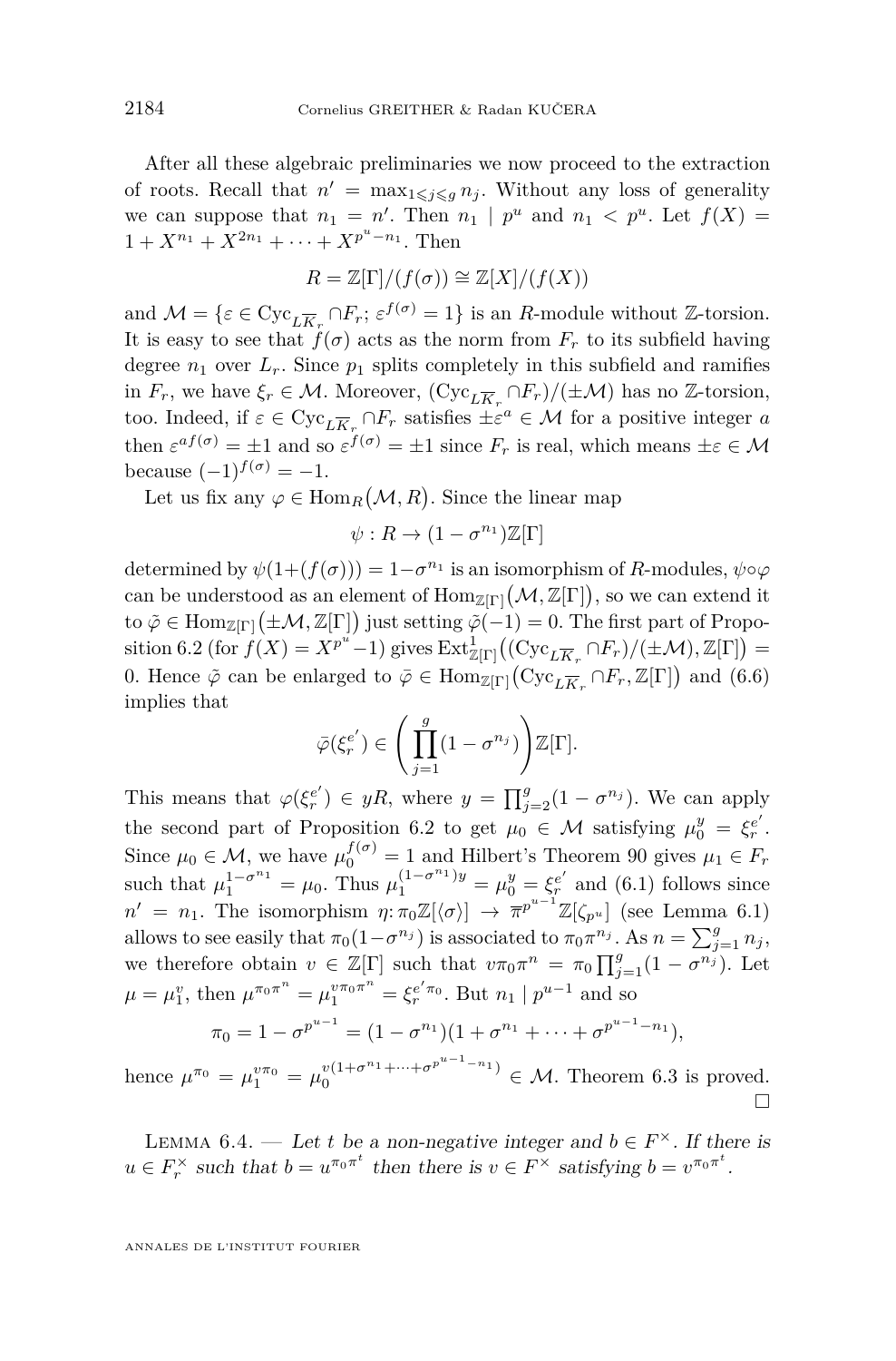<span id="page-21-0"></span>Proof. — We prove this by induction on *t*: if  $t = 0$  then  $b = u^{\pi_0}$ , so  $b^{N'} = 1$ . Hilbert's Theorem 90 implies the existence of  $v \in F^{\times}$  satisfying  $b = v^{\pi_0}$ . Assume that  $t \geq 1$  and that the lemma has been proved for  $t - 1$ . Again  $b^N = u^{N \cdot \pi_0 \pi^t} = 1$  and Hilbert's Theorem 90 gives  $w \in F^\times$  satisfying  $b = w^{\pi}$ . Let  $d = u^{\pi_0 \pi^{t-1}} \cdot w^{-1}$ . Then  $d \in F_r^{\times}$  and

$$
d^{\pi} = u^{\pi_0 \pi^t} \cdot w^{-\pi} = b \cdot b^{-1} = 1,
$$

and so

$$
d^{p^u} = d^N = u^{N \cdot \pi_0 \pi^{t-1}} \cdot w^{-N} = w^{-N} \in F^{\times}.
$$

But  $d \in F_r$ ,  $\zeta_p \notin F_r$ , and  $F_r/F$  is a Galois extension, hence  $d \in F$ . Then  $b_1 = u^{\pi_0 \pi^{t-1}} = dw \in F^\times$  and the induction hypothesis gives  $v \in F^\times$ satisfying  $b_1 = v^{\pi_0 \pi^{t-1}}$ . Therefore  $b = u^{\pi_0 \pi^t} = b_1^{\pi} = v^{\pi_0 \pi^t}$ . — Первый профессиональный стандарт и профессиональный стандарт и профессиональный стандарт и профессиональны<br>В собстановки профессиональный стандарт и профессиональный стандарт и профессиональный стандарт и профессионал

#### **7. The inductive procedure**

Let us fix a large power  $M$  of  $p$  (later on we shall see that the assumption  $p^n$  | *M* and  $p^3 \cdot h_{F,p}^2$  | *M* suffices). Using Theorem [2.1](#page-8-0) for the field *F* satisfying Assumption [3](#page-12-0) for a *nontrivial* character  $\chi$ , we shall successively construct prime ideals  $\lambda_1, \ldots, \lambda_k$  of *F* and each prime ideal  $\lambda_i$  will give a prime number  $\ell_i$  divisible by  $\lambda_i$  such that

- (7.1) the ideal class containing  $\lambda_i$  maps to  $\mathfrak{c}_i \in \overline{C}_{\chi}$  (see Lemma [5.2\)](#page-15-0),
- $(7.2)$   $\ell_i$  splits completely in  $F/\mathbb{Q}$ ,
- $(7.3)$   $\ell_i \equiv 1 + M \pmod{M^2}$ ,
- (7.4) *p<sub>j</sub>* is an *M*-th power modulo  $\ell_i$  for each  $j = 1, \ldots, s$ .

For any  $i = 0, 1, \ldots, k$  let  $r_i = \prod_{j=1}^{i} \ell_j$ . Let us fix such an *i* and suppose that prime ideals  $\lambda_1, \ldots, \lambda_i$  have been already obtained, which is satisfied for  $i = 0$  at the beginning, of course. As we know  $r_i$ , we can use  $\xi_{r_i}$  defined just prior to Lemma [1.1](#page-4-0) and  $\kappa_{r_i}$  defined in Lemma [1.3.](#page-6-0) If  $i < k$  we shall obtain  $\lambda_{i+1}$  during this step of the inductive procedure.

Let us choose and fix  $e'_{\chi} \in \mathbb{Z}[H]$  such that

(7.5) 
$$
e'_{\chi} \equiv e_{\chi} \pmod{M\mathbb{Z}_p[H]}
$$
 and  $e'_{\chi} \cdot \sum_{\tau \in H} \tau = 0$ .

This is always possible as  $\chi$  is nontrivial. Let  $t_i$  be the largest non-negative integer such that there is  $\alpha_i \in F^\times$  satisfying

(7.6) 
$$
\alpha_i^{\pi_0 \pi^{t_i}} \cdot \kappa_{r_i}^{e'_\chi \pi_0} \in (F^\times)^M.
$$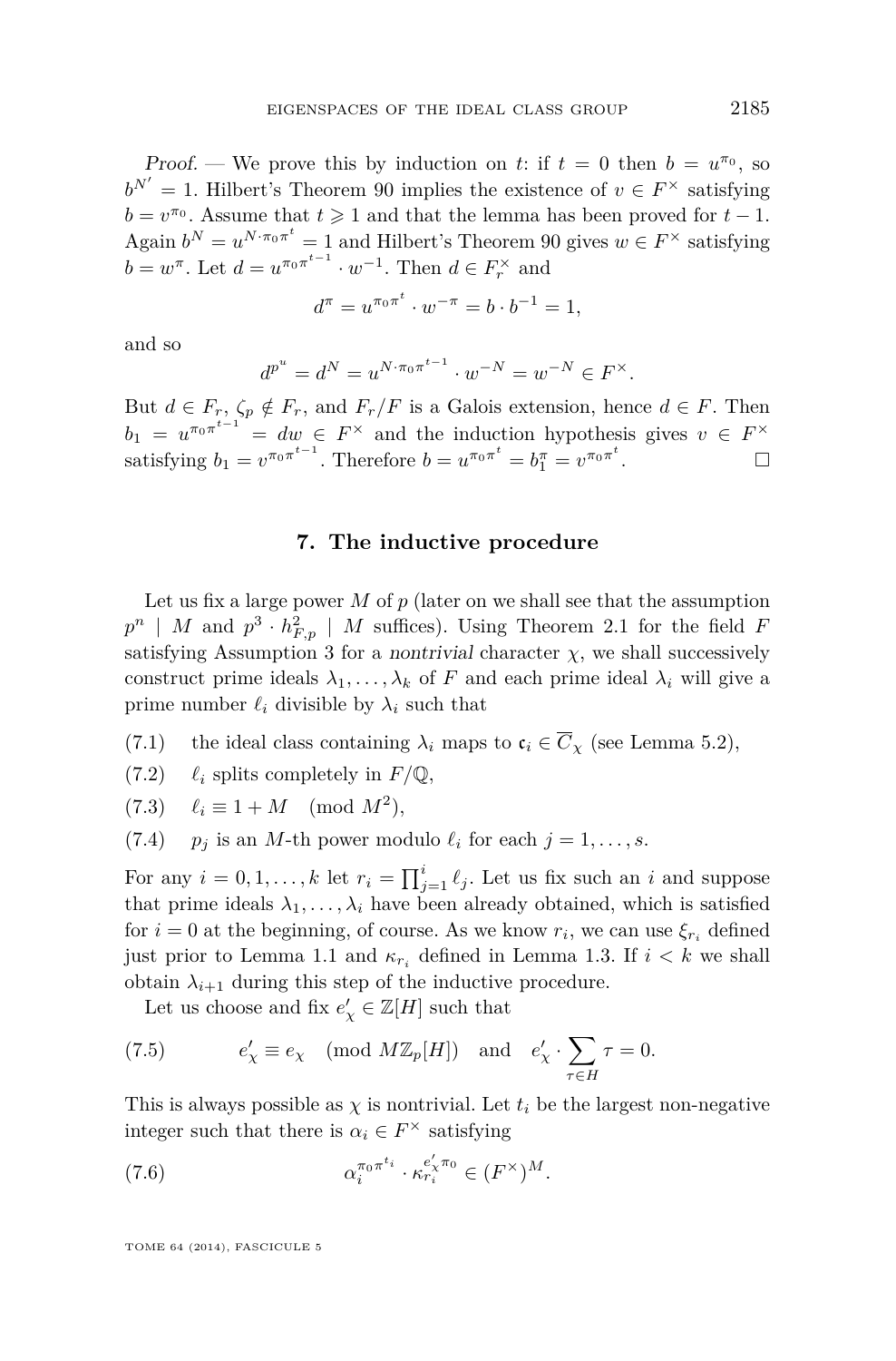<span id="page-22-0"></span>We must show that  $t_i$  is well-defined by this. It is clear that  $\alpha_i = \kappa_{r_i}^{-e'_x}$ satisfies this condition for  $t_i = 0$ . But we need to know that this condition cannot be satisfied by all integers  $t_i$  if  $M$  is chosen large enough. (If  $M$ were too small, for example if  $M = 1$ , then for any positive integer  $t_i$  one could take  $\alpha_i = 1$ .) We prove it now for  $i = 0$ ; later on we shall see that  $t_i$ is well-defined also for the other  $0 < i \leq k$ .

LEMMA 7.1. — If *M* is a large power of  $p$  ( $M > h_{F,p}$  suffices) then the integer  $t_0$  is well defined by [\(7.6\)](#page-21-0) and  $t_0 < v\varphi(p^u)$ , where  $p^v = p \cdot h_{F,p}$ .

Proof. — Similarly as in Lemma [5.1](#page-12-0) we shall work in the tensor products with  $\mathbb{Z}_p$  to be able to apply the idempotent  $e_\gamma$  directly to units. Part 1 of Lemma [5.1](#page-12-0) says that the image of  $\overline{\text{Cyc}_F}$  in  $\left(\overline{E_F}/\overline{E_{F'}}\right)^{e_\chi}$  is generated as a  $\mathbb{Z}_p[\langle \sigma \rangle]$ -module by the image  $\xi_1^{e_\chi}$  of  $\xi_1 = \kappa_1$ . Lemma [4.3](#page-11-0) implies that this image of  $\overline{\text{Cyc}_F}$  is a  $\mathbb{Z}_p[\langle \sigma \rangle]$ -submodule of  $(\overline{E_F}/\overline{E_{F'}})^{e_\chi}$  of finite index and that this index divides  $h_{F,p}$ . Therefore for any integer  $t \geq v-1$ , the cardinality of  $(E_F/\langle \xi_1 \rangle_{\sigma} E_{F'} E_F^{p^t}$  $\binom{p^t}{F}$ <sup>e<sub>x</sub></sup> is independent of *t*, so

$$
(7.7) \qquad \left| \left( E_F / \langle \xi_1 \rangle_{\sigma} E_{F'} E_F^{p^{v-1}} \right)^{e_\chi} \right| = \left| \left( E_F / \langle \xi_1 \rangle_{\sigma} E_{F'} E_F^{p^v} \right)^{e_\chi} \right|.
$$

We already mentioned in the proof of Lemma [5.1](#page-12-0) that the  $\mathbb{Z}_p$ -rank of the  $\mathbb{Z}_p$ -free module  $(\overline{E_F}/\overline{E_{F'}})^{e_\chi}$  equals  $\varphi(p^u)$ . Hence

(7.8) 
$$
\left| \left( E_{F'} E_{F}^{p^{v-1}} / E_{F'} E_{F}^{p^v} \right)^{e_\chi} \right| = p^{\varphi(p^u)}.
$$

Assume that [\(7.6\)](#page-21-0) is satisfied for  $t_0 \geq v\varphi(p^u)$ , i.e., there is  $\alpha \in F^\times$  such that

$$
\alpha^{\pi_0\pi^{v_{\varphi}(p^u)}}\cdot\xi_1^{e_\chi'\pi_0}\in(F^\times)^M.
$$

Lemma [6.1](#page-15-0) gives the existence of  $z \in \mathbb{Z}[\langle \sigma \rangle]$  such that

$$
\pi_0 \pi^{v\varphi(p^u)} = p^v \pi_0 z.
$$

As  $p^v \mid M$ , we have  $\xi_1^{e'_\chi \pi_0} \in (F^\times)^{p^v}$ . Then  $\xi_1^{e'_\chi \pi_0} \in E_F^{p^v}$  $\frac{p}{F}$  and so  $\xi_1^{e'_\chi(N'-p)} = \xi_1^{e'_\chi\pi_0\Delta'} \in E_F^{p^v}$ *F .*

We have  $\xi_1^{N'} \in E_{F'}$  which gives  $\xi_1^{e_\chi'p} \in E_{F'}E_F^{p^v}$  $F_F^p$ . This means that the image of  $\xi_1^{e'_\chi}$  is of order 1 or *p* in  $\left(E_F/E_{F'}E_F^{p^v}\right)$  $\binom{p^v}{F}^e$  and

$$
\left| \left( E_F / E_{F'} E_F^{p^v} \right)^{e_\chi} \right| = \left| \left( E_F / \langle \xi_1 \rangle_\sigma E_{F'} E_F^{p^v} \right)^{e_\chi} \right| \cdot d_v
$$

for a suitable integer  $d_v \mid p^{p^{u-1}}$ , since  $\xi_1^{e'_\chi \pi_0} \in E_F^{p^v}$  $F_F^p$ . Similarly the image of *ξ*<sup>*e*'</sup><sub>*x*</sub></sub> is of order 1 or *p* in  $(E_F/E_F E_F^{p^{v-1}})$  $\binom{p^{v-1}}{F}$ <sup>e<sub>x</sub></sup> and

$$
\left| \left( E_F / E_{F'} E_F^{p^{v-1}} \right)^{e_\chi} \right| = \left| \left( E_F / \langle \xi_1 \rangle_\sigma E_{F'} E_F^{p^{v-1}} \right)^{e_\chi} \right| \cdot d_{v-1}
$$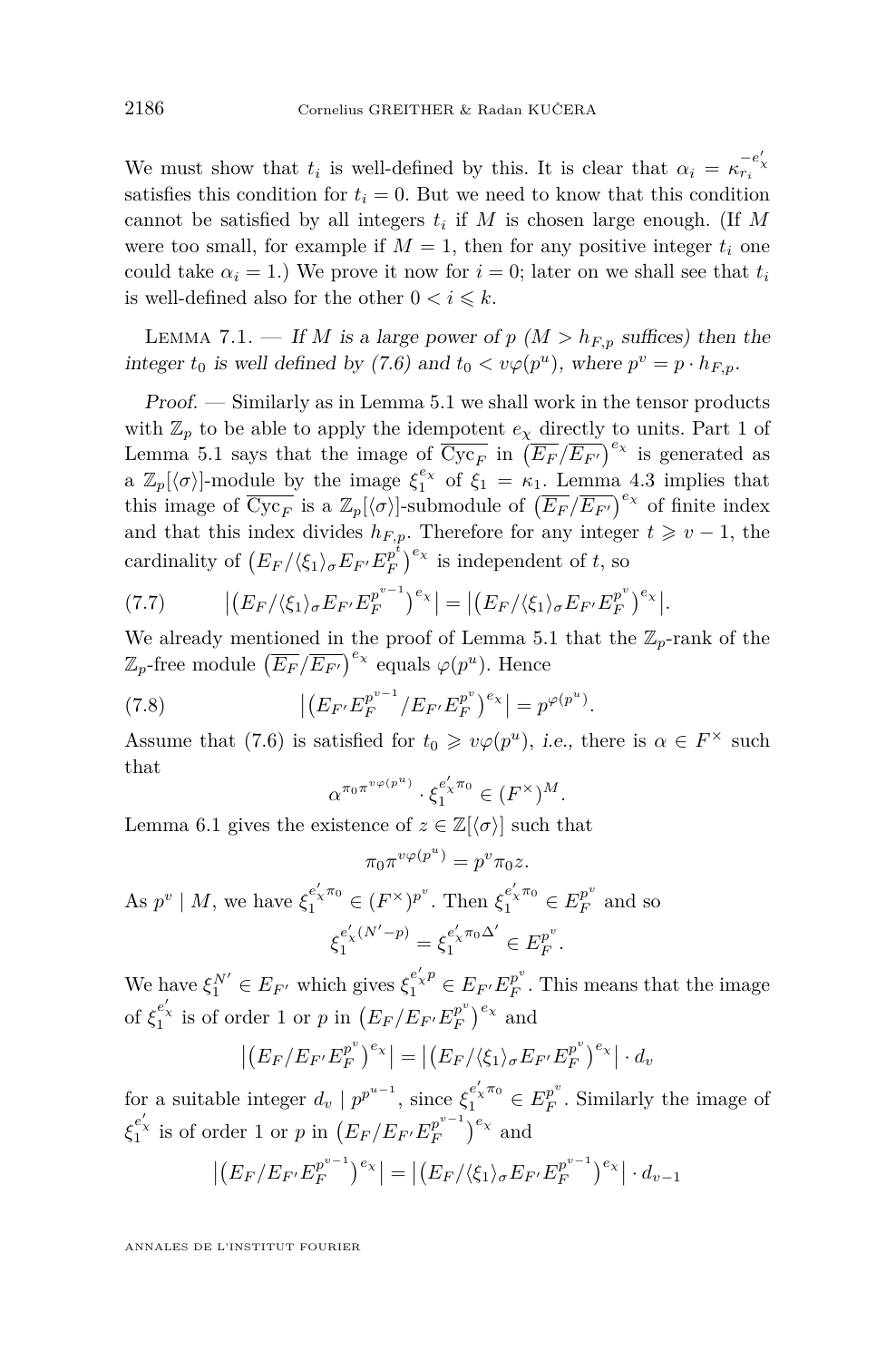<span id="page-23-0"></span>for a suitable integer  $d_{v-1} | p^{p^{u-1}}$ . Then [\(7.7\)](#page-22-0) gives

$$
d_{v-1}^{-1} \cdot | (E_F/E_{F'} E_F^{p^{v-1}})^{e_{\chi}} | = d_v^{-1} \cdot | (E_F/E_{F'} E_F^{p^{v}})^{e_{\chi}} |,
$$

which contradicts  $(7.8)$ . The lemma is proved.

Remark 7.2. — Recall that we are using an inductive procedure for  $i = 0, 1, \ldots, k$ . Thus now we can assume that  $t_0 < v\varphi(p^u), \ldots, t_i < v\varphi(p^u)$ are all well defined, when we show that also  $t_{i+1} < v\varphi(p^u)$  is well defined (see Lemma [7.5\)](#page-26-0). Recall that  $n = \sum_{j=1}^{g} n_j$ .

LEMMA 7.3. — If  $p^n | M$  then we have  $t_i \geq n$ .

Proof. — If  $n = 0$  then there is nothing to prove, so assume  $n \geq 1$ . To simplify our notation write  $r = r_i$ . The definition of  $\kappa_r$  in Lemma [1.3](#page-6-0) gives  $\beta_r \in F_r^{\times}$  such that  $\kappa_r = \xi_r^{\mathcal{D}_r} \cdot \beta_r^{-M}$ . Lemma [6.1](#page-15-0) gives the existence of  $z \in \mathbb{Z}[\langle \sigma \rangle]$  such that

$$
\pi_0 M = \pi_0 \pi^{n\varphi(p^u)} \cdot M p^{-n} \cdot z.
$$

Let  $e = \sum_{\tau \in H} (1 - \tau)$ , Theorem [6.3](#page-17-0) gives  $\mu \in F_r^{\times}$  satisfying  $\xi_r^{[L:L]e\pi_0} =$  $\mu^{\pi_0 \pi^n}$ , so

$$
\kappa_r^{[\overline{L}:L]e\pi_0} = \xi_r^{[\overline{L}:L]e\pi_0 D_r} \cdot \beta_r^{-M[\overline{L}:L]e\pi_0} = (\mu^{D_r} \cdot \beta_r^{-Mp^{-n}[\overline{L}:L]e z \pi^{n(\varphi(p^u)-1)}})^{\pi_0 \pi^n}.
$$

Since  $\kappa_r \in F^\times$ , Lemma [6.4](#page-20-0) gives  $v \in F^\times$  satisfying  $v^{\pi_0 \pi^n} = \kappa_r^{[L:L]e\pi_0}$ . We have

$$
[\overline{L}:L]e=[\overline{L}:\mathbb{Q}]\cdot (1-e_{\chi_0}),
$$

where  $\chi_0$  means the trivial character on *H*. Since *p* does not divide  $[\overline{L}:\mathbb{Q}],$ there is an integer *c* such that  $c \cdot [\overline{L} : \mathbb{Q}] \equiv 1 \pmod{M}$ . Then

$$
e'_{\chi} \equiv e_{\chi} = (1 - e_{\chi_0})e_{\chi} \equiv c[\overline{L} : L]ee_{\chi} \equiv c[\overline{L} : L]ee'_{\chi} \pmod{M\mathbb{Z}[H]}.
$$

Hence

$$
(v^{-ce_{\chi}^{\prime}})^{\pi_0 \pi^n} \cdot \kappa_r^{e_{\chi}^{\prime} \pi_0} = \kappa_r^{\pi_0(e_{\chi}^{\prime} - c[\overline{L}:L]ee_{\chi}^{\prime})} \in (F^{\times})^M.
$$

This identity and the definition of  $t_i$  by [\(7.6\)](#page-21-0) give  $t_i \geq n$ .

LEMMA 7.4. — Let  $W_i$  be the *G*-submodule of  $F^{\times}/(F^{\times})^M$ , where  $G =$  $Gal(F/\mathbb{Q})$ , generated by the images of  $\alpha_i^{e'_\chi \pi_0 \pi^{t_i}}$  $\sum_{i=1}^{n} a_i$  and of all primes  $p_1, \ldots, p_s$ . Then  $W_i$  is finite and there is a homomorphism of *G*-modules  $\psi_i: W_i \to$  $(\mathbb{Z}/M\mathbb{Z})[G]$  satisfying

$$
\psi_i(p_j) = 0 \qquad \text{for each } j = 1, \dots, s, \text{ and}
$$

$$
\psi_i\left(\alpha_i^{e'_\chi \pi_0 \pi^{t_i}}\right) = e_\chi \pi_0 \pi^{t_i}.
$$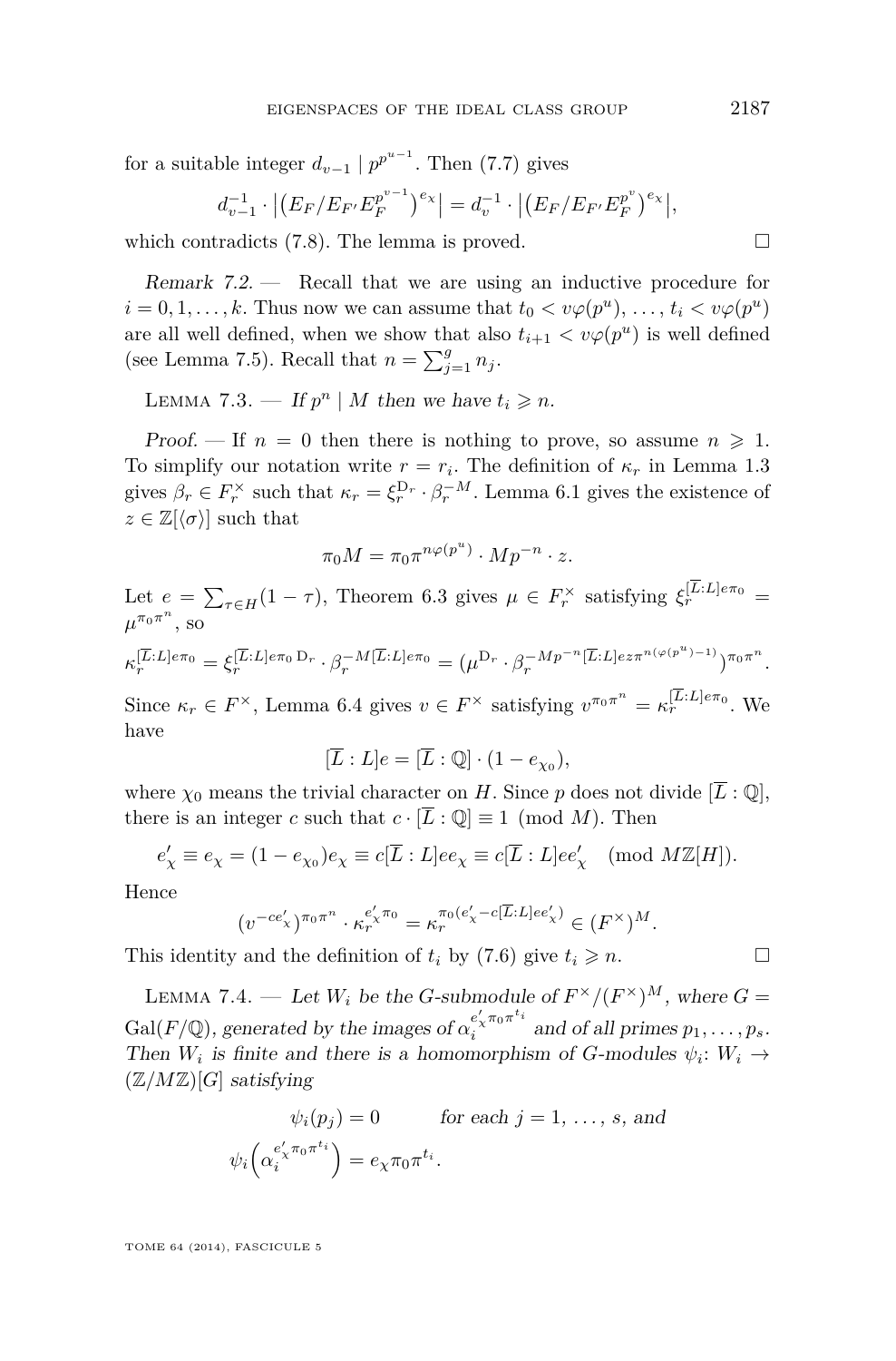<span id="page-24-0"></span>Proof.  $-$  As an abelian group,  $W_i$  is finitely generated and annihilated by  $M$ , so  $W_i$  is finite. We must show that such a map  $\psi_i$  really exists. Assuming that  $a \in \mathbb{Q}^{\times}$ ,  $b \in F^{\times}$ , and  $\beta \in \mathbb{Z}[G]$  satisfy

$$
\alpha_i^{e'_\chi \pi_0 \pi^{t_i} \beta} = a \cdot b^M
$$

we need to prove that  $e'_\chi \pi_0 \pi^{t_i} \beta$  is divisible by *M* in  $\mathbb{Z}[G]$ . As  $(e'_\chi)^2 \equiv e_\chi^2 =$  $e_\chi \equiv e'_\chi \pmod{M\mathbb{Z}_p[G]}$ , we have  $(e'_\chi)^2 \equiv e'_\chi \pmod{M\mathbb{Z}[G]}$ , and so there is  $b_1 \in F^\times$  such that

$$
\alpha_i^{e'_\chi \pi_0 \pi^{t_i} \beta} = a^{e'_\chi} \cdot b_1^M.
$$

Since  $e'_{\chi} \cdot \sum_{\tau \in H} \tau = 0$ , the augmentation map sends  $e'_{\chi}$  to zero, and so  $a^{e'}$  = 1. For each  $\beta \in \mathbb{Z}[G]$  there is  $\beta' \in \mathbb{Z}_p[\langle \sigma \rangle]$  such that  $\beta e_\chi = \beta' e_\chi$ . Taking  $\beta'' \in \mathbb{Z}[\langle \sigma \rangle]$  such that  $\beta'' \equiv \beta' \pmod{M\mathbb{Z}_p[\langle \sigma \rangle]}$  we have  $\beta e'_\chi \equiv$  $\beta e_\chi = \beta' e_\chi \equiv \beta'' e'_\chi \pmod{M\mathbb{Z}_p[G]}$  and so  $\beta e'_\chi \equiv \beta'' e'_\chi \pmod{M\mathbb{Z}[G]}$ . Hence there is  $b_2 \in F^\times$  such that

$$
\alpha_i^{e'_\chi \pi_0 \pi^{t_i} \beta''} = b_2^M,
$$

so we have

$$
1 = \alpha_i^{e'_\chi \pi_0 \pi^{t_i} \beta'' N'} = b_2^{MN'}.
$$

As  $\zeta_p \notin F$ , this implies  $b_2^{N'} = 1$  and Hilbert's Theorem 90 guarantees the existence of  $c \in F^{\times}$  such that  $b_2 = c^{\pi_0}$ . We have obtained

(7.9) 
$$
\alpha_i^{e'_\chi \pi_0 \pi^{t_i} \beta''} = c^{M \pi_0}
$$

and we want to prove  $\pi_0 \pi^{t_i} \beta'' \in M\mathbb{Z}[\langle \sigma \rangle]$ . If  $\pi_0 \beta'' = 0$  then there is nothing to prove, so assume  $\pi_0 \beta'' \neq 0$ .

Let us apply Lemma [6.1](#page-15-0) to  $M\pi_0$  and  $\pi_0\beta''$ . If  $M = p^t$  then

(7.10) 
$$
M\pi_0 = \pi_0 \pi^{t\varphi(p^u)}(y_1 + \pi z_1),
$$

(7.11) 
$$
\pi_0 \beta'' = \pi_0 \pi^{x_2} (y_2 + \pi z_2),
$$

where  $x_2 \geq 0$  is an integer,  $y_1, y_2 \in \{1, \ldots, p-1\}$ , and  $z_1, z_2 \in \mathbb{Z}[\langle \sigma \rangle]$ . It is easy to see that  $(y_2 + \overline{\pi}\eta(z_2))$  and  $(M)$  are principal ideals of  $\mathbb{Z}[\zeta_{p^u}]$  with relatively prime norms, and so there are  $v_1, v_2 \in \mathbb{Z}[\zeta_{p^u}]$  such that

$$
(y_2 + \overline{\pi}\eta(z_2))v_1 + Mv_2 = 1
$$

and  $v_1$  is not divisible by  $\overline{\pi}$ , so  $v_1 = y_3 + \overline{\pi}w$  for  $y_3 \in \{1, ..., p-1\}$ and  $w \in \mathbb{Z}[\zeta_{p^u}]$ . Using the surjectivity of  $\eta$  we obtain that for suitable  $z_3, z'_3 \in \mathbb{Z}[\langle \sigma \rangle]$  we have

$$
(y_2 + \pi z_2)(y_3 + \pi z_3) \equiv 1 - Mz'_3 \pmod{N'\mathbb{Z}}.
$$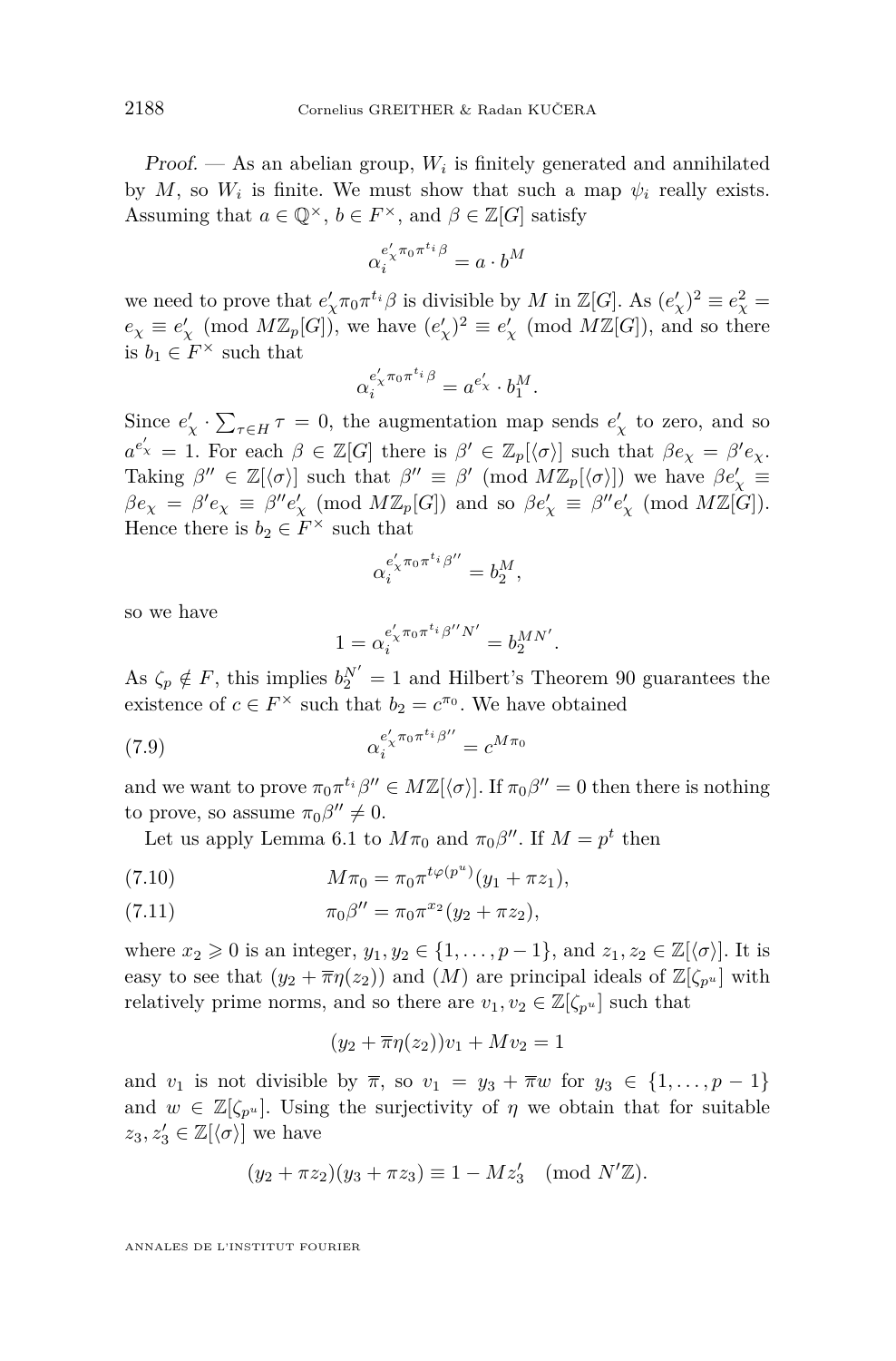<span id="page-25-0"></span>Exactly in the same way we can prove the existence of  $y_4 \in \{1, \ldots, p-1\}$ and  $z_4, z'_4 \in \mathbb{Z}[\langle \sigma \rangle]$  satisfying

(7.12) 
$$
(y_1 + \pi z_1)(y_4 + \pi z_4) \equiv 1 - Mz'_4 \pmod{N'\mathbb{Z}}.
$$

Therefore

$$
\pi_0 \pi^{t_i} \beta''(y_3 + \pi z_3) = \pi_0 \pi^{x_2 + t_i} (1 - M z_3').
$$

Acting on [\(7.9\)](#page-24-0) by  $y_3 + \pi z_3$  we get

$$
c^{M\pi_0(y_3+\pi z_3)}=\alpha_i^{e_\chi'\pi_0\pi^{t_i}\beta''(y_3+\pi z_3)}=\alpha_i^{e_\chi'\pi_0\pi^{x_2+t_i}(1-Mz_3')},
$$

and so

$$
\alpha_i^{e'_\chi \pi_0 \pi^{x_2 + t_i}} = \left( \alpha_i^{e'_\chi \pi^{x_2 + t_i} z'_3} \cdot c^{y_3 + \pi z_3} \right)^{M \pi_0}.
$$

Define

$$
c_1 = \left(\alpha_i^{e'_\chi \pi^{x_2 + t_i} z'_3} \cdot c^{y_3 + \pi z_3} \right)^{y_1 + \pi z_1} \in F^\times
$$

and [\(7.10\)](#page-24-0) gives

(7.13) 
$$
\alpha_i^{e'_\chi \pi_0 \pi^{x_2 + t_i}} = c_1^{\pi_0 \pi^{t_\varphi(p^u)}}.
$$

If  $\gamma \in F^\times$  satisfies  $\gamma^{\pi^2} = 1$  then  $\gamma^{1-\sigma} = 1$ . Indeed,  $\gamma^{\pi^2} = 1$  implies that  $g = \gamma^{1-\sigma} \in L^{\times}$ , and so  $\gamma^{\sigma} = \gamma \cdot g^{-1}$ , which gives  $\gamma = \gamma^{\sigma^{p^u}} = \gamma \cdot g^{-p^u}$  and  $g^{p^u} = 1$  resulting in  $g = 1$  as  $\zeta_p \notin L$ . Applying this fact to (7.13) we get that if  $t\varphi(p^u) > x_2$  then

$$
\alpha_i^{e'_\chi \pi_0 \pi^{t_i}} = c_1^{\pi_0 \pi^{t_\varphi(p^u) - x_2}}.
$$

The definition of  $t_i$  by [\(7.6\)](#page-21-0) gives

$$
c_1^{\pi_0 \pi^{t_{\varphi(p^u)}-x_2}} \cdot \kappa_{r_i}^{e'_\chi \pi_0} \in (F^\times)^M,
$$

hence  $t_i \geq t\varphi(p^u) - x_2$ . Notice that this inequality holds true in the other case  $t\varphi(p^u) \leq x_2$  as well. Hence in both cases  $x = t_i - t\varphi(p^u) + x_2 \geq 0$  and [\(7.11\)](#page-24-0) gives

$$
\pi_0 \pi^{t_i} \beta'' = \pi_0 \pi^{x_2 + t_i} (y_2 + \pi z_2)
$$
  
= 
$$
\pi_0 \pi^{x + t \varphi(p^u)} (y_2 + \pi z_2).
$$

Using  $(7.12)$  and  $(7.10)$  we obtain

$$
(1 - Mz_4')\pi_0\pi^{t_i}\beta'' = (1 - Mz_4')\pi_0\pi^{x + t\varphi(p^u)}(y_2 + \pi z_2)
$$
  
=  $(y_1 + \pi z_1)(y_4 + \pi z_4)\pi_0\pi^{x + t\varphi(p^u)}(y_2 + \pi z_2)$   
=  $M\pi_0\pi^x(y_2 + \pi z_2)(y_4 + \pi z_4),$ 

and so  $\pi_0 \pi^{t_i} \beta''$  is divisible by *M*.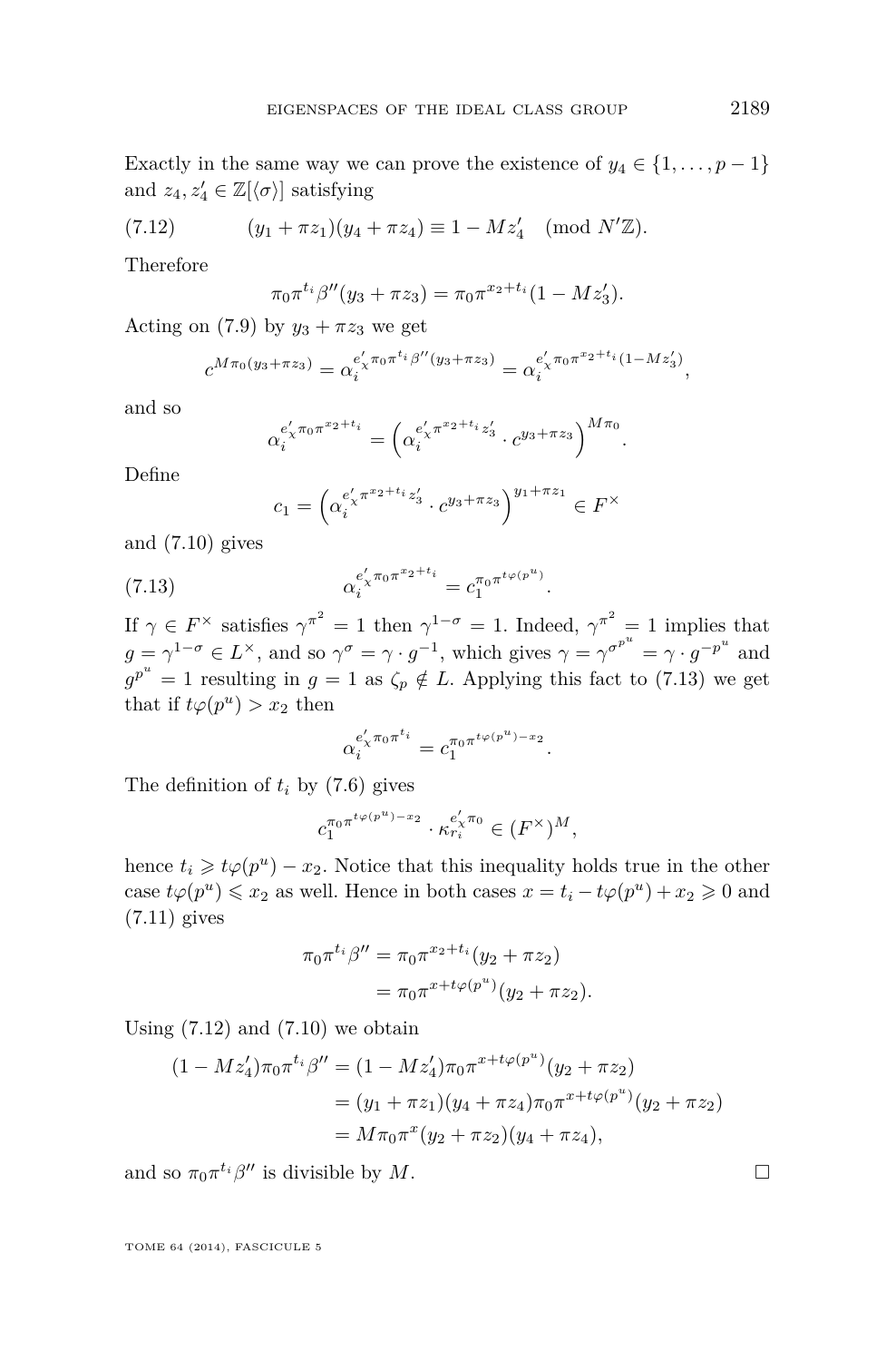<span id="page-26-0"></span>If  $i < k$  then we choose an ideal class  $c \in C$  which maps to  $c_{i+1} \in$  $\overline{C}_\chi$ . Theorem [2.1](#page-8-0) for this c, the *G*-module  $W_i$  and the homomorphism  $\psi_i$ described in Lemma [7.4](#page-23-0) gives a prime ideal  $\lambda_{i+1}$  of *F* such that the prime number  $\ell_{i+1}$  divisible by  $\lambda_{i+1}$  satisfies [\(7.1\)](#page-21-0), [\(7.2\)](#page-21-0), and [\(7.3\)](#page-21-0). Moreover  $[w]_{\ell_{i+1}} = 0$  for all  $w \in W_i$ , and there is a unit  $u_i \in (\mathbb{Z}/M\mathbb{Z})^{\times}$  such that

(7.14) 
$$
\varphi_{\ell_{i+1}}(w) = u_i \psi_i(w) \lambda_{i+1}
$$

for all  $w \in W_i$ .

For each  $j = 1, \ldots, s$  we have  $p_j \in W_i$  and  $\psi_i(p_j) = 0$ . Recall that  $\overline{\sigma_{\ell_{i+1}}}$  is a fixed generator of Gal( $F(\zeta_{\ell_{i+1}})/F$ ). There is a positive integer *y* satisfying  $\zeta_{\ell_{i+1}}^{y\overline{\sigma_{\ell_{i+1}}}}$  $\ell_{i+1} = \zeta_{\ell_{i+1}}$ , then *y* is a primitive root modulo  $\ell_{i+1}$ . Take  $1 - \zeta_{\ell_{i+1}}^y$  and consider its images in the diagram of Lemma [1.4.](#page-6-0) The left hand mapping sends  $1 - \zeta_{\ell_{i+1}}^y$  to the class of

$$
\left(1 - \zeta_{\ell_{i+1}}^y\right)^{1 - \overline{\sigma_{\ell_{i+1}}}} = \frac{1 - \zeta_{\ell_{i+1}}^y}{1 - \zeta_{\ell_{i+1}}} \equiv y \pmod{1 - \zeta_{\ell_{i+1}}}
$$

and the right hand mapping sends  $1 - \zeta_{\ell_{i+1}}^y$  to  $[\ell_{i+1}]_{\ell_{i+1}}$ , hence

$$
\varphi_{\ell_{i+1}}(y)=[\ell_{i+1}]_{\ell_{i+1}}.
$$

Let us choose a positive integer *a* such that  $p_j \equiv y^a \pmod{\ell_{i+1}}$ , then

$$
a[\ell_{i+1}]\ell_{i+1} = a\varphi_{\ell_{i+1}}(y) = \varphi_{\ell_{i+1}}(y^a) = \varphi_{\ell_{i+1}}(p_j) = u_i\psi_i(p_j)\lambda_{i+1} = 0,
$$

and so  $M \mid a$ , because  $\ell_{i+1}$  splits completely in *F*. We have proved that  $\ell_{i+1}$  satisfies [\(7.4\)](#page-21-0).

LEMMA 7.5. — Let *M* be a large power of  $p$  ( $M > h_{F,p}^2$  suffices) then the integer  $t_{i+1}$  is well defined by [\(7.6\)](#page-21-0) and  $t_{i+1} \leq t_i - 1$ .

*Proof.* — Let us assume that there is  $\alpha \in F^{\times}$  such that

(7.15) 
$$
\alpha^{\pi_0 \pi^{t_i}} \cdot \kappa_{r_{i+1}}^{e'_\times \pi_0} \in (F^\times)^M.
$$

The lemma will be proved if we find a contradiction.

Since  $(e'_{\chi})^2 \equiv e'_{\chi} \pmod{M\mathbb{Z}[H]}$ , [\(7.6\)](#page-21-0) and (7.15) give

$$
\varphi_{\ell_{i+1}}(\kappa_{r_i}^{e'_\chi\pi_0}) = -\varphi_{\ell_{i+1}}(\alpha_i^{e'_\chi\pi_0\pi^{t_i}}),
$$

$$
[\kappa_{r_{i+1}}^{e'_\chi\pi_0}] = -[\alpha^{e'_\chi\pi_0\pi^{t_i}}] = -e'_\chi\pi_0\pi^{t_i}[\alpha].
$$

The congruence [\(7.3\)](#page-21-0) and Proposition [1.5](#page-6-0) give

$$
[\kappa_{r_{i+1}}] = \varphi_{\ell_{i+1}}(\kappa_{r_i}) + \sum_{j=1}^{i} [\kappa_{r_{i+1}}]_{\ell_j},
$$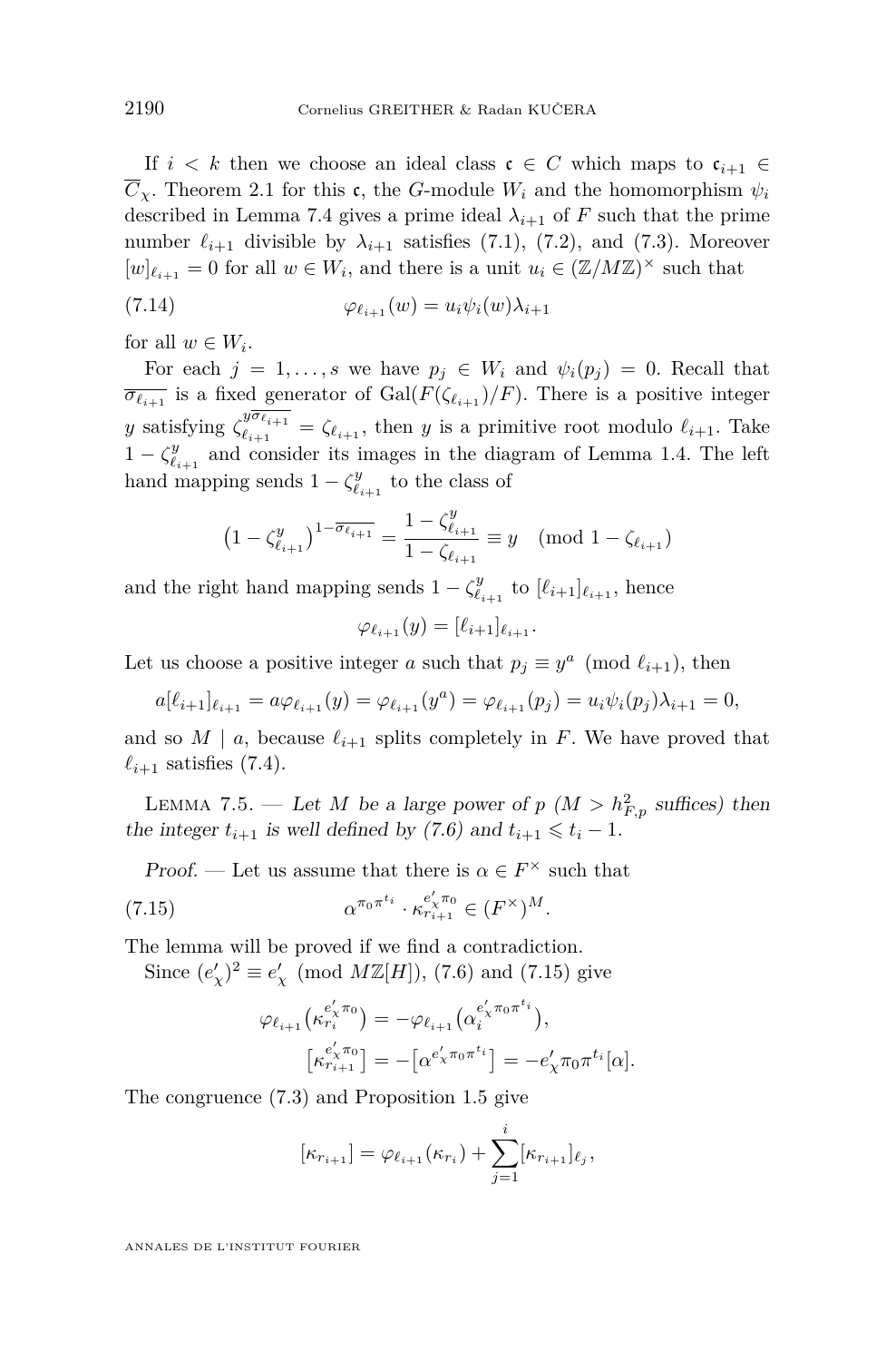so [\(7.14\)](#page-26-0) and Lemma [7.4](#page-23-0) give

$$
e'_{\chi}\pi_0\pi^{t_i}\left([\alpha]-\sum_{j=1}^i[\alpha]_{\ell_j}\right) = -\varphi_{\ell_{i+1}}\left(\kappa_{r_i}^{e'_{\chi}\pi_0}\right) = \varphi_{\ell_{i+1}}\left(\alpha_i^{e'_{\chi}\pi_0\pi^{t_i}}\right)
$$

$$
= u_i\psi_i\left(\alpha_i^{e'_{\chi}\pi_0\pi^{t_i}}\right)\lambda_{i+1} = u_i e'_{\chi}\pi_0\pi^{t_i}\lambda_{i+1} \in \mathcal{I}/M\mathcal{I}.
$$

As  $u_i$  is a unit in  $\mathbb{Z}/M\mathbb{Z}$ , there is an integer  $v_i$  such that

$$
v_i e'_\chi \pi_0 \pi^{t_i} \left( [\alpha] - \sum_{j=1}^i [\alpha]_{\ell_j} \right) = e'_\chi \pi_0 \pi^{t_i} \lambda_{i+1} \in \mathcal{I}/M\mathcal{I}.
$$

Denoting again  $p^v = p \cdot h_{F,p}$ , our assumption gives that *M* is divisible by  $p^{2v-1}$ . Hence there is  $J \in \mathcal{I}$  such that we have the following identity in  $\mathcal{I}$ 

$$
p^{2v-1}J = e'_\chi \pi_0 \pi^{t_i} \left( v_i \left( (\alpha) - \sum_{j=1}^i (\alpha)_{\ell_j} \right) - \lambda_{i+1} \right).
$$

Since multiplying by *N*<sup> $\prime$ </sup> kills the right hand side, we have  $N'J = 0$ , which means that there is  $J' \in \mathcal{I}$  such that  $J = \pi_0 J'$ . Lemma [6.1](#page-15-0) gives that

$$
p^{2v-1}J = p^{2v-1}\pi_0 J' = h_{F,p}\pi_0\pi^{v\varphi(p^u)}J''
$$

for a suitable  $J'' \in \mathcal{I}$  and Remark [7.2](#page-23-0) says that  $t_i < v\varphi(p^u)$ . Having any *I*  $\in \mathcal{I}$ , it is easy to see that  $\pi^2 I = 0$  implies  $\pi I = 0$ . As  $\pi | \pi_0$ , we have  $\pi_0 I = 0$  for

$$
I = e'_{\chi} \lambda_{i+1} - v_i e'_{\chi} \left( (\alpha) - \sum_{j=1}^i (\alpha)_{\ell_j} \right) + h_{F, p} \pi^{v \varphi(p^u) - t_i} J''.
$$

The property  $\pi_0 I = 0$  means that *I* can be written as a sum of an ideal supported on ramified prime ideals in  $F/F<sup>0</sup>$  and of the extension of a suitable ideal of  $F'$ . But such an extension belongs to  $N'C$  and its image in  $C/N'C$  is trivial. Similarly the image of any ramified prime ideal in  $\overline{C}_\chi$ is trivial due to the construction in [\(5.4\)](#page-15-0). The ideals  $h_{F,p}J''$  and ( $\alpha$ ) have trivial image in *C* and we have obtained the following identity in  $\overline{C}_Y$ 

$$
e'_{\chi}\lambda_{i+1} + v_i e'_{\chi} \sum_{j=1}^i (\alpha)_{\ell_j} = 0.
$$

The construction of  $c_1, \ldots, c_i$  accomplished in Lemma [5.2](#page-15-0) and the property [\(7.1\)](#page-21-0) imply that the image of  $\sum_{j=1}^{i} (\alpha)_{\ell_j}$  belongs to  $\langle c_1, \ldots, c_i \rangle$ , thus

$$
e'_{\chi}\lambda_{i+1}=0
$$

in  $\overline{C}_{\chi}/\langle \mathfrak{c}_1, \ldots, \mathfrak{c}_i \rangle$ , which together with [\(7.1\)](#page-21-0) contradicts Lemma [5.2.](#page-15-0)  $\Box$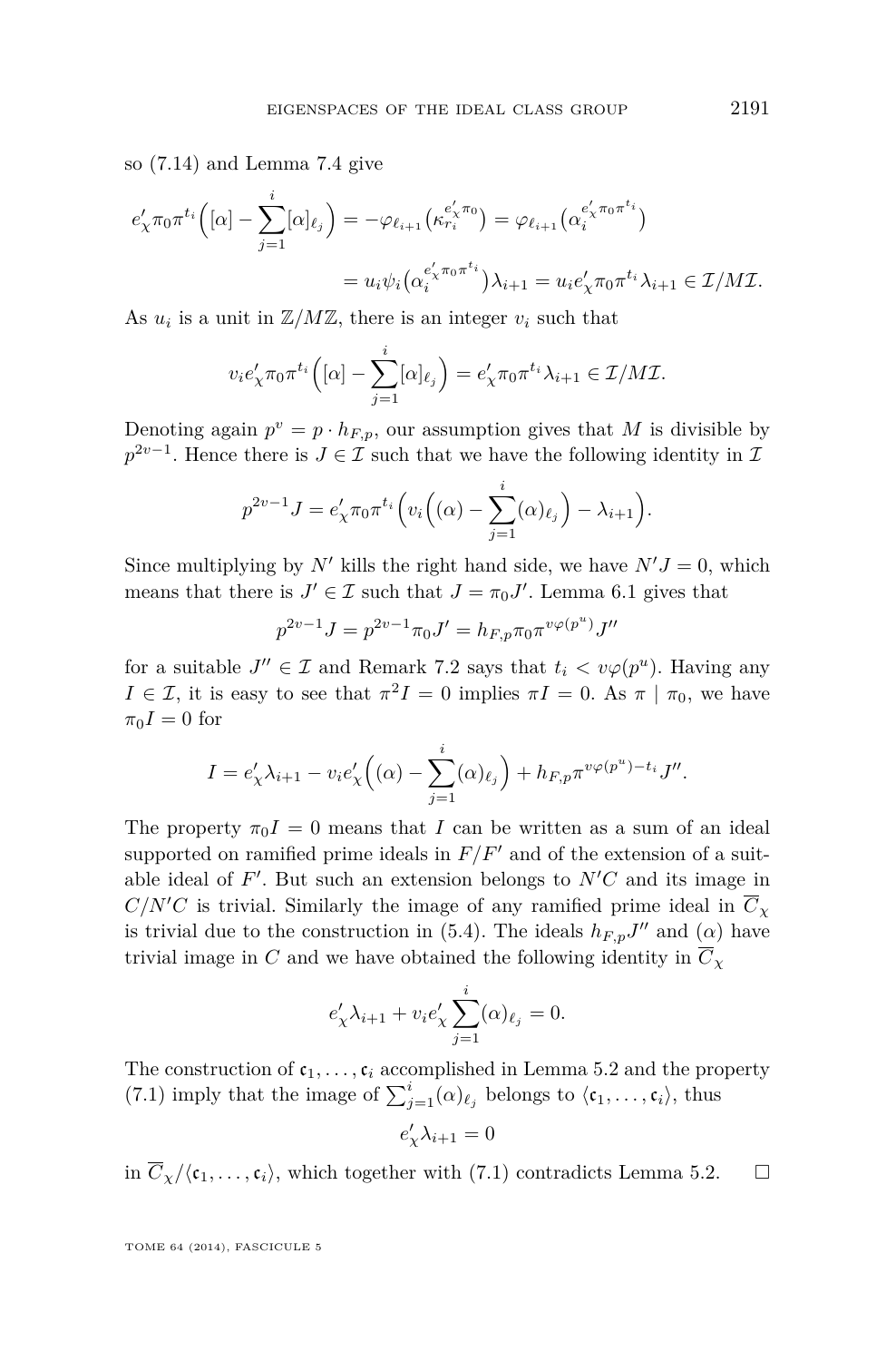<span id="page-28-0"></span>The following crucial inequality will be used in Proposition [7.10](#page-32-0) to show that the size of  $(E_F / \text{Cyc}_F E_{F'} E_F^{M'})^{e_\chi}$  dominates  $\frac{|C_\chi|}{|C_{F',\chi}|}$ .

COROLLARY 7.6. — If  $p^n \mid M$  and  $M > h_{F,p}^2$  then we have  $t_0 \geq k + n$ .

Proof. — This immediately follows from Lemma [7.3](#page-23-0) using Lemma [7.5.](#page-26-0)  $\Box$ 

LEMMA 7.7. — Let M' be a large power of  $p$  ( $M' > h_{F,p}$  suffices) and suppose that  $e'_\chi \in \mathbb{Z}[H]$  satisfies  $e'_\chi \equiv e_\chi \pmod{pM'\mathbb{Z}_p[H]}$ . If there is  $\varepsilon \in E_F$  such that

(7.16) 
$$
\varepsilon^{\pi_0 \pi^t} \cdot \xi_1^{e'_\chi \pi_0} \in E_F^{pM'}
$$

for a positive integer *t* then  $p^t$  is a divisor of  $|(E_F/\text{Cyc}_F E_{F'} E_F^{\text{M'}})^{e_\chi}|$ .

Proof. — We have already mentioned in the proof of Lemma [7.1](#page-22-0) that the  $\mathbb{Z}_p$ -rank of the  $\mathbb{Z}_p$ -free module  $(\overline{E_F}/\overline{E_{F'}})^{e_\chi}$  equals  $\varphi(p^u)$ . So we have

$$
(7.17) \left| \left( E_F / E_{F'} E_F^{M'} \right)^{e_\chi} \right| = (M')^{\varphi(p^u)} > h_{F,p} \geqslant \left| \left( E_F / \operatorname{Cyc}_F E_{F'} E_F^{M'} \right)^{e_\chi} \right|
$$

due to Lemma [4.3.](#page-11-0) We have a  $\mathbb{Z}\left\{\langle \sigma \rangle\right\}$ -module homomorphism

$$
\omega\colon \mathbb{Z}[\langle \sigma \rangle] \to \big(E_F/E_{F'}E_F^{M'}\big)^{e_\chi}
$$

determined by  $\omega(1) = \varepsilon^{e'_X} \cdot E_{F'} E_F^{M'}$ . Then  $\omega(N') = \varepsilon^{N'e'_X} \cdot E_{F'} E_F^{M'}$  $1 \cdot E_{F'} E_F^M$ <sup>*a*</sup> as  $\varepsilon^{N'} \in E_{F'}$ . So the kernel of  $\omega$  is a  $\mathbb{Z}[\langle \sigma \rangle]$ -submodule (so an ideal) of  $\mathbb{Z}[\langle \sigma \rangle]$  containing  $N'\mathbb{Z}[\langle \sigma \rangle]$  and its index is a power of *p*. Since  $\mathbb{Z}[\langle \sigma \rangle]/N'\mathbb{Z}[\langle \sigma \rangle] \cong \mathbb{Z}[\zeta_{p^u}]$  with  $\sigma \mapsto \zeta_{p^u}$ , this  $\omega$  gives a homomorphism

$$
\omega'\colon \mathbb{Z}[\zeta_{p^u}]\to \big(E_F/E_{F'}E_F^{M'}\big)^{e_\chi}
$$

and ker  $\omega'$  is an ideal of  $\mathbb{Z}[\zeta_{p^u}]$  of *p*-power index, so ker  $\omega' = \overline{\pi}^r \mathbb{Z}[\zeta_{p^u}]$  for a suitable integer  $r \ge 0$ . Let us denote  $x = \varepsilon^{e'_x \pi^t} \cdot \xi_1^{e'_x} \in E_F$ , then (7.16) gives  $x^{N'-p} = x^{\pi_0 \Delta'} \in E_F^{pM'}$ . Therefore there is  $y \in E_F$  such that  $x^{N'-p} = y^{pM'}$ and so  $x^{N'} = z^p$  with  $z = x \cdot y^{M'}$ . Then  $z^p \in F'$  which implies  $z \in F'$ , so  $z \in E_{F'}$ . Then  $x = z \cdot y^{-M'} \in E_{F'}E_F^{M'}$ . We have

$$
\omega'(1) = \omega(1) = \varepsilon^{e'_X} \cdot E_{F'} E_F^{M'},
$$
  

$$
\omega'(\overline{\pi}^t) = \omega(\pi^t) = \varepsilon^{e'_X \pi^t} \cdot E_{F'} E_F^{M'} = \xi_1^{-e'_X} \cdot E_{F'} E_F^{M'}.
$$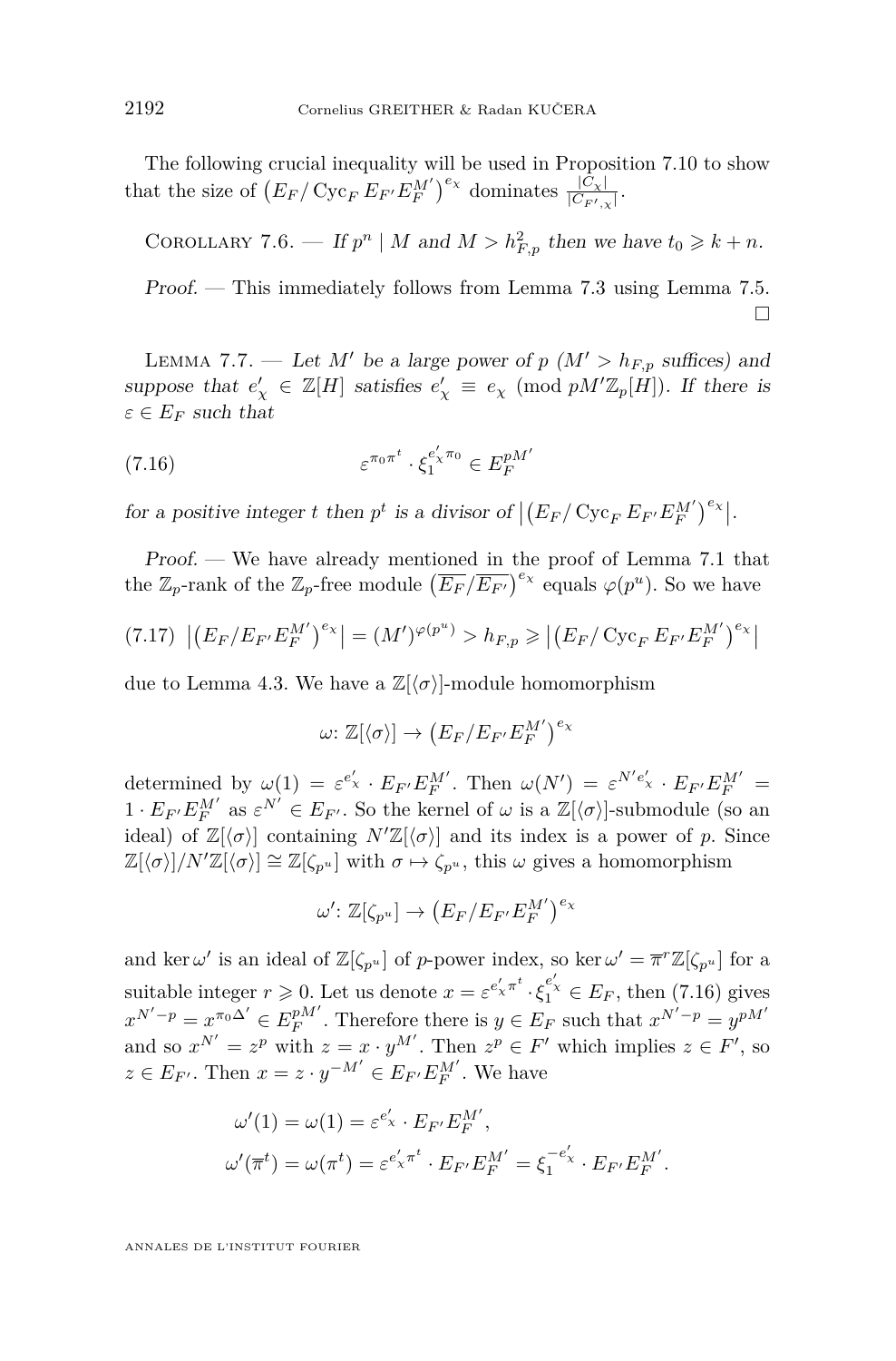<span id="page-29-0"></span>Using Part 1 of Lemma [5.1](#page-12-0) we see that the rows of the following diagram are exact.

$$
\begin{array}{ccc} 0 \longrightarrow & \overline{\pi}^t \mathbb{Z}[\zeta_{p^u}] / \overline{\pi}^r \mathbb{Z}[\zeta_{p^u}] & \xrightarrow{\omega'} \mathbb{C}E_F/E_{F'} E_{F}^{M'})^e \chi & \longrightarrow & (E_F/\mathrm{Cyc}_F \ E_{F'} E_{F}^{M'})^e \chi & \longrightarrow & 0 \\ \\ & \subseteq & \Bigg\downarrow & & \Bigg\downarrow & & \Bigg\downarrow & & \Bigg\downarrow & & \Bigg\downarrow & & \Bigg\downarrow & & \Bigg\downarrow & & \Bigg\downarrow & & \Bigg\downarrow & & \Bigg\downarrow & & \Bigg\downarrow & & \Bigg\downarrow & & \Bigg\downarrow & & \Bigg\downarrow & & \Bigg\downarrow & & \Bigg\downarrow & & \Bigg\downarrow & & \Bigg\downarrow & & \Bigg\downarrow & & \Bigg\downarrow & & \Bigg\downarrow & & \Bigg\downarrow & & \Bigg\downarrow & & \Bigg\downarrow & & \Bigg\downarrow & & \Bigg\downarrow & & \Bigg\downarrow & & \Bigg\downarrow & & \Bigg\downarrow & & \Bigg\downarrow & & \Bigg\downarrow & & \Bigg\downarrow & & \Bigg\downarrow & & \Bigg\downarrow & & \Bigg\downarrow & & \Bigg\downarrow & & \Bigg\downarrow & & \Bigg\downarrow & & \Bigg\downarrow & & \Bigg\downarrow & & \Bigg\downarrow & & \Bigg\downarrow & & \Bigg\downarrow & & \Bigg\downarrow & & \Bigg\downarrow & & \Bigg\downarrow & & \Bigg\downarrow & & \Bigg\downarrow & & \Bigg\downarrow & & \Bigg\downarrow & & \Bigg\downarrow & & \Bigg\downarrow & & \Bigg\downarrow & & \Bigg\downarrow & & \Bigg\downarrow & & \Bigg\downarrow & & \Bigg\downarrow & & \Bigg\downarrow & & \Bigg\downarrow & & \Bigg\downarrow & & \Bigg\downarrow & & \Bigg\downarrow & & \Bigg\downarrow & & \Bigg\downarrow & & \Bigg\downarrow & & \Bigg\downarrow & & \Bigg\downarrow & & \Bigg\downarrow & & \Bigg\downarrow & & \Bigg\downarrow & & \Bigg\downarrow & & \Bigg\downarrow & & \Bigg\downarrow & & \Bigg\downarrow & & \Bigg\downarrow & & \Bigg\downarrow & & \Bigg\downarrow & & \Bigg\downarrow & & \Bigg\downarrow &
$$

The first row and the inequality  $(7.17)$  give  $r > t$ . The snake lemma implies

$$
|\ker \delta| = |\mathbb{Z}[\zeta_{p^u}]/\overline{\pi}^t \mathbb{Z}[\zeta_{p^u}]| = p^t
$$

and the lemma follows.

For any  $a \in F^{\times}$  we define the ambiguous part  $amb(a)$  to be the projection of the principal ideal  $(a) \in \mathcal{I}$  to  $\bigoplus_{j=1}^{s} (\mathcal{I}_{p_j}/p\mathcal{I}_{p_j})$ , where  $\mathcal{I}_{p_j}$  means the group of fractional ideals of *F* supported on the prime ideals of *F* dividing  $p_j$ , written additively.

LEMMA 7.8. — If  $a \in (F')^{\times}$  then  $amb(a) = 0$ . For any positive integer *t* and any  $b, c \in F^{\times}$  such that

$$
b^{\pi_0\pi^{(t-1)\varphi(p^u)}}=c^{\,p^t}
$$

we have  $amb(b) = 0$ .

Proof. — Each  $\mathfrak{p}_j$  ramifies totally in  $F/F'$ , and so amb(*a*) = 0. If

$$
b^{\pi_0\pi^{(t-1)\varphi(p^u)}} = c^{p^t}
$$

then  $c^{N'p^t} = 1$ , so  $c^{N'} = 1$  and Hilbert's Theorem 90 gives  $d \in F^\times$  such that  $c = d^{\pi_0}$ . If  $t = 1$  then  $(bd^{-p})^{\pi_0} = 1$  and so  $bd^{-p} \in (F')^{\times}$ . Thus

$$
amb(b) = amb(bd^{-p}) + pamb(d) = 0.
$$

Suppose  $t > 1$ . Lemma [6.1](#page-15-0) gives

$$
b^{\pi_0 \pi^{(t-1)\varphi(p^u)}} = d^{\pi_0 p^t} = d^{p \pi_0 \pi^{(t-1)\varphi(p^u)}(y+\pi z)}
$$

for  $y \in \{1, \ldots, p-1\}$  and  $z \in \mathbb{Z}[\langle \sigma \rangle]$ . We know that if  $\gamma \in F^\times$  satisfies  $\gamma^{\pi^2} = 1$  then  $\gamma^{\pi} = 1$  (see the reasoning below [\(7.13\)](#page-25-0)) and  $\pi | \pi_0$  implies

$$
b^{\pi_0} = \left(d^{\pi_0(y+\pi z)}\right)^p.
$$

The lemma follows from the proven case  $t = 1$ .

Recall that  $\iota_{\chi}: C_{F',\chi} \to C_{\chi}$  is given by extension of ideals and that  $(7.6)$  for  $i=0$  reads

(7.18) 
$$
\alpha_0^{\pi_0 \pi^{t_0}} \cdot \xi_1^{e'_\chi \pi_0} \in (F^\times)^M.
$$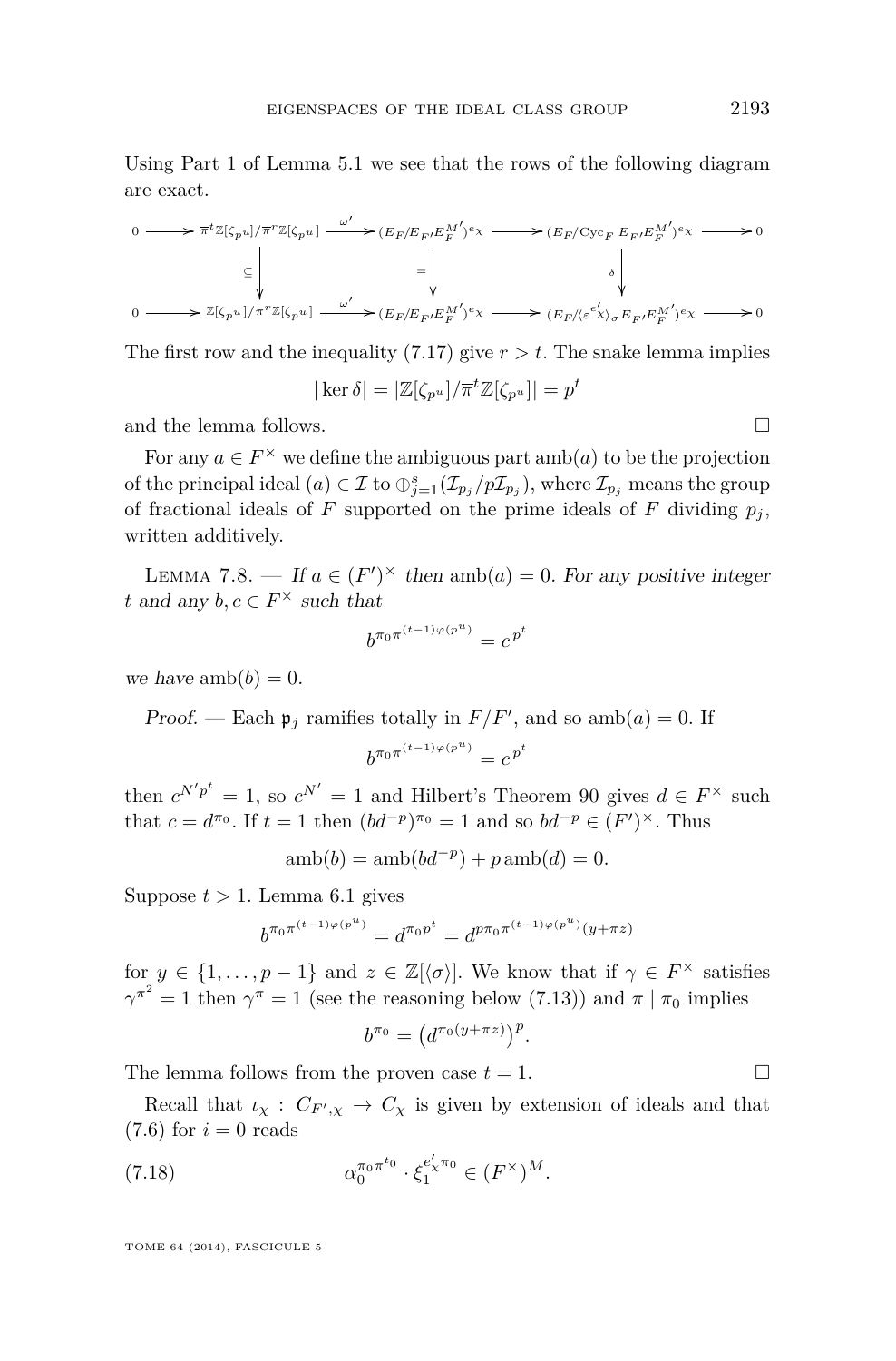<span id="page-30-0"></span>Even though [\(7.18\)](#page-29-0) only states that we can extract the  $\pi_0 \pi^{t_0}$ -th root of  $\xi_1^{-e'_\chi\pi_0}$  approximately (i.e., modulo an *M*-th power in *F*), the following proposition says that this actually produces an exact  $\pi_0 \pi^{t_0}$ -th root  $\beta$  of  $\xi_1^{-e'_\chi\pi_0}$  in *F*.

PROPOSITION 7.9. — Let *M* be a large power of  $p$   $(M > p^{2v} = p^2 \cdot h_{F,p}^2$ suffices; recall that  $v$  was defined by this equality) and  $r$  be the greatest divisor of  $h_F$  which is relatively prime to p, i.e.,  $h_F = r \cdot h_{F,p}$ . We can choose and fix  $\delta \in F^{\times}$  satisfying

(7.19) 
$$
\alpha_0^{\pi_0 \pi^{t_0}} \cdot \xi_1^{e'_\chi \pi_0} = \delta^{p^{v+1} \pi_0 \pi^{v \varphi(p^u)}}
$$

and denote  $\beta = \alpha_0 \cdot \delta^{-p^{v+1}\pi^{v\varphi(p^u)-t_0}}$ ; then  $\beta^{\pi_0 \pi^{t_0}} = \xi_1^{-e'_\chi \pi_0}$ , so  $\beta^{\pi^{t_0}} \cdot \xi_1^{e'_\chi} \in F'$ and the ideal  $(\beta^{\pi^{t_0}}) \in \mathcal{I}$  is the extension of a principal ideal of *F'*. Let *a* and *b* be the smallest non-negative integers such that  $(\beta^{e'_\chi r \pi^a}) \in \mathcal{I}$  is the extension of a principal ideal of  $F'$  and  $\pi^b \cdot \text{amb}(\alpha_0) = 0$ . We have

- $(1)$   $0 \leqslant b \leqslant a \leqslant t_0;$
- (2)  $p^{t_0 a}$  is a divisor of  $|(E_F / \text{Cyc}_F E_{F'} E_F^M)^{e_\chi}|;$  $\frac{F_F}{F}$   $\frac{C_y}{F}$   $\frac{F_F}{F}$   $\frac{F_F}{F}$
- $\langle (3) | \langle e_\chi \overline{P_1}, \ldots, e_\chi \overline{P_s} \rangle_\sigma | = |\langle e_\chi \overline{P_1}, \ldots, e_\chi \overline{P_g} \rangle_\sigma|$  is a divisor of  $p^{n-b}$ ;
- (4)  $p^{a-b}$  divides | ker  $\iota_{\chi}$ |.

*Proof.* — We have  $p^{2v+1} \mid M$ . To start with, let us mention that  $\alpha_0$  is not determined by [\(7.18\)](#page-29-0). Nevertheless  $amb(\alpha_0)$  is well defined. Indeed, if both  $\alpha_0$  and  $\tilde{\alpha}_0$  satisfy [\(7.18\)](#page-29-0) then

$$
\left(\frac{\tilde{\alpha}_0}{\alpha_0}\right)^{\pi_0 \pi^{t_0}} \in (F^\times)^M.
$$

Lemma [7.1](#page-22-0) gives  $t_0 < v\varphi(p^u)$ , hence

$$
\Big(\frac{\tilde{\alpha}_0}{\alpha_0}\Big)^{\pi_0\pi^{v\varphi(p^u)}}\in (F^\times)^{p^{v+1}}
$$

and Lemma [7.8](#page-29-0) gives  $\text{amb}(\alpha_0) = \text{amb}(\tilde{\alpha}_0)$ . Since  $(e'_\chi)^2 \equiv e'_\chi \pmod{M\mathbb{Z}[H]},$ we obtain from [\(7.18\)](#page-29-0)

(7.20) 
$$
\alpha_0^{e'_\chi \pi_0 \pi^{t_0}} \cdot \xi_1^{e'_\chi \pi_0} \in (F^\times)^M.
$$

Comparing with [\(7.18\)](#page-29-0), we see that

(7.21) 
$$
\mathrm{amb}(\alpha_0) = \mathrm{amb}(\alpha_0^{e'_\chi}).
$$

We know from [\(7.18\)](#page-29-0) that there is  $\gamma \in F^{\times}$  such that

$$
\alpha_0^{\pi_0 \pi^{t_0}} \cdot \xi_1^{e'_\chi \pi_0} = \gamma^{p^{2v+1}}.
$$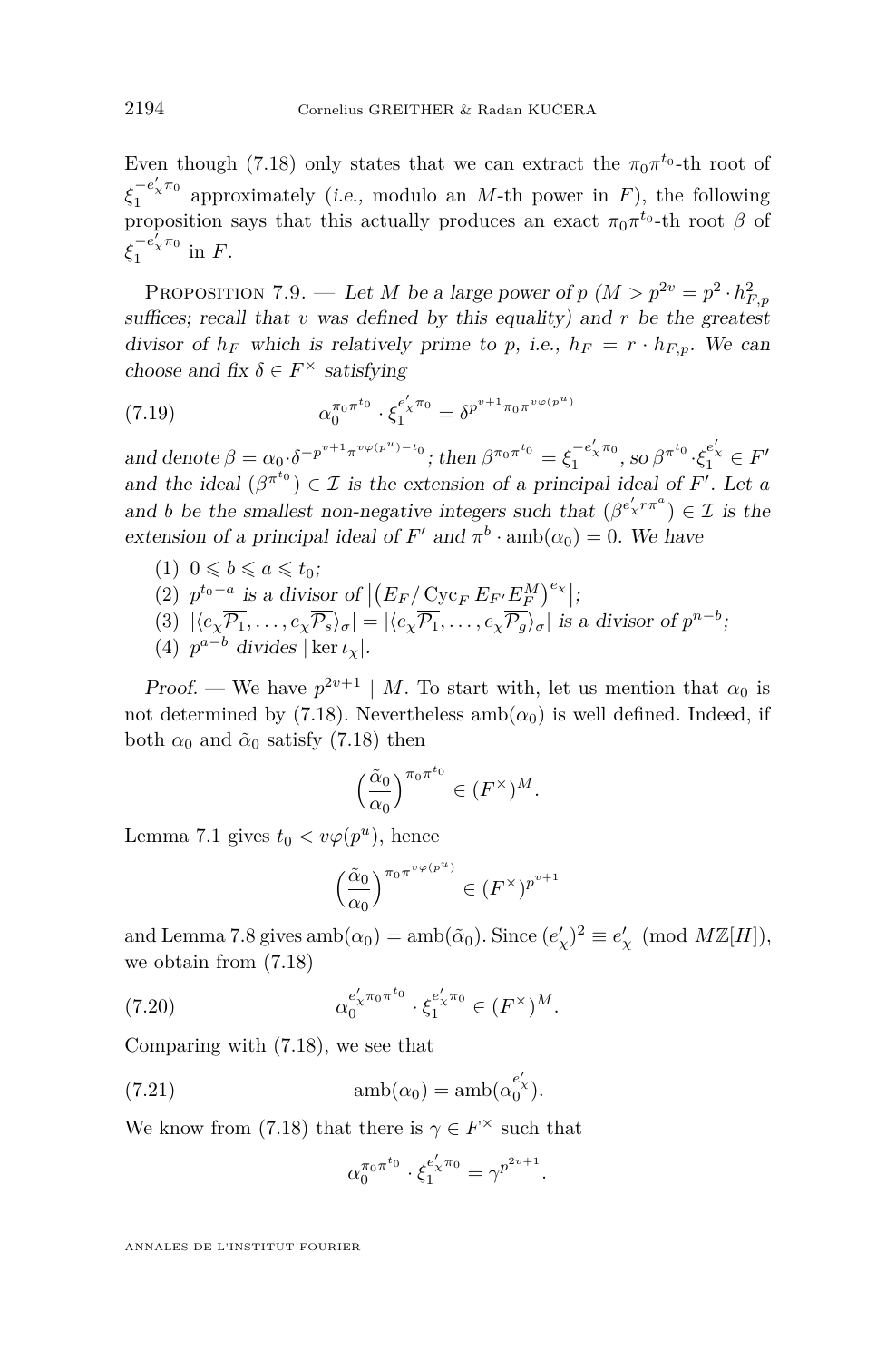<span id="page-31-0"></span>Hence  $\gamma^{p^{2v+1}N'} = 1$ , which implies  $\gamma^{N'} = 1$ , and by Hilbert's Theorem 90 there is  $\gamma_0 \in F^\times$  such that  $\gamma = \gamma_0^{\pi_0}$ . Lemma [6.1](#page-15-0) gives  $y \in \{1, ..., p-1\}$ and  $z \in \mathbb{Z}[\langle \sigma \rangle]$  such that

$$
p^v \pi_0 = \pi_0 \pi^{v\varphi(p^u)}(y + \pi z).
$$

Therefore  $\delta = \gamma_0^{y+\pi z}$  satisfies [\(7.19\)](#page-30-0). Denoting  $\beta = \alpha_0 \cdot \delta^{-p^{v+1}\pi^{v\varphi(p^u)-t_0}}$  we have

(7.22) 
$$
\left(\beta^{\pi^{t_0}} \cdot \xi_1^{e'_\chi}\right)^{\pi_0} = 1,
$$

so  $\beta^{\pi^{t_0}} \cdot \xi_1^{e'_\chi} \in F'$  and the ideal  $(\beta^{\pi^{t_0}}) = (\beta^{\pi^{t_0}} \cdot \xi_1^{e'_\chi}) \in \mathcal{I}$  is the extension of a principal ideal of  $F'$ . Since  $a \geq 0$  is the smallest integer such that there is  $\mu \in F'$  satisfying  $(\beta^{e'_\chi r \pi^a}) = (\mu) \in \mathcal{I}$ , clearly  $a \leq t_0$  and  $\varepsilon = \beta^{e'_\chi r \pi^a} \mu^{-1} \in$ *E<sub>F</sub>*. Recall that  $p \nmid r$ , so there is a positive integer  $r'$  such that  $rr' \equiv 1$  $\pmod{p^{v+1}}$ . Therefore

$$
\pi^a \operatorname{amb}(\alpha_0) = \pi^a r' r e'_\chi \operatorname{amb}(\beta) = r' \operatorname{amb}(\beta^{\pi^a r e'_\chi}) = r' \operatorname{amb}(\varepsilon \mu) = 0,
$$

so  $b \leq a$  and the first statement of the proposition follows. We have

$$
\varepsilon^{\pi_0\pi^{t_0-a}}=\beta^{e_\chi^\prime r\pi_0\pi^{t_0}}.
$$

Computing modulo  $(F^{\times})^{p^{v+1}}$  we obtain

$$
\varepsilon^{r'\pi_0\pi^{t_0-a}} \equiv \beta^{e'_\chi\pi_0\pi^{t_0}} \equiv \alpha_0^{e'_\chi\pi_0\pi^{t_0}}.
$$

Therefore [\(7.20\)](#page-30-0) implies

$$
\varepsilon^{r'\pi_0\pi^{t_0-a}}\cdot\xi_1^{e_\chi'\pi_0}\in (F^\times)^{p^{v+1}}
$$

and Lemma [7.7](#page-28-0) gives that  $p^{t_0-a}$  divides  $\left| \left( E_F / \operatorname{Cyc}_F E_{F'} E_F^{p^v} \right) \right|$  $\binom{p^v}{F}^e$ , which is a divisor of  $|(E_F/\operatorname{Cyc}_FE_{F'}E_F^M)^{e_\chi}|$ . We have proved the second statement of the proposition.

If  $i > g$  then the decomposition group of  $p_i$  in  $Gal(L/\mathbb{Q})$  is nontrivial, so we can take  $\tau \neq 1$  in this decomposition group. Then  $\tau \mathfrak{p}_i = \mathfrak{p}_i$  and

$$
(\chi(\tau) - 1)e_{\chi}\mathfrak{p}_i = \tau e_{\chi}\mathfrak{p}_i - e_{\chi}\mathfrak{p}_i = 0
$$

in  $\bigoplus_{j=1}^s (\mathcal{I}_{p_j}/p\mathcal{I}_{p_j})$ . Assumption [3](#page-12-0) implies that  $\chi$  is injective on Gal( $L/\mathbb{Q}$ ), hence  $\chi(\tau) \neq 1 \pmod{p\mathbb{Z}_p}$  and  $e_\chi \mathfrak{p}_i = 0$  here, giving  $e_\chi(\mathcal{I}_{p_i}/p\mathcal{I}_{p_i}) = 0$ .

If  $i \leq g$  then

$$
\mathcal{I}_{p_i} \cong (\mathbb{Z}[x]/(x^{n_i}-1))[H]
$$

as  $\mathbb{Z}[G]$ -modules ( $\sigma$  acts as  $x$  on the right-hand module). Hence

$$
e_{\chi}(\mathcal{I}_{p_i}/p\mathcal{I}_{p_i}) \cong (\mathbb{Z}/p\mathbb{Z})[x]/(x^{n_i}-1) = (\mathbb{Z}/p\mathbb{Z})[x]/((x-1)^{n_i}).
$$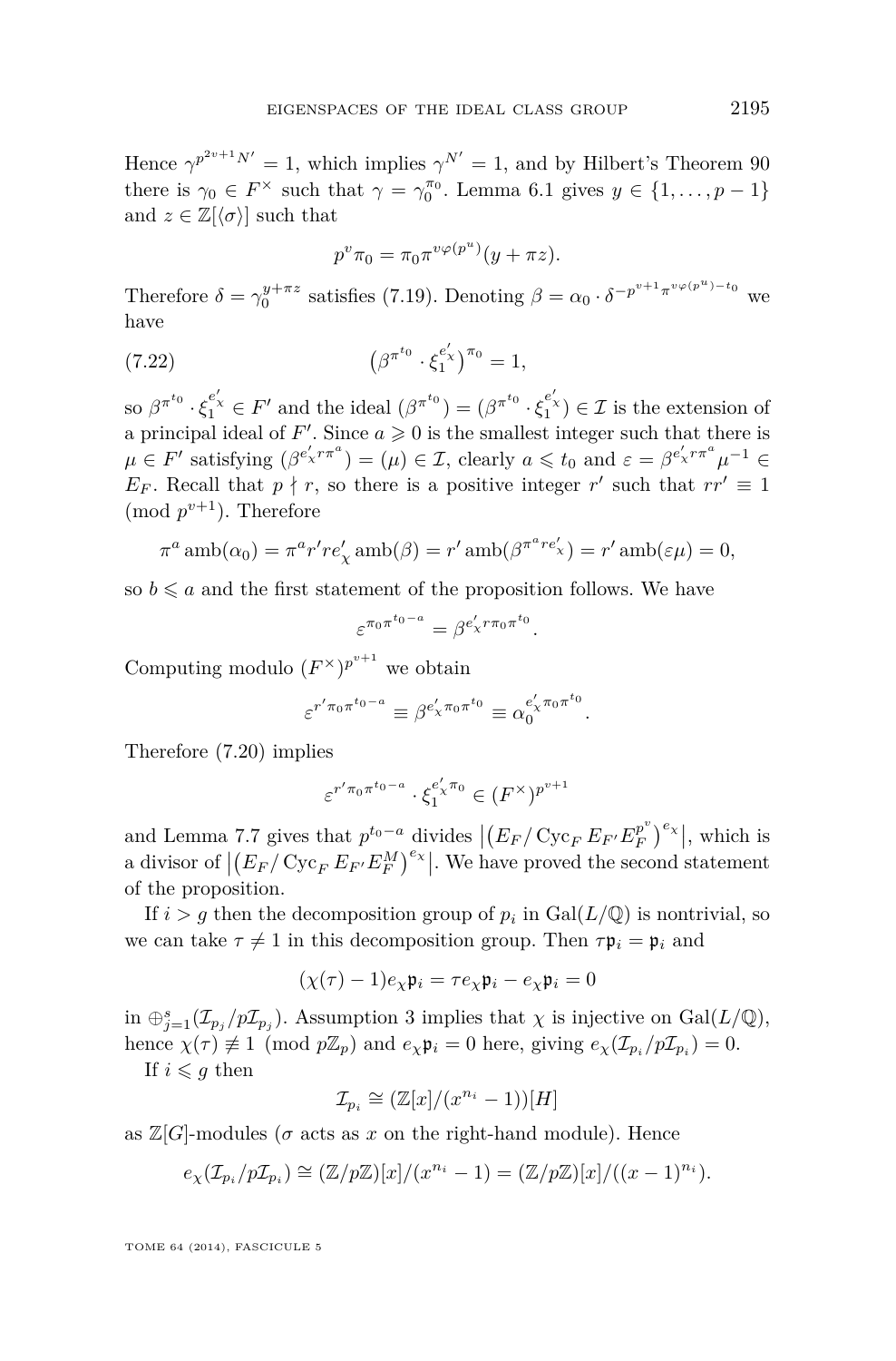<span id="page-32-0"></span>Therefore

$$
amb(\alpha_0) \in e_{\chi} \oplus_{j=1}^g (\mathcal{I}_{p_j}/p\mathcal{I}_{p_j}) \cong \oplus_{j=1}^g (\mathbb{Z}/p\mathbb{Z})[x]/(x^{n_i})
$$

as  $(\mathbb{Z}/p\mathbb{Z})[x]$ -modules (*x* acts as  $\pi$  on the left-hand module). Since  $b \ge 0$ is the smallest integer such that  $\pi^b \cdot \text{amb}(\alpha_0) = 0$ , the cyclic  $(\mathbb{Z}/p\mathbb{Z})[x]$ submodule  $\langle \text{amb}(\alpha_0) \rangle_{\sigma}$  generated by amb $(\alpha_0)$  is isomorphic to  $(\mathbb{Z}/p\mathbb{Z})[x]/p$  $(x^{b})$ , hence  $|\langle \text{amb}(\alpha_0)\rangle_{\sigma}| = p^{b}$ .

Computing in the group  $\mathcal I$  of fractional ideals of  $F$  (written additively), the identity [\(7.22\)](#page-31-0) gives  $\pi_0 \pi^{t_0}(\beta) = (\xi_1^{-e'_\chi \pi_0}) = 0$  and so, since  $\pi$  is injective on  $\mathbb{Z}\left[\langle \sigma \rangle\right]/N'$ , we have  $\pi_0(\beta) = 0$ . Let us fix an ideal  $J_0 \in \bigoplus_{j=1}^g \mathcal{I}_{p_j}$  such that the image of *J*<sub>0</sub> in  $\bigoplus_{j=1}^{s} (\mathcal{I}_{p_j}/p\mathcal{I}_{p_j})$  equals amb $(\alpha_0) = \text{amb}(\beta)$ . Then  $(\beta) = J_0 + J_1$  in *I* for the extension  $J_1 \in I$  of a suitable ideal  $J_1$  of *F'*.

Consider the  $\mathbb{Z}[G]$ -module homomorphism

(7.23) 
$$
\Psi: e_{\chi} \oplus_{j=1}^{s} (\mathcal{I}_{p_{j}}/p\mathcal{I}_{p_{j}}) \rightarrow C_{\chi}/N'C_{\chi}
$$

determined by  $\Psi(e_{\chi}\mathfrak{p}_{j}) = e_{\chi}\overline{\mathcal{P}_{j}}$  (recall that  $\overline{\mathcal{P}_{j}}$  was defined above [\(5.3\)](#page-14-0)). Then

$$
\operatorname{im} \Psi = \langle e_{\chi} \overline{\mathcal{P}_1}, \dots, e_{\chi} \overline{\mathcal{P}_s} \rangle_{\sigma}.
$$

Since  $e'_\chi \widetilde{J}_1 \in N'C_\chi$ , we have

$$
amb(\alpha_0) = e'_\chi amb(\alpha_0) \in \ker \Psi.
$$

 $\int$ So  $\langle \text{amb}(\alpha_0) \rangle_{\sigma} \subseteq \ker \Psi$  and  $p^b$  divides  $|\ker \Psi|$ . Since  $|e_{\chi} \bigoplus_{j=1}^{s} (\mathcal{I}_{p_j}/p\mathcal{I}_{p_j})|$  $p^n$ , we see that  $|\text{im }\Psi|$  divides  $p^{n-b}$  and the third statement of the proposition follows.

To prove the fourth statement we can assume  $a > b$ . Since  $\pi^b$  amb $(\beta) = 0$ , the ideal  $(\beta^{\pi^b})$  is equal to the extension  $\widetilde{J}_2 \in \mathcal{I}$  of a suitable ideal  $J_2$  of  $F'$ . We know that  $h_{F'}$  |  $h_F$  (see [\[13,](#page-39-0) Theorem 10.1]) and so the class of *J*<sup>*r*</sup></sup><sub>2</sub><sup>*f*</sup>  $\int$ <sub>2</sub><sup>*f*</sup><sub>*i*</sub><sup>*f*</sup><sub>2</sub><sup>*f*</sup><sub>2</sub><sup>*f*</sup><sub>2</sub><sup>*f*</sup><sub>2</sub><sup>*f*</sup><sub>2</sub><sup>*f*</sup><sub>2</sub><sup>*f*</sup><sub>2</sub><sup>*f*</sup><sub>*i*</sub><sup>*f*</sup><sub>2</sub><sup>*f*</sup><sub>*i*</sub><sup>*f*</sup><sub>*i*</sub><sup>*f*</sup><sub>*i*</sub><sup>*f*</sup><sub>*i*</sub><sup>*f*</sup><sub>*i*</sub><sup>*f*</sup><sub>*i*</sub><sup>*f*</sup><sub>*i*</sub><sup>*f*</sup><sub>*i*</sub><sup>*f*</sup><sub>*i*</sub><sup>*f*</sup><sub>*i*</sub><sup>*f*</sup><sub>*i*</sub><sup>*</sup>*  $\mathfrak{c} \in \ker \iota_{\chi}$ .

Moreover  $\widetilde{J}_2^p = \widetilde{J}_2^{N'} = (N_{F/F'}(\beta^{\pi^b}))$  is a principal ideal of  $F'$  generated by  $\beta^{\pi^b N'} \in F'$ , so  $\mathfrak{c}^p = 0$ . Of course,  $\mathfrak{c}^{\pi_0} = 0$ . The definition of *a* gives  $\mathfrak{c}^{\pi^{a-b}} = 0$  and  $\mathfrak{c}^{\pi^{a-b-1}} \neq 0$ . Similarly as above, the  $\mathbb{Z}[\langle \sigma \rangle]$ -submodule of  $C_{F',\chi}$  generated by c is a cyclic  $(\mathbb{Z}/p\mathbb{Z})[x]/(x^{p^{u-1}})$ -module whose annihilator is generated by  $x^{a-b}$ . Hence  $|\langle \mathfrak{c} \rangle| = p^{a-b}$  divides  $|\ker \iota_{\chi}|$ . The proposition is proved.

PROPOSITION 7.10. — If  $\chi$  is a nontrivial Dirichlet character of  $L = L_{\chi}$ and *M* is a large power of *p* (*p*<sup>*n*</sup> | *M* and  $M > p^2 \cdot h_{F,p}^2$  suffice) then  $|C_\chi|$ is a divisor of  $|C_{F',\chi}| \cdot | (E_F / \operatorname{Cyc}_F E_{F'} E_F^M)^{e_\chi} |.$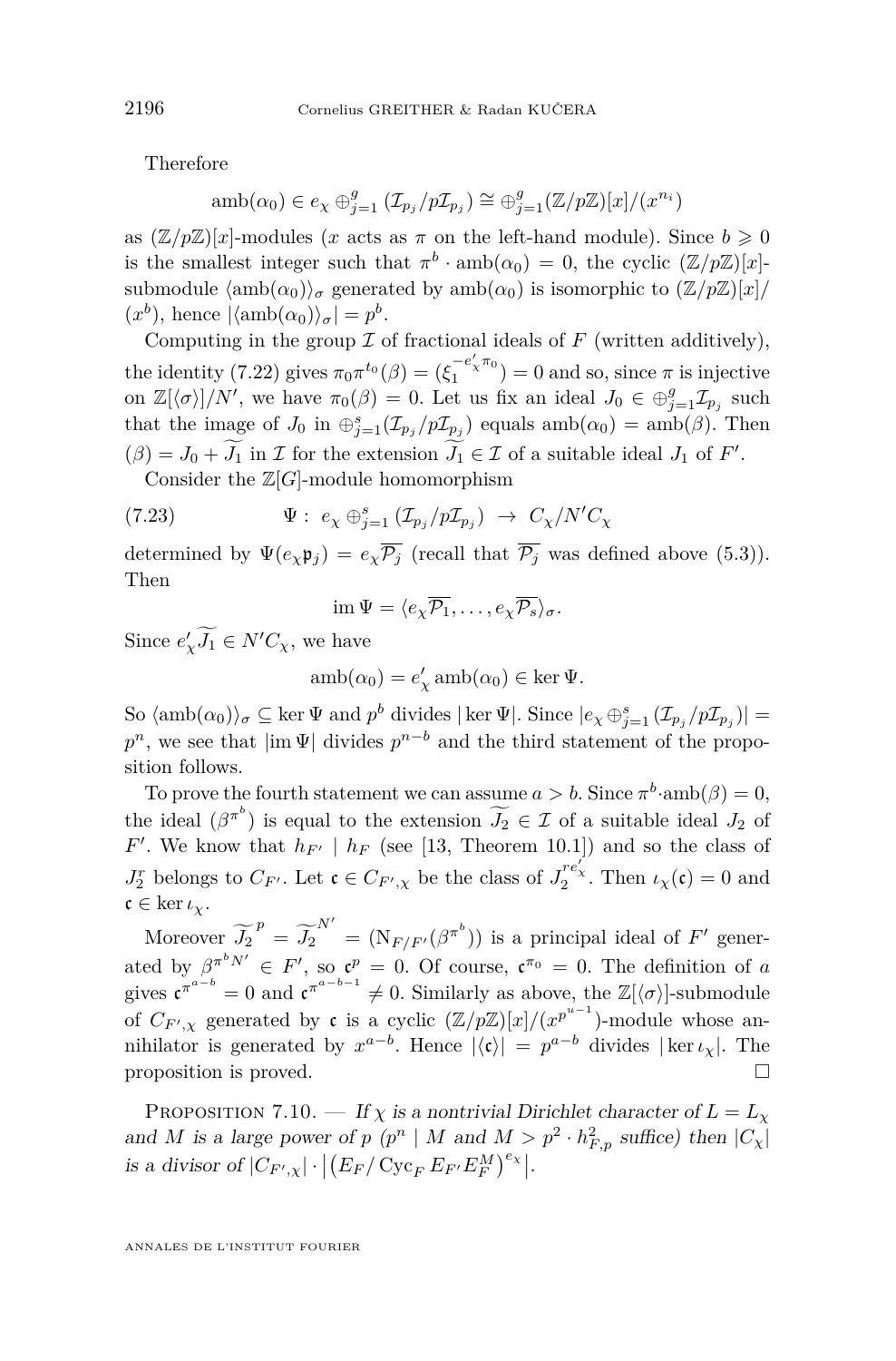<span id="page-33-0"></span>Proof. — Recall that  $t_0 \geq k+n$  due to Corollary [7.6](#page-28-0) and that [\(5.4\)](#page-15-0) gives that

$$
|C_{\chi}/N'C_{\chi}| = |\overline{C}_{\chi}| \cdot |\langle e_{\chi}\overline{\mathcal{P}_1}, \dots, e_{\chi}\overline{\mathcal{P}_g} \rangle_{\sigma}| = p^k \cdot |\langle e_{\chi}\overline{\mathcal{P}_1}, \dots, e_{\chi}\overline{\mathcal{P}_g} \rangle_{\sigma}|
$$

and that  $|\langle e_\chi \overline{P_1}, \ldots, e_\chi \overline{P_g} \rangle_\sigma|$  divides  $p^{n-b}$  due to Proposition [7.9.](#page-30-0) Therefore  $|C_{\chi}/N'C_{\chi}|$  is a divisor of  $p^{t_0-b}$  and so it divides

 $|\ker \iota_{\chi}| \cdot | (E_F / \operatorname{Cyc}_F E_{F'} E_F^M)^{e_{\chi}}|$ 

again by Proposition [7.9.](#page-30-0) Recall that  $\iota_{\chi}(C_{F',\chi}) = N'C_{\chi}$ . Hence  $|C_{\chi}|$  is a divisor of

 $|\iota_\chi(C_{F',\chi})|\cdot|\ker\iota_\chi|\cdot\left|\left(E_F/\mathbf{Cyc}_F\ E_{F'}E_F^M\right)^{e_\chi}\right| = |C_{F',\chi}|\cdot\left|\left(E_F/\mathbf{Cyc}_F\ E_{F'}E_F^M\right)^{e_\chi}\right|$ and the proposition is proved.

#### **8. Removing the simplifying assumption**

Let us remove Assumption [3](#page-12-0) in this section, so *F* means again any field satisfying the conditions of Section [4.](#page-10-0) Lemmas [4.1](#page-11-0) and [4.2](#page-11-0) imply that Proposition [7.10](#page-32-0) and Part 3 of Lemma [5.1](#page-12-0) are still valid for our field *F*. We shall need the following corollary of Gras' conjecture

(8.1) 
$$
|(E_L/\operatorname{Cyc}_L E_L^M)^{e_\chi}| = |C_{L,\chi}| \quad \text{if } h_{L,p} | M,
$$

which R. Greenberg proved<sup>(4)</sup> in [\[3\]](#page-39-0) to be a consequence of the Main Conjecture, which was proved by B. Mazur and A. Wiles in [\[9\]](#page-39-0). It is well-known that this can be proved by Kolyvagin's method (see [\[10,](#page-39-0) Theorem 4.2] for the case *L* being the maximal real subfield of the *p*th cyclotomic field).

THEOREM 8.1. — Let *M* be a large power of *p* ( $h_{F,p}$ |*M* suffices). If  $\chi$  is a nontrivial Dirichlet character of *L* then

(8.2) 
$$
|C_{\chi}| = |C_{F',\chi}| \cdot |(E_F / \operatorname{Cyc}_F E_{F'} E_F^M)^{e_{\chi}}| = |(E_F / \operatorname{Cyc}_F E_F^M)^{e_{\chi}}|.
$$

Proof. — Notice that taking any higher power of *p* instead of *M* does not change the statement, so we can assume that *M* satisfies the assumption mentioned in Proposition [7.10.](#page-32-0)

Let  $\chi_0$  be the trivial character of *L*. Lemmas [4.1,](#page-11-0) [4.3,](#page-11-0) and [4.2](#page-11-0) give

(8.3) 
$$
|C_{\chi_0}| = h_{K,p} = \frac{1}{c_K} \cdot [E_K : \text{Cyc}_K]_p = \frac{1}{c_K} \cdot |(E_F / \text{Cyc}_F E_F^M)^{e_{\chi_0}}|.
$$

 $(4)$ R. Greenberg used there a different definition of circular units which gives only a subgroup of  $\text{Cyc}_L$ . Nevertheless their relative index is not divisible by *p* as  $p \nmid [L:\mathbb{Q}]$ , so the quotients  $E_L/\operatorname{Cyc}_L E_L^M$  are isomorphic for these two definitions (see [\[7\]](#page-39-0) for more details).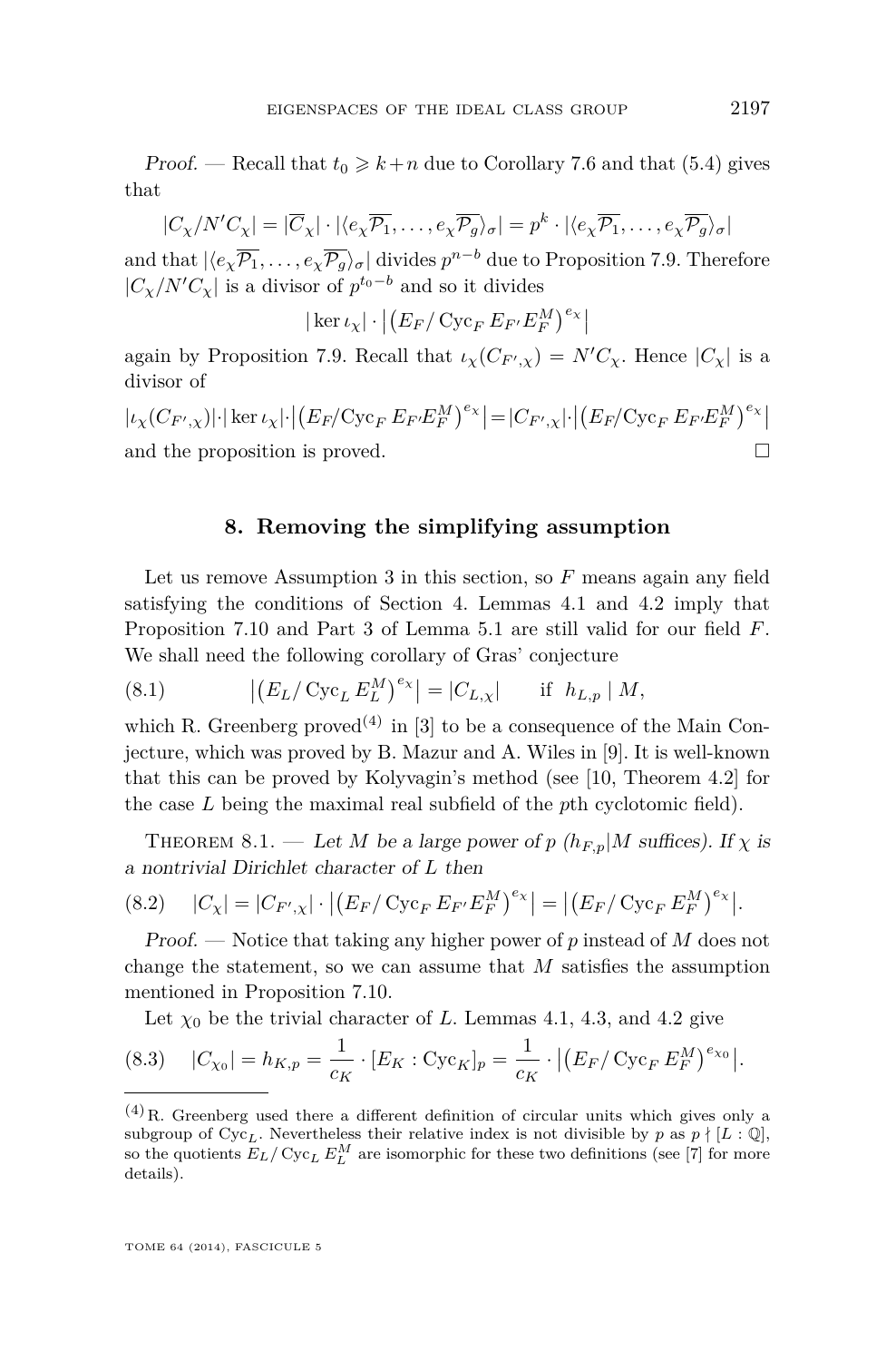<span id="page-34-0"></span>Lemma [4.3](#page-11-0) implies (the products are taken over all Dirichlet characters *χ* of *L including the trivial one*)

$$
\prod_{\chi} |C_{\chi}| = |C| = h_{F,p} = \frac{1}{c_K} \cdot [E_F : \text{Cyc}_F]_p = \frac{1}{c_K} \cdot |E_F| \text{Cyc}_F E_F^M|
$$

$$
= \frac{1}{c_K} \cdot \prod_{\chi} |(E_F / \text{Cyc}_F E_F^M)^{e_{\chi}}|.
$$

Using [\(8.3\)](#page-33-0) and Part 3 of Lemma [5.1](#page-12-0) we obtain

(8.4) 
$$
\prod_{\chi \neq \chi_0} |C_{\chi}| = \prod_{\chi \neq \chi_0} |(E_F / \text{Cyc}_F E_F^M)^{e_{\chi}}|
$$
  
= 
$$
\prod_{\chi \neq \chi_0} |(E_F / \text{Cyc}_F E_{F'} E_F^M)^{e_{\chi}}| \cdot |(E_{F'} / \text{Cyc}_F E_{F'}^M)^{e_{\chi}}|.
$$

Now we shall prove the theorem by induction. If  $u = 1$  then  $F' = L$  and  $(8.1)$  reads

(8.5) 
$$
\left| \left( E_{F'} / \operatorname{Cyc}_{F'} E_{F'}^M \right)^{e_\chi} \right| = |C_{F',\chi}|.
$$

The theorem for  $u = 1$  follows from

(8.6) 
$$
\prod_{\chi \neq \chi_0} |C_{\chi}| = \prod_{\chi \neq \chi_0} |C_{F',\chi}| \cdot |(E_F / \text{Cyc}_F E_{F'} E_F^M)^{e_{\chi}}|
$$

using Proposition [7.10,](#page-32-0) (8.5) and Part 3 of Lemma [5.1.](#page-12-0)

Let us assume now that  $u > 1$  and that the theorem holds true for  $u-1$ , *i.e.*, for *F* replaced by *F'*. Then  $(8.2)$  for  $u-1$  implies  $(8.5)$  for the current *u*. By (8.4) we have (8.6) again and the theorem follows by exactly the same reasoning as above.

#### **9. Consequences**

Let us assume Assumption [3](#page-12-0) for a fixed nontrivial character  $\chi$  again.

In the previous sections we have studied the  $\mathbb{Z}_p[\langle \sigma \rangle]$ -modules appearing in the following exact sequence

$$
(9.1) \qquad 0 \longrightarrow \ker \iota_{\chi} \longrightarrow C_{F',\chi} \xrightarrow{\iota_{\chi}} C_{\chi} \longrightarrow C_{\chi}/N'C_{\chi} \longrightarrow 0.
$$

Both the kernel ker  $\iota_{\chi}$  and the cokernel  $C_{\chi}/N'C_{\chi}$  of  $\iota_{\chi}$  are killed by N', hence these two modules are finite modules over

$$
\mathbb{Z}_p[\langle \sigma \rangle]/N'\mathbb{Z}_p[\langle \sigma \rangle] \cong \mathbb{Z}_p[\zeta_{p^u}].
$$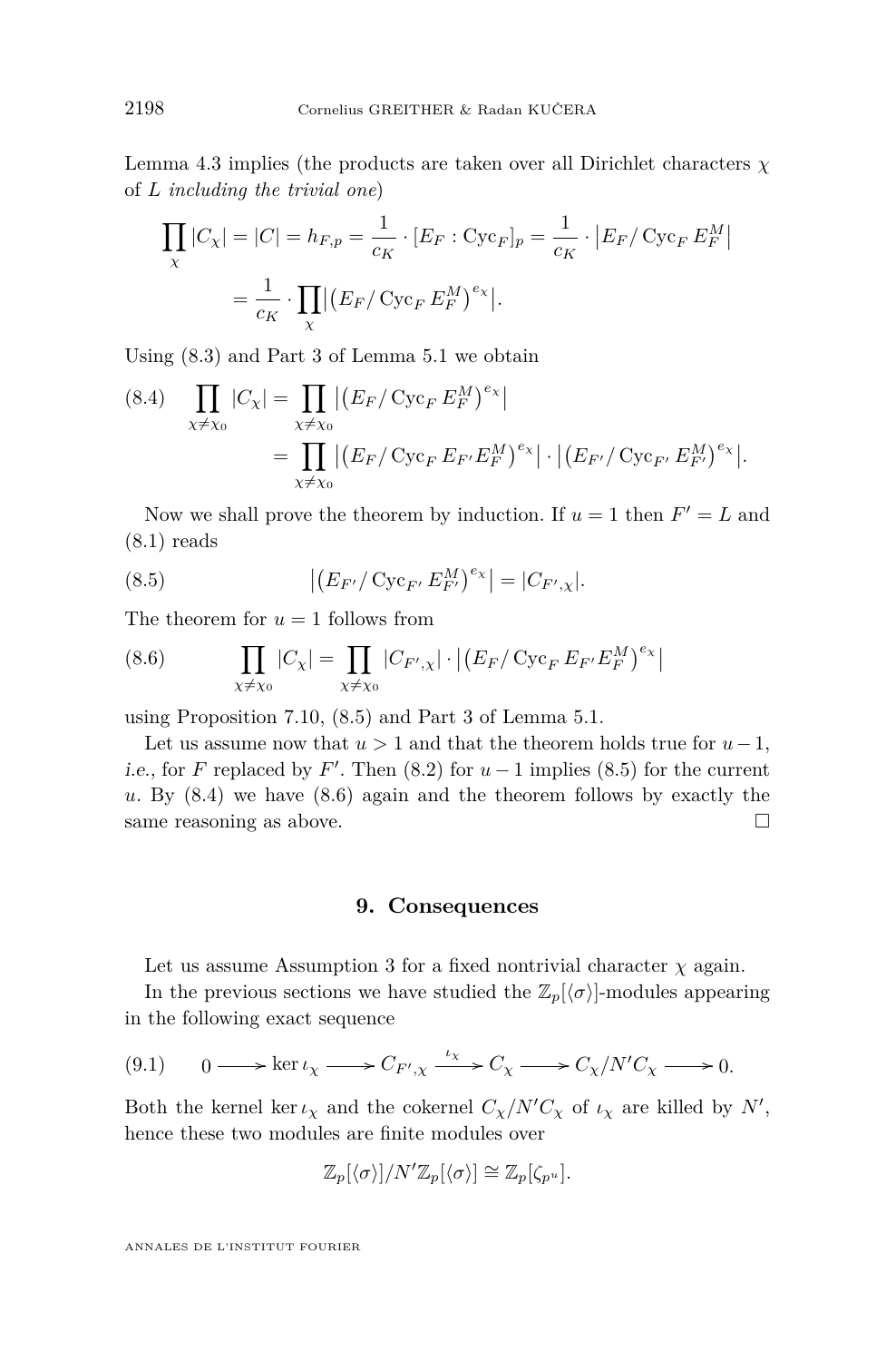<span id="page-35-0"></span>As  $\mathbb{Z}_p[\zeta_{p^u}]$  is a discrete valuation ring with maximal ideal  $\overline{\pi}\mathbb{Z}_p[\zeta_{p^u}]$ , any finitely generated  $\mathbb{Z}_p[\zeta_{p^u}]$ -module is isomorphic to

$$
\mathbb{Z}_p[\zeta_{p^u}]^r \oplus (\mathbb{Z}_p[\zeta_{p^u}]/\pi^{a_1}\mathbb{Z}_p[\zeta_{p^u}]) \oplus \cdots \oplus (\mathbb{Z}_p[\zeta_{p^u}]/\pi^{a_n}\mathbb{Z}_p[\zeta_{p^u}])
$$

for unique integers  $r \geq 0$ ,  $n \geq 0$ , and  $a_1 \geq \cdots \geq a_n > 0$ . Hence any two finite  $\mathbb{Z}_p[\zeta_{p^u}]$ -modules have the same Fitting ideal if and only if they have the same cardinality. In the proofs of Lemmas [5.1](#page-12-0) and [7.1](#page-22-0) we have already mentioned that  $((E_F/E_{F'}) \otimes \mathbb{Z}_p)^{e_\chi}$  is a  $\mathbb{Z}_p$ -free module of  $\mathbb{Z}_p$ -rank  $\varphi(p^u)$ and so

$$
((E_F/E_{F'})\otimes \mathbb{Z}_p)^{e_\chi}\cong \mathbb{Z}_p[\zeta_{p^u}]
$$

are isomorphic  $\mathbb{Z}_p[\zeta_{p^u}]$ -modules. Let an integer *c* be defined by

$$
p^{c} = \left| \left( \left( E_{F} / \operatorname{Cyc}_{F} E_{F'} \right) \otimes \mathbb{Z}_{p} \right)^{e_{\chi}} \right|.
$$

Both the annihilator ideal and the Fitting ideal of  $\left((E_F/\operatorname{Cyc}_FE_{F'})\otimes\mathbb{Z}_p\right)^{e_\chi}$ are determined by *c* as follows

(9.2)  
\n
$$
\begin{aligned}\n\text{Ann}_{\mathbb{Z}_p[\zeta_{p^u}]} \big( (E_F / \operatorname{Cyc}_F E_{F'}) \otimes \mathbb{Z}_p \big)^{e_\chi} \\
&= \operatorname{Fitt}_{\mathbb{Z}_p[\zeta_{p^u}]} \big( (E_F / \operatorname{Cyc}_F E_{F'}) \otimes \mathbb{Z}_p \big)^{e_\chi} \\
&= \overline{\pi}^c \mathbb{Z}_p[\zeta_{p^u}]\n\end{aligned}
$$

and

$$
\operatorname{Ann}_{\mathbb{Z}_p[\langle \sigma \rangle]} \bigl( (E_F / \operatorname{Cyc}_F E_{F'}) \otimes \mathbb{Z}_p \bigr)^{e_\chi} = \operatorname{Fitt}_{\mathbb{Z}_p[\langle \sigma \rangle]} \bigl( (E_F / \operatorname{Cyc}_F E_{F'}) \otimes \mathbb{Z}_p \bigr)^{e_\chi} \n= \pi^c \mathbb{Z}_p[\langle \sigma \rangle] + N' \mathbb{Z}_p[\langle \sigma \rangle].
$$

Theorem [8.1](#page-33-0) implies that

(9.4) 
$$
p^{c} = \left| \left( \left( E_{F} / \operatorname{Cyc}_{F} E_{F'} \right) \otimes \mathbb{Z}_{p} \right)^{e_{\chi}} \right| = \frac{|C_{\chi}|}{|C_{F',\chi}|}.
$$

Let us summarize what we know about the kernel and cokernel of  $i<sub>\chi</sub>$  in [\(9.1\)](#page-34-0). We shall obtain a complete description of capitulation in the extension  $F/F'.$ 

PROPOSITION 9.1. — Consider  $r$ ,  $\beta$ ,  $a$  and  $b$  defined in Proposition [7.9.](#page-30-0) Then

$$
\langle e_{\chi} \overline{\mathcal{P}_1}, \dots, e_{\chi} \overline{\mathcal{P}_s} \rangle_{\sigma} \cong (e_{\chi} \oplus_{j=1}^g (\mathcal{I}_{p_j}/p\mathcal{I}_{p_j})) / \langle \text{amb}(\alpha_0) \rangle_{\sigma}
$$

is a submodule of the  $\mathbb{Z}_p[\zeta_{p^u}]$ -module  $C_{\chi}/N'C_{\chi}$  of cardinality  $p^{n-b}$  and the minimal number of generators of  $C_v/N'C_v$  is<sup>(5)</sup> at least  $g-1$ . The kernel

<sup>&</sup>lt;sup>(5)</sup>We do not have equality here in general. [Example: let us take again  $K = \mathbb{Q}(\theta)$  where  $\theta^3 + \theta^2 - 576\theta + 1665 = 0$ , so *K* is an abelian cubic field of conductor 1729 = 7 · 13 · 19. Let  $L = \mathbb{Q}(\sqrt{11})$ , then 7, 13, and 19 are all inert in *L* and  $g = 0$ . Since  $h_L = 1$ ,  $h_K = 9$ , and  $h_F = 27$ , we have  $|C_{F',\chi}| = 1$  and  $|C_{\chi}| = 3$ , so  $|C_{\chi}/N'C_{\chi}| = 3$ .]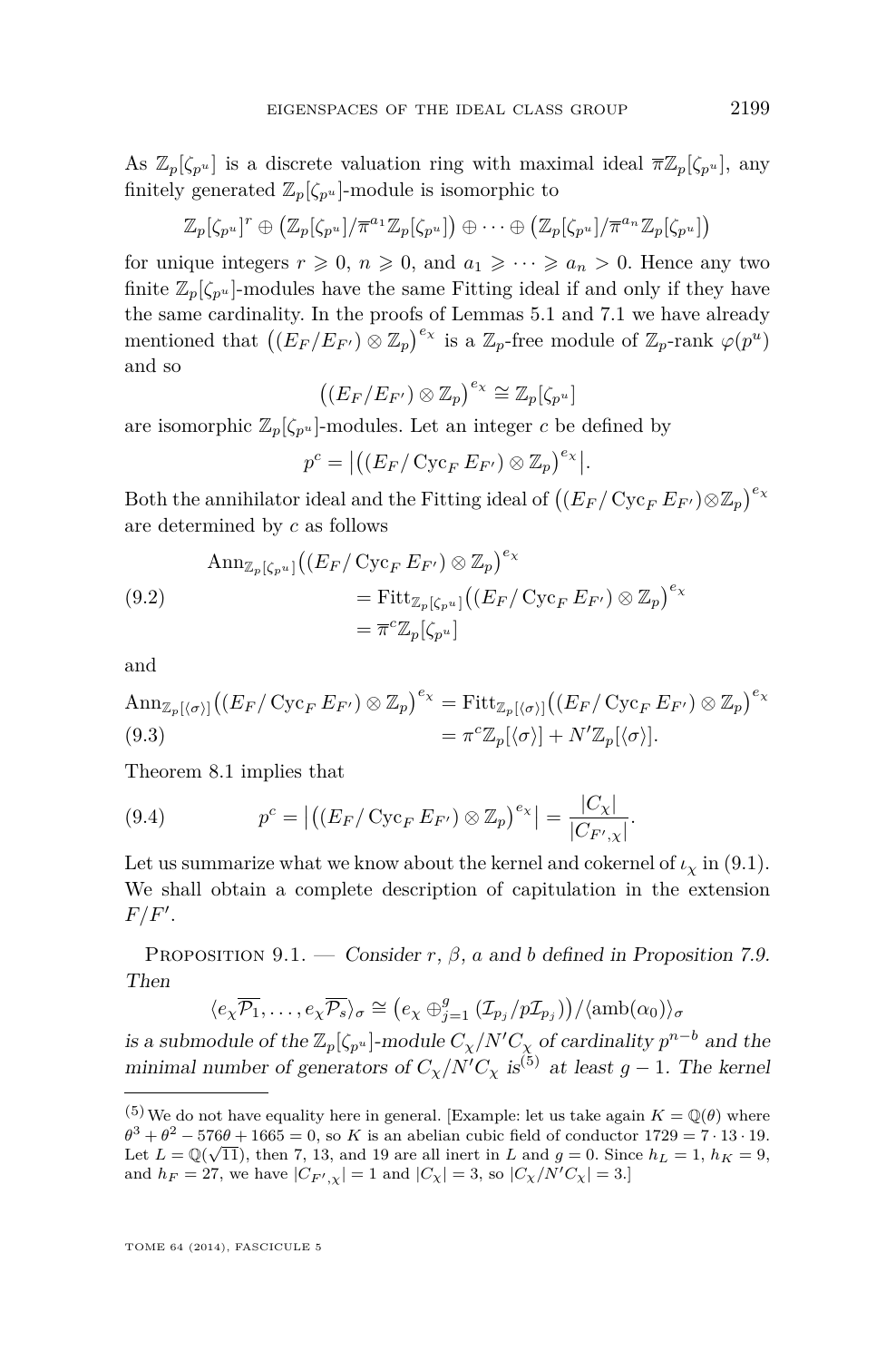<span id="page-36-0"></span> $\ker \iota_{\chi}$  is a cyclic  $(\mathbb{Z}/p\mathbb{Z})[\langle \sigma \rangle]/(N')$ -module of cardinality

(9.5) 
$$
|\ker \iota_\chi| = p^{a-b} \leqslant p^{p^{u-1}}
$$

generated by the class  $\mathfrak{c}$  of an ideal *J*, whose extension  $\tilde{J} = (\beta^{e'_\chi r \pi^b}) \in \mathcal{I}$ .

Proof. — Theorem [8.1](#page-33-0) and the proof of Proposition [7.10](#page-32-0) implies that all divisibilities of Propositions [7.9](#page-30-0) and [7.10](#page-32-0) are in fact equalities. The mentioned isomorphism is given by [\(7.23\)](#page-32-0). In order to prove Proposition [7.10](#page-32-0) we constructed a cyclic submodule of ker $\iota_{\chi}$  generated by c. But now we know that this submodule is of the same cardinality as ker  $\iota_{\chi}$ , so ker  $\iota_{\chi}$  is cyclic. The inequality in (9.5) follows from ker  $\iota_{\chi} \subseteq C_{F',\chi}$ , which is killed by  $\pi_0$ .

THEOREM 9.2. — For any nontrivial character  $\chi$  we have

$$
\mathrm{Ann}_{\mathbb{Z}_p[\langle \sigma \rangle]}(C_{F',\chi})\cdot \mathrm{Ann}_{\mathbb{Z}_p[\langle \sigma \rangle]}((E_F/\operatorname{Cyc}_FE_{F'})\otimes \mathbb{Z}_p)^{e_{\chi}}\subseteq \mathrm{Ann}_{\mathbb{Z}_p[\langle \sigma \rangle]}(C_{\chi}).
$$

Proof. — Let us consider the exact sequence

$$
0 \longrightarrow C_{\chi}^{0} \xrightarrow{\subseteq} C_{\chi} \xrightarrow{\mathrm{N}_{F/F'}} C_{F',\chi} \longrightarrow 0,
$$

defining a  $\mathbb{Z}_p[\langle \sigma \rangle]$ -module  $C^0_\chi \subseteq C_\chi$ . Then [\(9.4\)](#page-35-0) gives  $(9.6)$  $| \frac{1}{x} | = p^c.$ 

Since  $C^0_\chi$  is clearly killed by  $N'$ , it is a  $\mathbb{Z}_p[\zeta_{p^u}]$ -module and

$$
\overline{\pi}^c \mathbb{Z}_p[\zeta_{p^u}] = \mathrm{Fitt}_{\mathbb{Z}_p[\zeta_{p^u}]}(C_\chi^0) \subseteq \mathrm{Ann}_{\mathbb{Z}_p[\zeta_{p^u}]}(C_\chi^0)
$$

and [\(9.3\)](#page-35-0) implies

$$
\mathrm{Ann}_{\mathbb{Z}_p[\langle \sigma \rangle]} \big( (E_F / \mathrm{Cyc}_F E_{F'}) \otimes \mathbb{Z}_p \big)^{e_\chi} \subseteq \mathrm{Ann}_{\mathbb{Z}_p[\langle \sigma \rangle]}(C_\chi^0).
$$

Let  $\psi \in \text{Ann}_{\mathbb{Z}_p[\langle \sigma \rangle]}(C_{F',\chi})$  and  $\nu \in \text{Ann}_{\mathbb{Z}_p[\langle \sigma \rangle]}(C_{\chi}^0)$ , then for any  $\mathfrak{c} \in C_{\chi}$ we have  $N_{F/F'}(\psi \mathfrak{c}) = \psi N_{F/F'}(\mathfrak{c}) = 0$  because  $N_{F/F'}(\mathfrak{c}) \in C_{F',\chi}$ , hence  $\psi \mathfrak{c} \in C^0_{\chi}$  and  $\nu \psi \mathfrak{c} = 0$ . Therefore  $\nu \psi \in \text{Ann}_{\mathbb{Z}_p[\langle \sigma \rangle]}(C_{\chi})$  and the theorem is proved.

For most values of *g*, the previous theorem may be made stronger. More precisely: Part (i) of the next result is an improvement on Theorem 9.2 (taking into account  $(9.2)$ ) if  $q > 3$ ; part (ii) is an improvement if  $q > 2$ .

THEOREM 9.3.

(i) Let  $c' = c + 2 - g$ , then  $c' \ge 0$  and for any nontrivial character  $\chi$ we have

$$
\pi^{c'+1} \cdot \mathrm{Ann}_{\mathbb{Z}_p[\langle \sigma \rangle]}(C_{F',\chi}) \subseteq \mathrm{Ann}_{\mathbb{Z}_p[\langle \sigma \rangle]}(C_{\chi}).
$$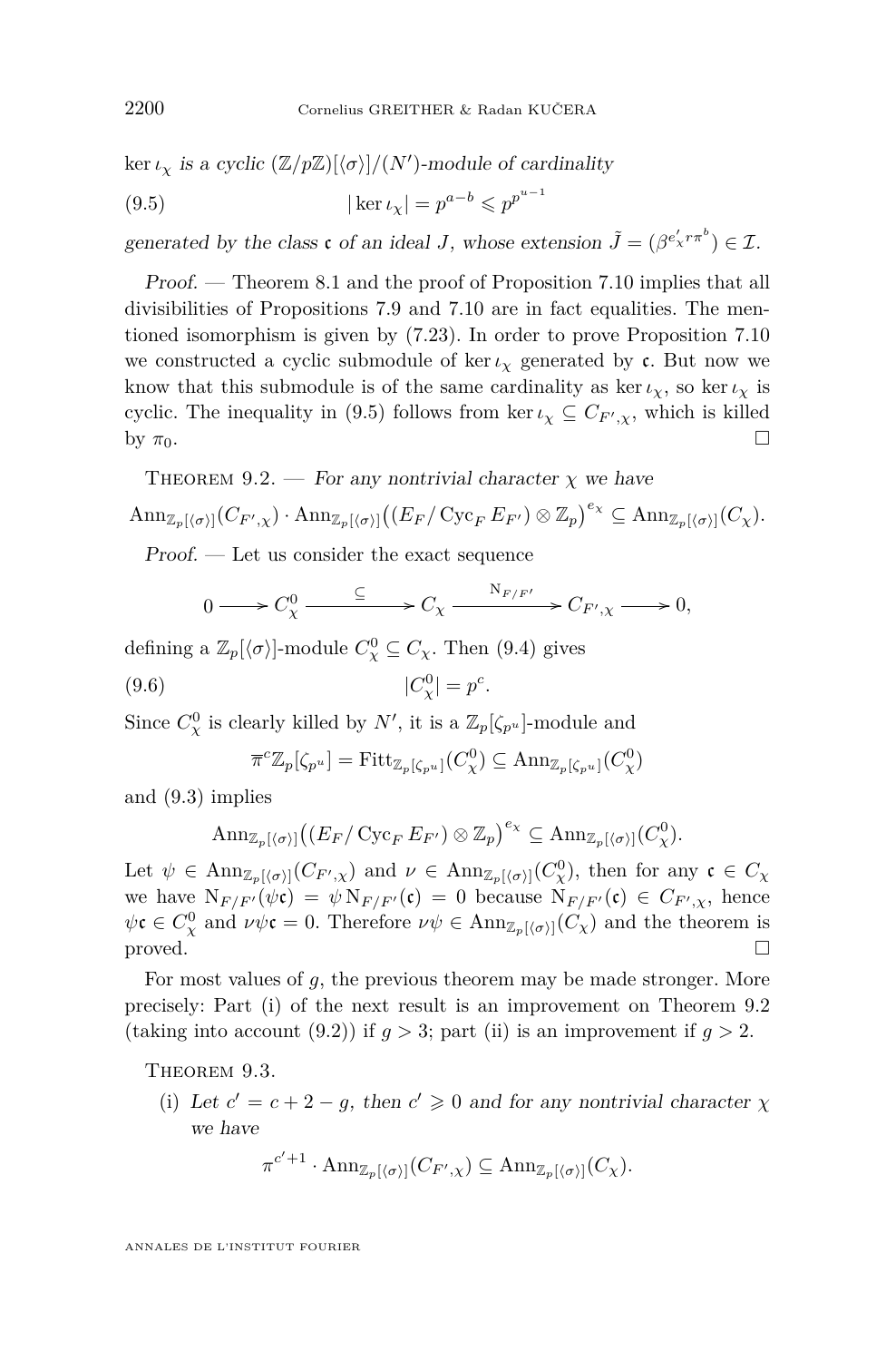<span id="page-37-0"></span>(ii) If  $amb(\alpha_0) = 0$  then we even have

$$
\pi^{c'} \cdot \mathrm{Ann}_{\mathbb{Z}_p[\langle \sigma \rangle]}(C_{F',\chi}) \subseteq \mathrm{Ann}_{\mathbb{Z}_p[\langle \sigma \rangle]}(C_{\chi}).
$$

Proof. — Let  $\mathcal{D} = \langle e_\chi \mathcal{P}_1, \ldots, e_\chi \mathcal{P}_g \rangle_\sigma \subseteq C_\chi$ . Let  $\tilde{g}$  be the minimal number of generators of  $\mathcal{D}$ ; Proposition [9.1](#page-35-0) states that  $\tilde{g} \geq g - 1$  and that  $amb(\alpha_0) = 0$  implies  $\tilde{q} = q$ . Let  $\mathcal{D}[p]$  mean the submodule of  $\mathcal D$  killed by *p*, then  $\mathcal{D}[p]$  is the kernel of  $\iota_{\chi} \circ N_{F/F'}$  on D and  $\mathcal{D} \cap C_{\chi}^0$  is the kernel of  $N_{F/F'}$  on  $\mathcal{D}$ , so we have the following exact sequence

$$
0 \longrightarrow \mathcal{D} \cap C_{\chi}^{0} \xrightarrow{\subseteq} \mathcal{D}[p] \xrightarrow{\mathrm{N}_{F/F'}} \ker \iota_{\chi}
$$

of  $\mathbb{Z}_p[\zeta_{p^u}]$ -modules. Since ker  $\iota_\chi$  is a cyclic  $\mathbb{Z}_p[\zeta_{p^u}]$ -module,  $C^0_\chi$  requires at least  $\tilde{g}$  − 1 generators and

$$
p^{\tilde{g}-1} \cdot |\pi C_{\chi}^{0}| \leqslant |C_{\chi}^{0}| = p^{c}
$$

due to [\(9.6\)](#page-36-0). Therefore

$$
\overline{\pi}^{c+1-\tilde{g}} \in \mathrm{Fitt}_{\mathbb{Z}_p[\zeta_{p^u}]}(\pi C_\chi^0) \subseteq \mathrm{Ann}_{\mathbb{Z}_p[\zeta_{p^u}]}(\pi C_\chi^0),
$$

and so

$$
\pi^{c+2-\tilde{g}} \in \text{Ann}_{\mathbb{Z}_p[\langle \sigma \rangle]}(C^0_\chi),
$$

and the theorem follows from the properties of  $\tilde{g}$  mentioned above, by the same reasoning as at the end of the proof of Theorem [9.2.](#page-36-0)  $\Box$ 

Again, as in the beginning of Section [8](#page-33-0) we can remove Assumption [3;](#page-12-0) Theorem [9.2](#page-36-0) still holds true. Finally, for  $j = 0, 1, \ldots, u$ , let  $F^{(j)}$  be the subfield of *F* determined by  $[F : F^{(j)}] = p^j$ , so  $F^{(0)} = F, F^{(1)} = F', \ldots$ ,  $F^{(u)} = L.$ 

COROLLARY 9.4. — For any nontrivial character  $\chi$  we have

$$
\operatorname{Ann}_{\mathbb{Z}_p[\langle \sigma \rangle]} \big( (E_L/\operatorname{Cyc}_L) \otimes \mathbb{Z}_p \big)^{e_\chi} \cdot \prod_{j=0}^{u-1} \operatorname{Ann}_{\mathbb{Z}_p[\langle \sigma \rangle]} \big( (E_{F^{(j)}}/\operatorname{Cyc}_{F^{(j)}} E_{F^{(j+1)}}) \otimes \mathbb{Z}_p \big)^{e_\chi} \big)
$$
  

$$
\subseteq \operatorname{Ann}_{\mathbb{Z}_p[\langle \sigma \rangle]}(C_\chi).
$$

Proof. — Thaine's theorem states (see [\[12\]](#page-39-0))

$$
\mathrm{Ann}_{\mathbb{Z}_p}((E_L/\operatorname{Cyc}_L) \otimes \mathbb{Z}_p)^{e_\chi} \subseteq \mathrm{Ann}_{\mathbb{Z}_p}(C_{L,\chi})
$$

which implies

$$
\mathrm{Ann}_{\mathbb{Z}_p[\langle \sigma \rangle]} \big( (E_L/\operatorname{Cyc}_L) \otimes \mathbb{Z}_p \big)^{e_\chi} \subseteq \mathrm{Ann}_{\mathbb{Z}_p[\langle \sigma \rangle]}(C_{L,\chi}).
$$

We can use induction with respect to  $u$ . If  $u = 1$  then the theorem follows from the previous inclusion and Theorem [9.2.](#page-36-0) So suppose that  $u > 1$  and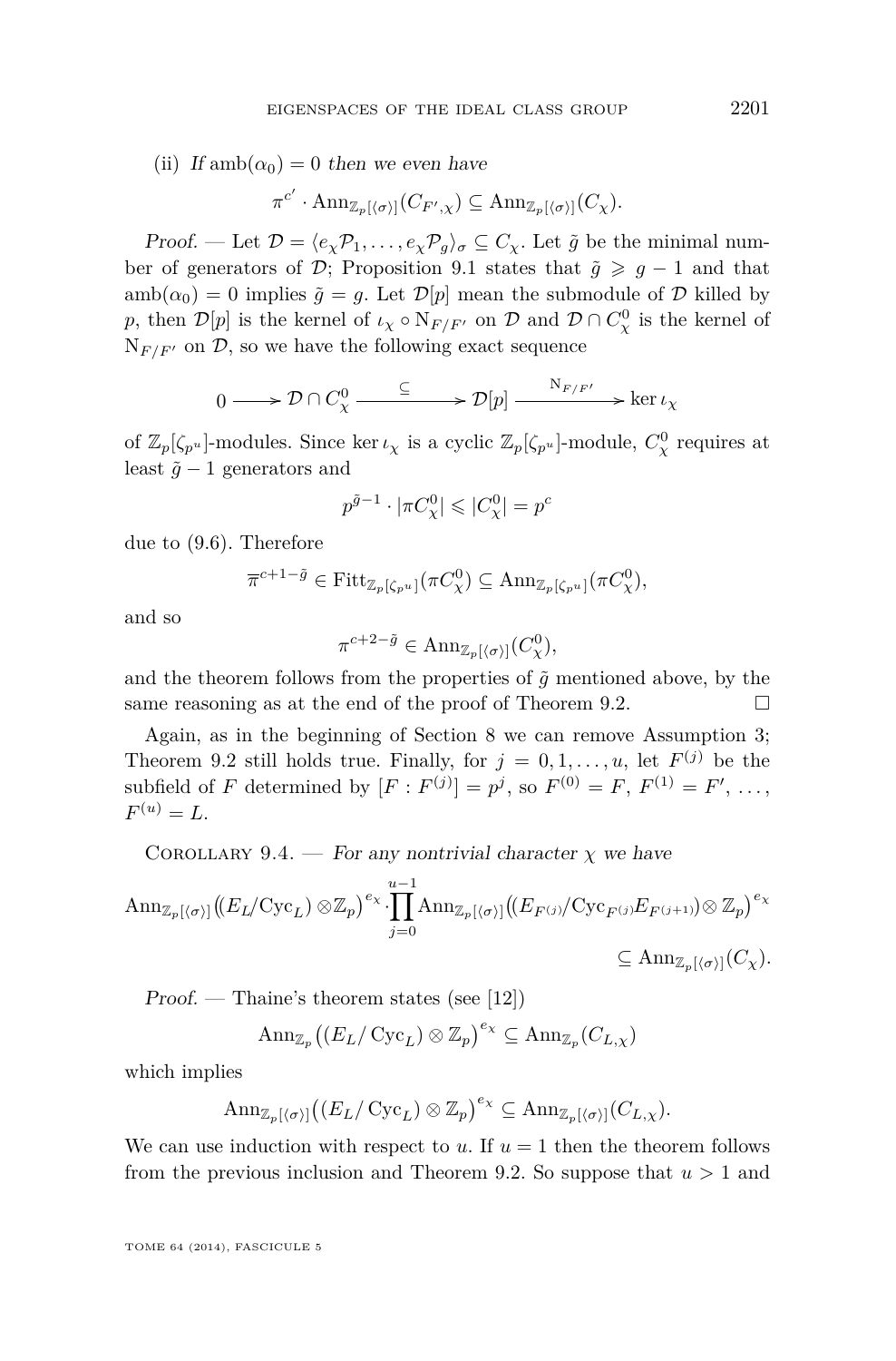<span id="page-38-0"></span>that this corollary has been already proved for  $F'$ . This hypothesis and Theorem [9.2](#page-36-0) gives the result.  $\square$ 

Remark 9.5. — Let  $\chi_0$  be the trivial character. To keep the situation simple, just assume  $u = 1$ . Then the statement analogous to Theorem [9.2](#page-36-0) can be proved<sup>(6)</sup> only if  $s \neq 2$ . Indeed,  $C_{F',\chi_0}$  is trivial, and we need to show

$$
\mathrm{Ann}_{\mathbb{Z}_p[\langle \sigma \rangle]}((E_K/\operatorname{Cyc}_K) \otimes \mathbb{Z}_p) \subseteq \mathrm{Ann}_{\mathbb{Z}_p[\langle \sigma \rangle]}(C_K)
$$

if  $s = 1$  or  $s > 2$ . For  $s = 1$  we have  $c_K = 1$  and  $h_{K,p} = 1$ , so both modules are trivial. Assuming  $s > 2$  we shall prove the formula above in the course of the proof of the following result.

COROLLARY 9.6. — Assume that 
$$
u = 1
$$
, so  $F' = L$ . Then

$$
\pi \cdot \mathrm{Ann}_{\mathbb{Z}_p[G]}\big((E_F/\operatorname{Cyc}_F E_L) \otimes \mathbb{Z}_p\big) \subseteq \mathrm{Ann}_{\mathbb{Z}_p[G]}(C).
$$

Proof. — Let  $\chi_0$  be the trivial character. Lemma [4.3](#page-11-0) states

$$
\left| \left( \left( E_F / \operatorname{Cyc}_F E_L \right) \otimes \mathbb{Z}_p \right)^{e_{\chi_0}} \right| = \left| \left( \left( E_K / \operatorname{Cyc}_K \right) \otimes \mathbb{Z}_p \right) \right| = |C_{\chi_0}| \cdot c_K,
$$

where  $c_K = 1$  if  $s = 1$  and  $c_K = p^{-1}$  if  $s > 1$ . Moreover

$$
((E_F/E_L) \otimes \mathbb{Z}_p)^{e_{\chi_0}} \cong \mathbb{Z}_p[\zeta_p]
$$

is a cyclic  $\mathbb{Z}_p[\zeta_p]$ -module and  $C_{\chi_0}$  is a  $\mathbb{Z}_p[\zeta_p]$ -module. Hence  ${\rm Fitt}_{\mathbb{Z}_p[\zeta_p]} \big( (E_F/\operatorname{Cyc}_FE_{F'}) \otimes \mathbb{Z}_p \big)^{e_{\chi_0}} = \operatorname{Ann}_{\mathbb{Z}_p[\zeta_p]} \big( (E_F/\operatorname{Cyc}_FE_{F'}) \otimes \mathbb{Z}_p \big)^{e_{\chi_0}}$ and we have the following inclusion (which is an equality if  $s > 1$ )

$$
(1-\zeta_p)\cdot \operatorname{Fitt}_{\mathbb{Z}_p[\zeta_p]}((E_F/\operatorname{Cyc}_FE_{F'})\otimes \mathbb{Z}_p)^{e_{\chi_0}}\subseteq \operatorname{Fitt}_{\mathbb{Z}_p[\zeta_p]}(C_{\chi_0}).
$$

Therefore

$$
(9.7) \quad (1 - \zeta_p) \cdot \mathrm{Ann}_{\mathbb{Z}_p[\zeta_p]}((E_F/\mathrm{Cyc}_F E_{F'}) \otimes \mathbb{Z}_p)^{e_{\chi_0}} \subseteq \mathrm{Ann}_{\mathbb{Z}_p[\zeta_p]}(C_{\chi_0}).
$$

Notice that if  $s \geq 3$  then  $C_{\chi_0}$  is not cyclic due to genus theory and we obtain

$$
\mathrm{Fitt}_{\mathbb{Z}_p[\zeta_p]}(C_{\chi_0}) \subseteq (1 - \zeta_p) \operatorname{Ann}_{\mathbb{Z}_p[\zeta_p]}(C_{\chi_0}),
$$

hence

$$
\mathrm{Ann}_{\mathbb{Z}_p[\zeta_p]}((E_F/\operatorname{Cyc}_FE_{F'})\otimes \mathbb{Z}_p)^{e_{\chi_0}}\subseteq \mathrm{Ann}_{\mathbb{Z}_p[\zeta_p]}(C_{\chi_0})
$$

which proves the statement of Remark 9.5. Inclusion (9.7) means

$$
\pi \cdot \mathrm{Ann}_{\mathbb{Z}_p[\langle \sigma \rangle]} \big( (E_F / \mathrm{Cyc}_F E_{F'}) \otimes \mathbb{Z}_p \big)^{e_{\chi_0}} \subseteq \mathrm{Ann}_{\mathbb{Z}_p[\langle \sigma \rangle]}(C_{\chi_0}).
$$

<sup>&</sup>lt;sup>(6)</sup> Each of the two cubic fields *K* of conductor  $7 \cdot 13$  has class number  $h_K = 3$  and  $c_K = p^{-1}$  implies that  $(E_K / \text{Cyc}_K) \otimes \mathbb{Z}_p$  is trivial.